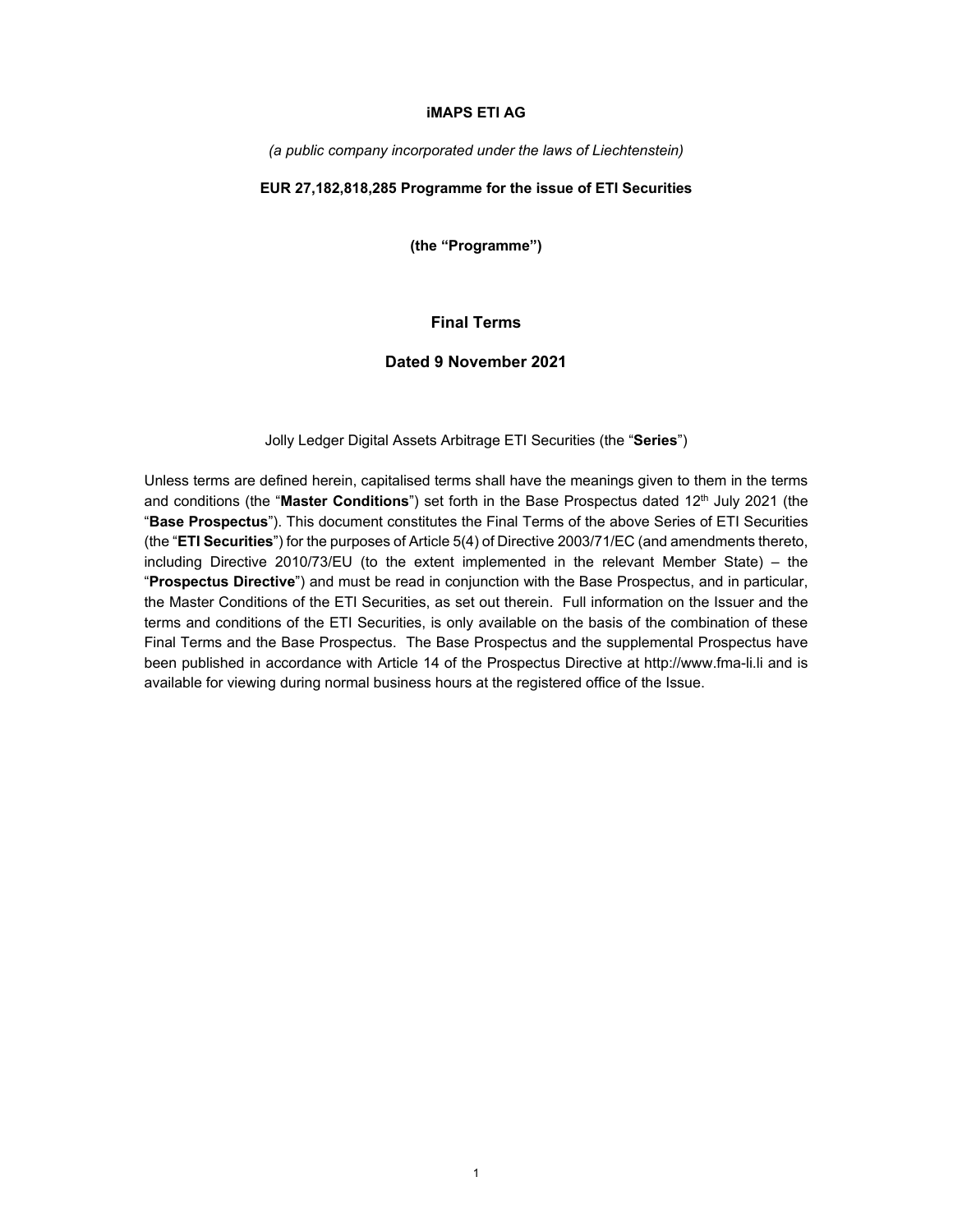The Final Terms of the ETI Securities comprise the following:

# **PART A – CONTRACTUAL TERMS**

*The particulars in relation to this issue of ETI Securities are as follows:* 

| 1.  | Issuer:                     |                             | iMaps ETI AG (LEI: 5299000ESEDFHHWG3R53)                                                                                                                                                                     |
|-----|-----------------------------|-----------------------------|--------------------------------------------------------------------------------------------------------------------------------------------------------------------------------------------------------------|
| 2.  | (i)                         | Series Number:              | 1                                                                                                                                                                                                            |
|     | (ii)                        | Tranches:                   | 1                                                                                                                                                                                                            |
|     | (iii)                       | <b>Relevant Currency:</b>   | Euro                                                                                                                                                                                                         |
|     | (iv)                        | Form:                       | <b>Bearer ETI Securities</b>                                                                                                                                                                                 |
| 3.  | Arranger:                   |                             | iMaps Capital Markets SEZC.                                                                                                                                                                                  |
| 4.  | Note Trustee:               |                             | Noteholder Services PTC                                                                                                                                                                                      |
| 5.  |                             | Programme Security Trustee: | <b>Collateral Services PTC</b>                                                                                                                                                                               |
| 6.  | Issuing<br>Agent:           | Principal<br>Paying<br>and  | Baader Bank AG                                                                                                                                                                                               |
| 7.  |                             | <b>Calculation Agent:</b>   | iMaps Capital Markets SEZC.                                                                                                                                                                                  |
| 8.  |                             | Authorised Participant:     | IMAPS Capital Markets SEZC and IMAPS ETI AG                                                                                                                                                                  |
| 9.  | <b>Issue Price:</b>         |                             | Euro 1,000.00 per ETI Security                                                                                                                                                                               |
| 10. |                             | Principal Amount:           | Euro 1,000.00 per ETI Security                                                                                                                                                                               |
| 11. | Denomination:               |                             | Euro                                                                                                                                                                                                         |
|     |                             |                             |                                                                                                                                                                                                              |
| 12. | <b>Issue Date:</b>          |                             | 1 December 2021                                                                                                                                                                                              |
| 13. | Underlying Issuer:          |                             | Pecunia SPC                                                                                                                                                                                                  |
| 14. | <b>Underlying Security:</b> |                             | Jolly Ledger Digital Assets Arbitrage Portfolio Linked<br>Note (ISIN: KYG6974MBJ15) issued by Pecunia SPC<br>for and on behalf of Jolly Ledger Digital Assets<br>Arbitrage SP.                               |
|     |                             |                             | [Further information in relation to the Underlying<br>Security, including on its volatility and past and further<br>performance can be found on the website of the<br>Arranger, https://imaps-capital.com/.] |
| 15. |                             | Series Issue Date:          | 1 December 2021                                                                                                                                                                                              |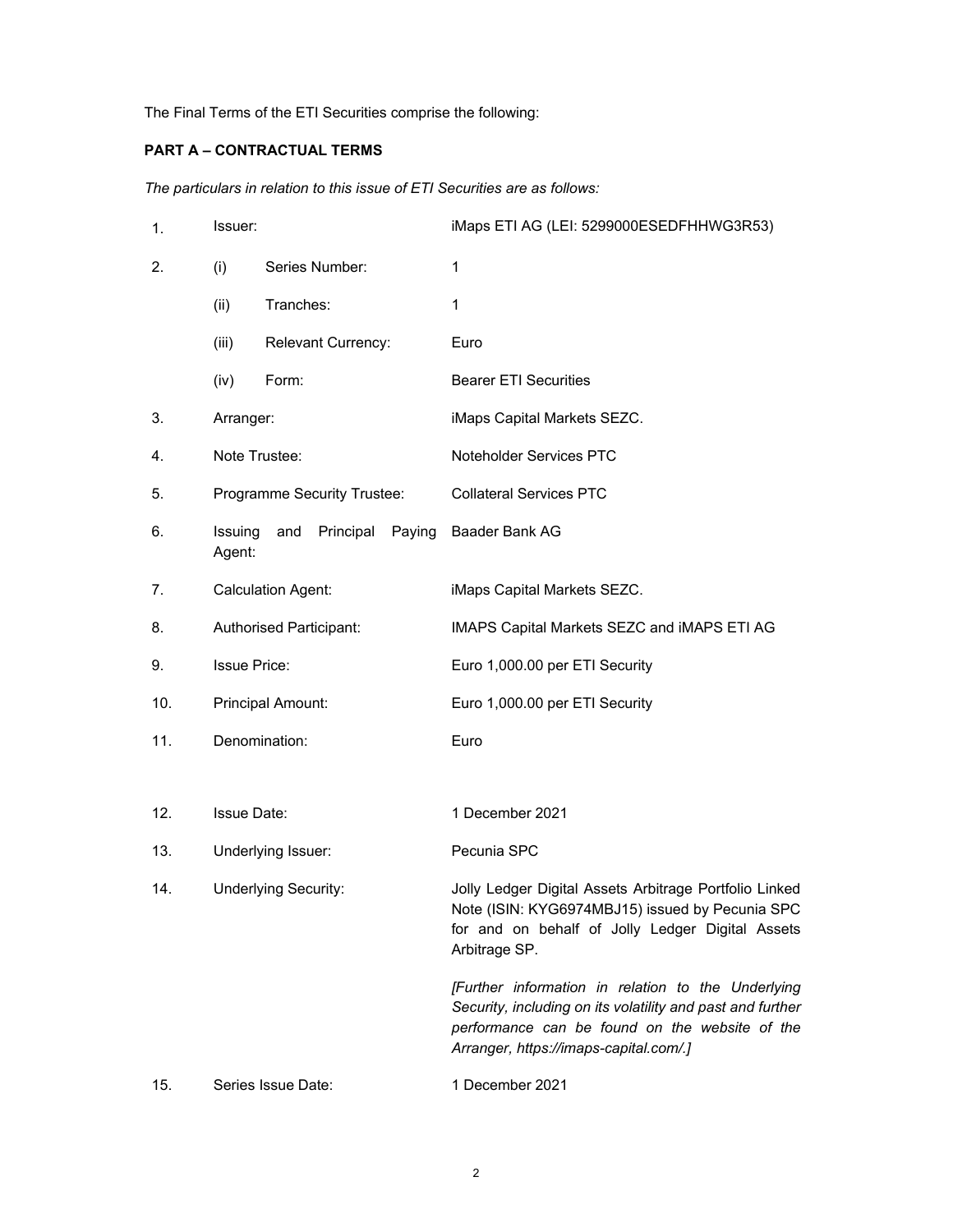| 16. | <b>Standard Redemption:</b>                     | Not permitted  |
|-----|-------------------------------------------------|----------------|
| 17. | Standard Redemption Day(s):                     | Not applicable |
| 18. | <b>Issuer Call Redemption Notice</b><br>Period: | Not applicable |

The Issuer accepts responsibility for the information contained in these Final Terms. Having taken all reasonable care to ensure that such is the case, the information contained in the Base Prospectus, as completed by these Final Terms in relation to the Series of ETI Securities referred to above is, to the best of the Issuer's knowledge, in accordance with the facts and contains no omission likely to affect its import.

Signed on behalf of:

**iMAPS ETI AG**

hars boly Hotel

By: Duly authorised.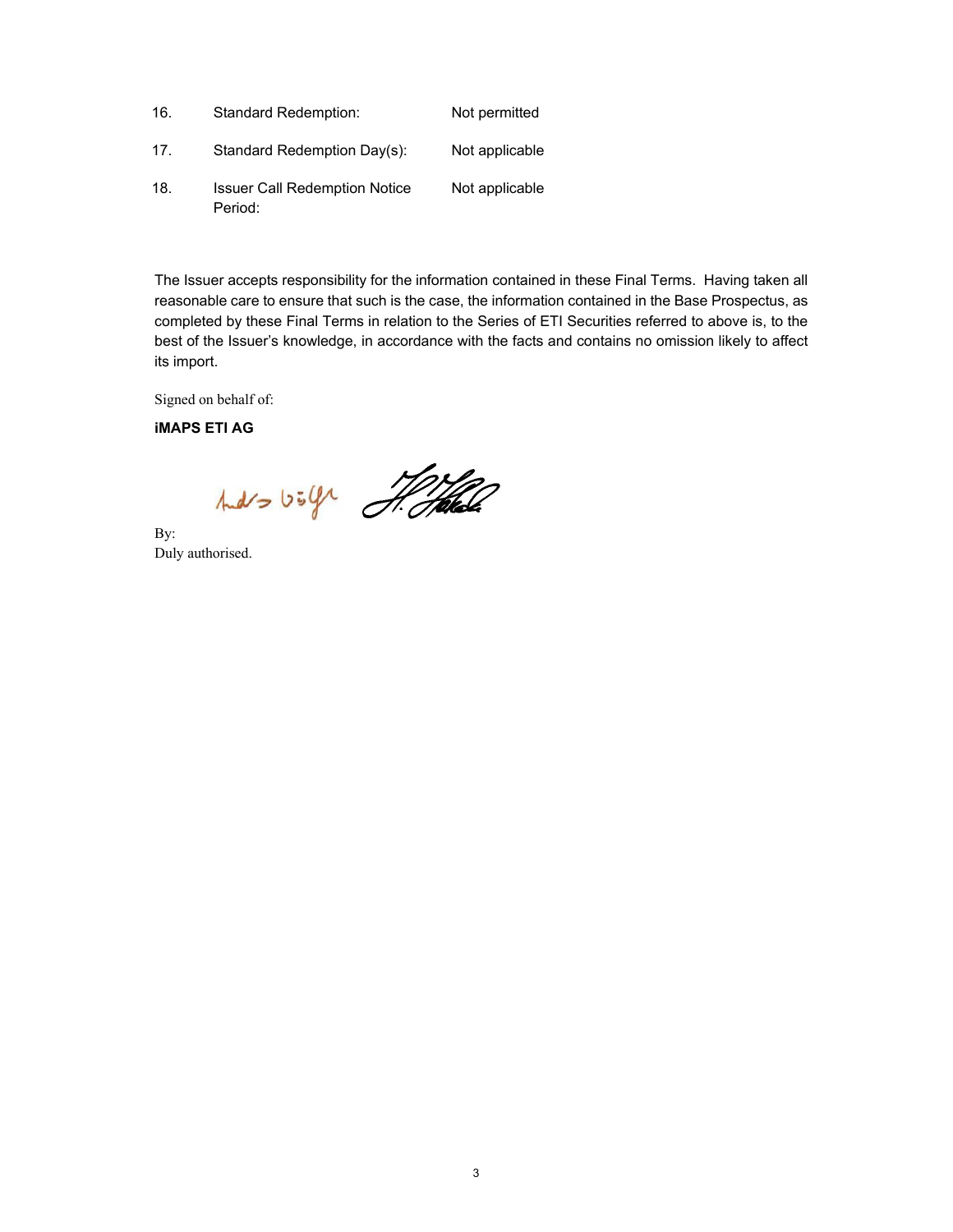## **PART B – OTHER INFORMATION**

| Listing and admission to trading: | Application has been made to the Stuttgart Stock<br>Exchange for the Series of ETI Securities to which these<br>Final Terms apply to be admitted to listing and trading<br>on the regulated unofficial market operated by the<br>Stuttgart Stock Exchange. There is no guarantee that<br>such application or applications will be successful or, if<br>successful, that such admissions to trading will be<br>maintained. |
|-----------------------------------|---------------------------------------------------------------------------------------------------------------------------------------------------------------------------------------------------------------------------------------------------------------------------------------------------------------------------------------------------------------------------------------------------------------------------|
| <b>Authorisation</b>              | The issue of these Final Terms and the Series were<br>authorised by resolutions of the Board of Directors of the<br>Issuer passed on 9 November 2021.                                                                                                                                                                                                                                                                     |
| <b>Notification</b>               | The Liechtenstein Financial Market Authority has<br>provided the competent authorities of the host member<br>states, Liechtenstein, Germany, Austria, Luxembourg,<br>and Ireland with a certificate of approval attesting that<br>the Base Prospectus has been drawn up in accordance<br>with the Prospectus Directive.                                                                                                   |
| <b>Reasons for the offer:</b>     | Making profits and/or hedging certain risks                                                                                                                                                                                                                                                                                                                                                                               |

### **Interests of natural and legal persons involved in the issue**

 So far as the Issuer is aware, no person involved in the offer of the ETI Securities has an interest material to the offer

# **Distribution**

| Non-exempt Offer:                       | An offer of the ETI Securities may be made by the          |
|-----------------------------------------|------------------------------------------------------------|
|                                         | Authorised Offerors specified in Paragraph 8 of Part B     |
|                                         | below other than pursuant to Article 5(1) of the           |
|                                         | Prospectus Regulations in Liechtenstein, Austria,          |
|                                         | Germany, Luxembourg and Ireland ("Non-exempt Offer         |
|                                         | <b>Jurisdictions</b> ") during the period from 18 November |
|                                         | 2021 until 29 November 2021. ("Offer Period"). See         |
|                                         | further Paragraph 8 of Part B below.                       |
| <b>Additional Selling Restrictions:</b> | Not Applicable                                             |

## **Operational Information**

| DE000A3GV3E5 |
|--------------|
|              |

Common Code: A3GV3E

 Names and addresses of additional None Paying Agent(s) (if any):

Relevant Clearing System: ClearStream Banking, Frankfurt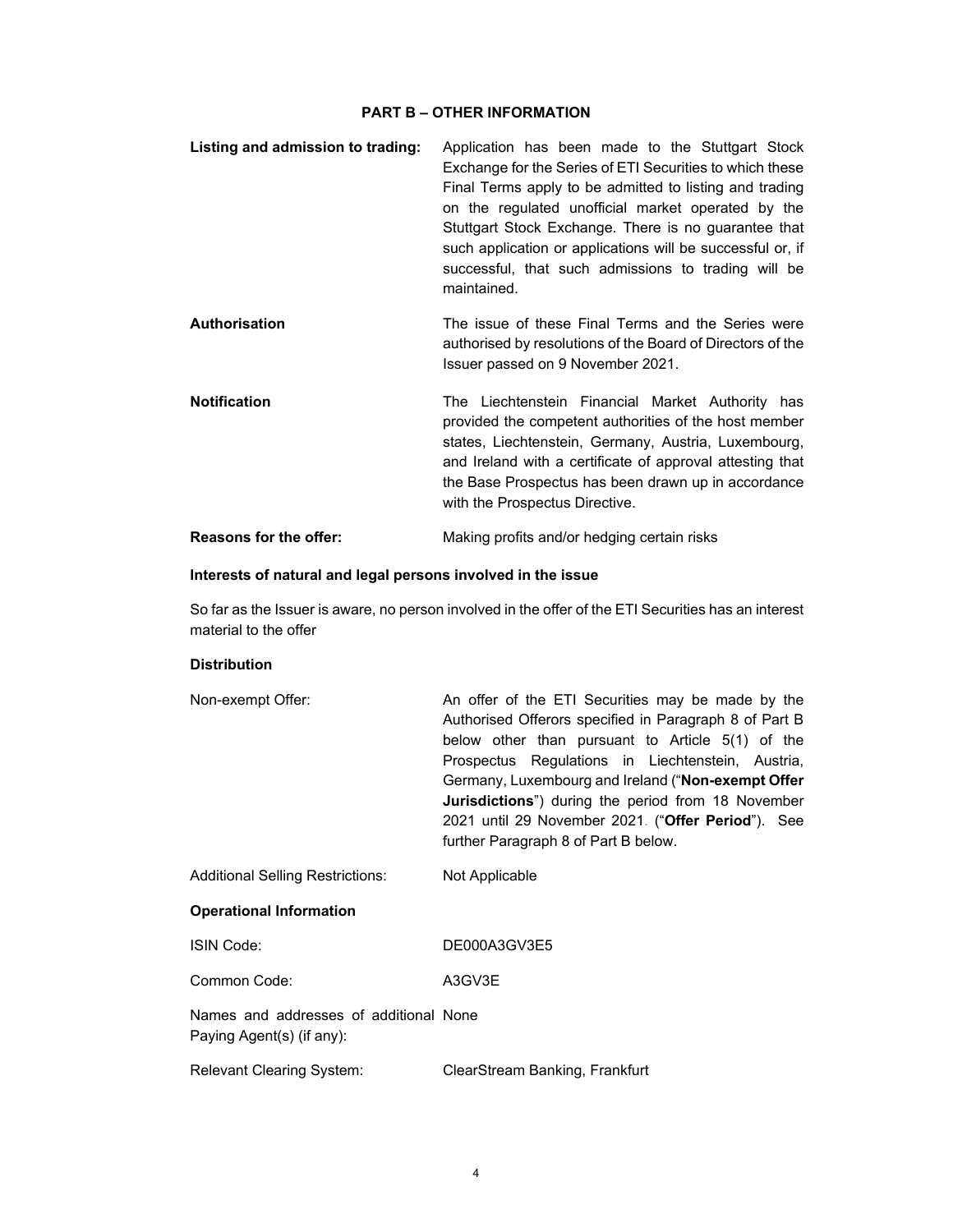#### **Terms and Conditions of the Offer**

 Offer Price: Euro 1,000.00 during the initial offering period and market value thereafter Conditions to which the offer is Not Applicable subject: Description of the application process: ETI Securities will be issued to investors as per the arrangements in place between the Authorised Offeror and such investor, including as to the application process, allocation, price, expenses and settlement arrangements. A commission will be charged to investors by an Authorised Offeror of an amount equal to 0.5 per cent. of the Offer Price of the ETI Securities to be purchased by the relevant investor. Description of possibility to reduce Not Applicable subscriptions and manner for refunding excess amount paid by applicants: Details of the minimum and/or 1 unit minimum maximum amount of application: Details of the method and time limit for The ETI Securities will be issued on the Issue Date paying up and delivering the ETI against payment to the Issuer of the net subscription Securities: moneys Manner in and date on which results Not Applicable of the offer are to be made public: Procedure for exercise of any right of Not Applicable pre-emption, negotiability of subscription rights and treatment of subscription rights not exercised: Categories of investors to whom the Subject to complying with any restrictions applicable to securities are being offered. offers of the ETI Securities in any jurisdictions, the ETI Securities may be offered to all categories of investors. Whether  $tranche(s)$  have reserved for certain countries: been Not Applicable. Tranches have not been reserved for particular countries. Process for notification to applicants Not Applicableof the amount allotted and the indication whether dealing may begin before notification is made: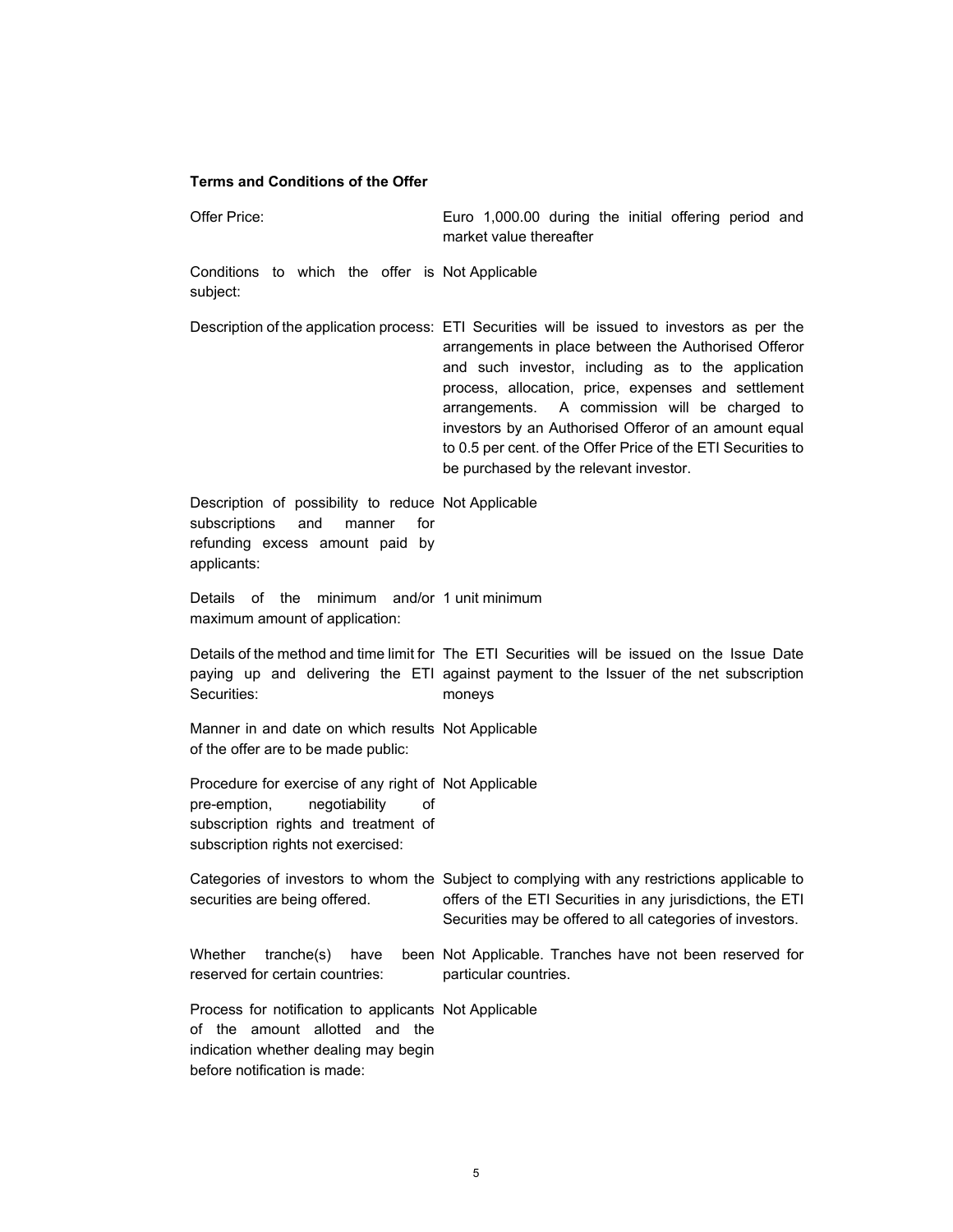Amount of any expenses and taxes Not Applicable specifically charged to the subscriber or purchaser:

 Name(s) and address(es), to the Axovision Capital GmbH extent known to the Issuer, of the Walderseestraße 7 placers in the various countries where 30163 Hanover the offer takes place. Germany No other placers are known to the Issuer. Name and address of financial Each Authorised Participant expressly named as an intermediary/ies authorised to use the Authorised Offeror on the Issuer's website (www.imaps-Base Prospectus, as completed by capital.com) these Final Terms (the "**Authorised** 

**Offerors**"):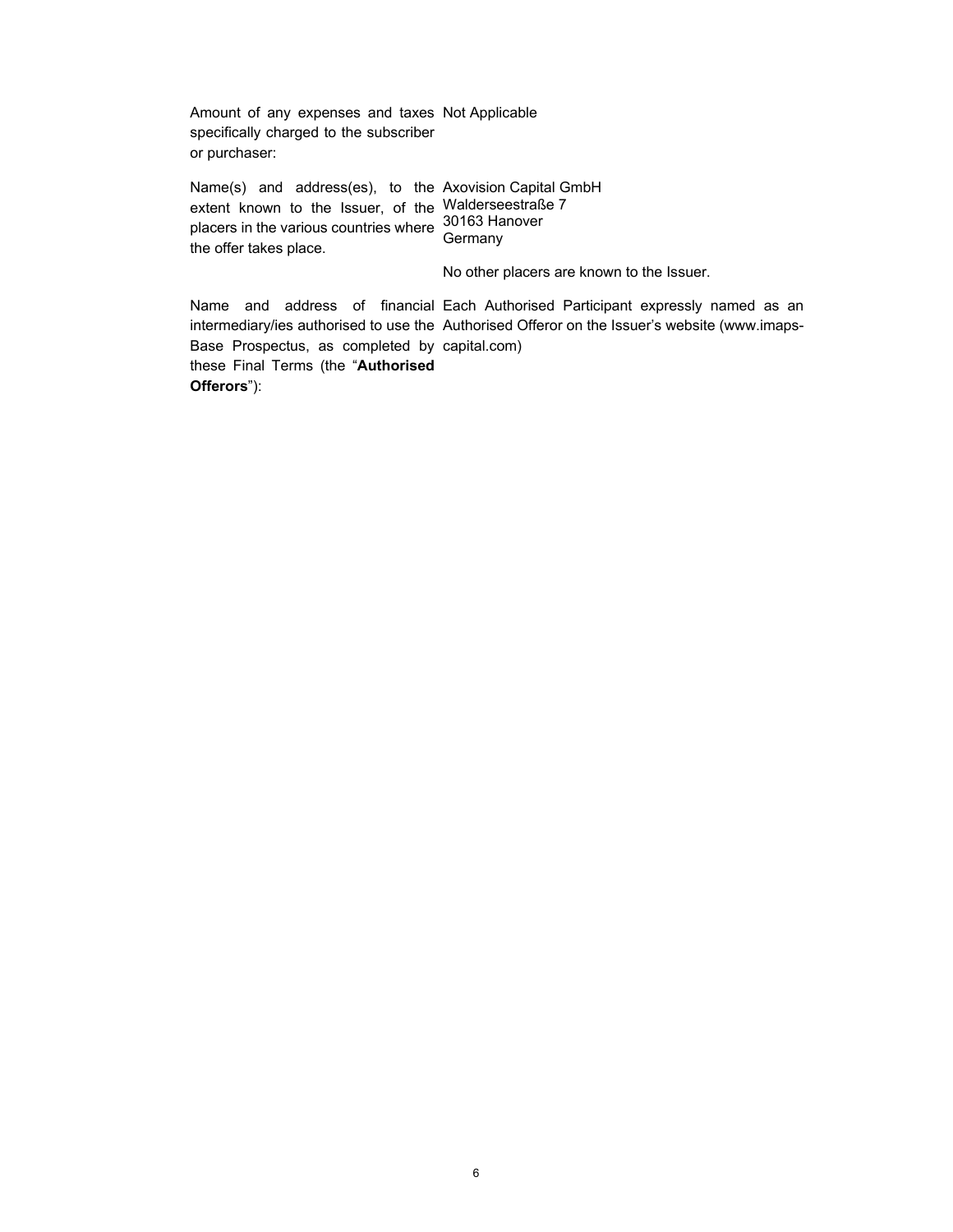#### **Section A – Introduction and Warnings**

This summary should be read as an introduction to the base prospectus of the Issuer (as defined in B.1 below) dated 12 July 2021 (the "**Base Prospectus**"). This Base Prospectus has been approved by the Liechtenstein Financial Market Authority (the "**FMA**"), as the competent authority in Liechtenstein under Regulation (EU) 2017/1129 of the European Parliament and of the Council of 14 June 2017 on the prospectus to be published when securities are offered to the public or admitted to trading on a regulated market (the "**Prospectus Regulation**"). The contact details of the FMA are: Landstraße 109, Postfach 279, 9490 Vaduz, Liechtenstein; Telephone: +423 236 73 73; Fax: +423 236 72 38; e-mail: info@fma-li.li.

The Series of ETI Securities to which these Final Terms apply is the 50,000 units of Series 1 ETI Securities ISIN: DE000A3GV3E5 offered by iMaps ETI AG (LEI: 5299000ESEDFHHWG3R53) (the "**Issuer**"). The registered office of the Issuer is at lm alten Riet 102, 9494 Schaan, Liechtenstein. The telephone number and fax number of the Issuer is Tel: +423 239 68 19 and Fax: +423 265 24 90. The website of the Issuer is: http://www.imaps-capital.com/.

Any decision to invest in the ETI Securities should be based on consideration of the Base Prospectus as a whole by the investor. ETI Securityholders could incur a partial or total loss of their investment in the ETI Securities. Where a claim relating to the information contained in the Base Prospectus is brought before a court, the plaintiff investor might, under the national legislation of the Member States, have to bear the costs of translating the Base Prospectus before the legal proceedings are initiated. Civil liability attaches only to those persons who have tabled the summary including any translation thereof, but only if the summary is misleading, inaccurate or inconsistent when read together with the other parts of the Base Prospectus or it does not provide, when read together with the other parts of the Base Prospectus, key information in order to aid investors when considering whether to invest in the ETI Securities.

If so specified in the Final Terms in respect of any Tranche of ETI Securities, the Issuer consents to the use of the Base Prospectus by any Authorised Offeror (as defined below) in connection with any offer of ETI Securities that is not within an exemption from the requirement to publish a prospectus under the Prospectus Regulation (a "**Non-exempt Offer**") during the offer period specified in the relevant Final Terms (the "**Offer Period**"), in the relevant Member State(s) and subject to the applicable conditions, in each case specified in the relevant Final Terms.

The consent referred to above relates to Offer Periods occurring within 12 months from the date of this Base Prospectus.

#### *Issue Specific Summary:*

*The Issuer consents to the use of the Base Prospectus and the Final Terms in connection with the offer of the ETI Securities other than pursuant to Article 3 of the Prospectus Regulation in Liechtenstein, Austria, Germany, Luxembourg and Ireland during the Offering Period from (and including) 18 November 2021 to (but excluding) 29 November 2021, for so long as it is authorised to make such offers under MiFID II (the Markets in Financial Instruments Directive 2014/65/EU, Commission Delegated Directive (EU) 2017/593 and Regulation (EU) No. 600/2014) and subject to the following conditions:* 

- *(a) the Public Offer is only made in Liechtenstein, Austria, Germany, Luxembourg and Ireland; and the Public Offer is only made during the period from (and including) 18 November 2021 to (and excluding) 29 November 2021; and*
- *(b) the Public Offer is only made by iMAPS Capital Markets SEZC (LEI: 5299004Q3870A72OQM83), Axovision Capital GmbH and any other Authorised Participant whose name is published on the*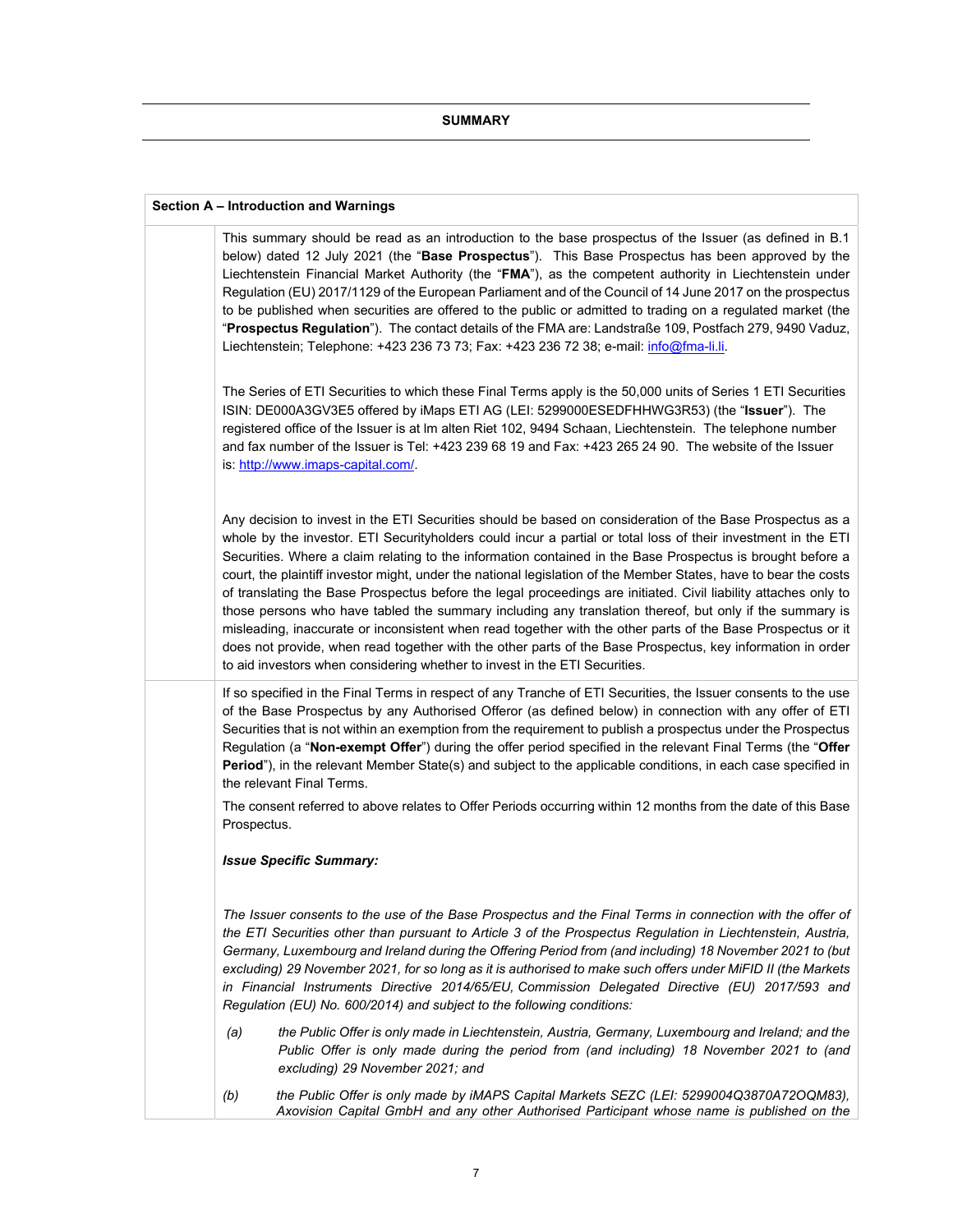### *Issuer's website (www.imaps-capital.com) and who is identified as an authorised offeror for these ETI Securities (an "Authorised Offeror").*

*The contact details of each Authorised Offeror are:* 

*iMAPS Capital Markets SEZC Cayman Enterprise City PO Box CEC-26 Strathvale House, 90 North Church Street, George Town, Grand Cayman KY1-9012 Cayman Islands* 

*And* 

*Axovision Capital GmbH Walderseestraße 7 30163 Hanover Germany*

#### **Section B – Issuer**

| Who is the issuer of the ETI Securities?                                                                                                                        |                                                                                                                                                                                                                                                                                                                                                                                                                                                                                         |  |  |
|-----------------------------------------------------------------------------------------------------------------------------------------------------------------|-----------------------------------------------------------------------------------------------------------------------------------------------------------------------------------------------------------------------------------------------------------------------------------------------------------------------------------------------------------------------------------------------------------------------------------------------------------------------------------------|--|--|
| Legal<br>and<br>commercial name of<br>the Issuer.                                                                                                               | iMaps ETI AG (LEI: 5299000ESEDFHHWG3R53) (the "Issuer").                                                                                                                                                                                                                                                                                                                                                                                                                                |  |  |
| Domicile and legal<br>form of the Issuer,<br>legislation<br>under<br>which<br>the<br><b>Issuer</b><br>operates<br>and<br>its<br>country<br>of<br>incorporation. | The Issuer is a joint stock company (Aktiengesellschaft) incorporated under the laws of the<br>Principality of Liechtenstein (Liechtenstein) and organised in accordance with article 261 et seq.<br>of the Liechtenstein Companies Act (Personen-und Gesellschaftsrecht, PGR). It is registered with<br>the Liechtenstein Registry of Commerce (Handelsregister) under number FL-0002.592.628-4 and<br>has its registered offices at Im alten Riet 102, FL-9494 Schaan, Liechtenstein. |  |  |
| The directors of the<br><b>Issuer</b>                                                                                                                           | The Directors of the Issuer are Andreas Wölfl, Herbert Hakala and Jeffrey Alldis.                                                                                                                                                                                                                                                                                                                                                                                                       |  |  |
| Issuer's<br>The<br>principal activities.                                                                                                                        | The Issuer's principal activities are the issuance of financial instruments and the hedging of its<br>obligations arising pursuant to such issuances.                                                                                                                                                                                                                                                                                                                                   |  |  |
| Known<br>trends<br>affecting the Issuer<br>and the industries in<br>which it operates.                                                                          | Not Applicable. There are no known trends, uncertainties, demands, commitments or events that<br>are reasonably likely to have a material effect on the Issuer's prospects for the current financial<br>year.                                                                                                                                                                                                                                                                           |  |  |
| The group and the<br>Issuer's<br>position<br>within the group.                                                                                                  | The sole shareholder of the Issuer is iMaps Capital Markets SEZC, a special economic zone<br>company incorporated under the laws of the Cayman Islands. Aeternitas Imperium Privatstiftung<br>(incorporated in Liechtenstein) is the majority shareholder of iMaps Capital Markets SEZC holding<br>100% of its issued shares. Aeternitas Imperium Privatstiftung is beneficially owned and controlled<br>by the Wölfl Family, namely Andreas Wölfl (and his children).                  |  |  |
| Dependence<br>upon<br>other entities within<br>the group.                                                                                                       | The sole shareholder of the Issuer is iMaps Capital Markets SEZC which acts as arranger (the<br>"Arranger") of the Issuer's programme for the issuance of the ETI Securities (the "Programme")<br>and which has been appointed by the Issuer to act as authorised participant (an "Authorised<br>Participant") and calculation agent (the "Calculation Agent").                                                                                                                         |  |  |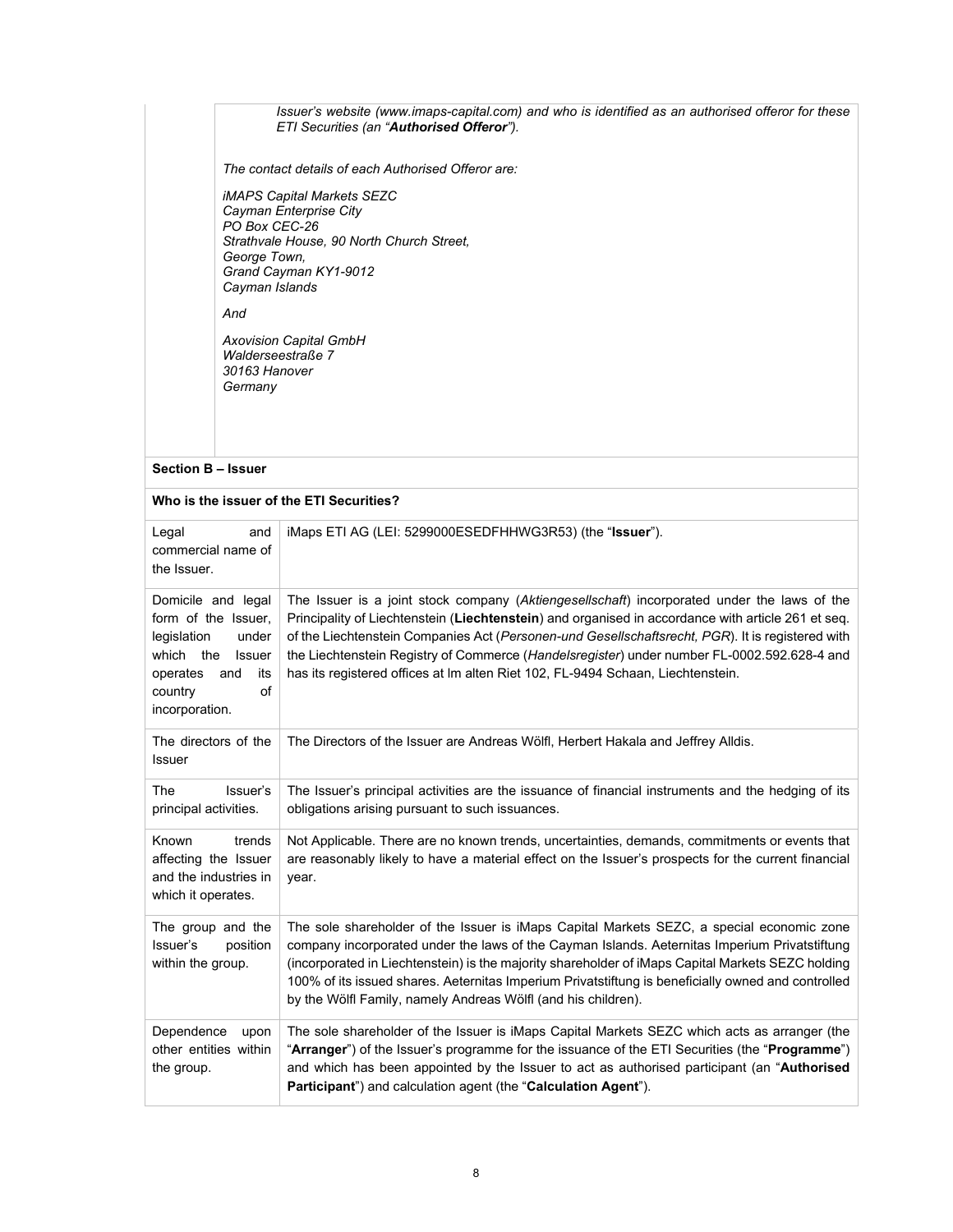| State whether the<br>Issuer is directly or<br>indirectly owned or<br>controlled and by<br>whom and describe<br>the nature of such<br>control. | The Issuer is beneficially owned by the Wölfl Family, namely Andreas Wölfl and his children.                                                                                                                                                                                                                                                                                                                                                                                                                                                           |                        |  |  |
|-----------------------------------------------------------------------------------------------------------------------------------------------|--------------------------------------------------------------------------------------------------------------------------------------------------------------------------------------------------------------------------------------------------------------------------------------------------------------------------------------------------------------------------------------------------------------------------------------------------------------------------------------------------------------------------------------------------------|------------------------|--|--|
| Profit forecast<br>or<br>estimate.                                                                                                            | Not Applicable. There are no profit forecasts or estimates made in the Base Prospectus.                                                                                                                                                                                                                                                                                                                                                                                                                                                                |                        |  |  |
| Auditors<br>of<br>the<br>Issuer                                                                                                               | AAC Revision und Treuhand AG, FL-9495 Triesen, Liechtenstein.                                                                                                                                                                                                                                                                                                                                                                                                                                                                                          |                        |  |  |
|                                                                                                                                               | What is the key financial information regarding the Issuer?                                                                                                                                                                                                                                                                                                                                                                                                                                                                                            |                        |  |  |
| Selected<br>key<br>financial<br>information,<br>no<br>material<br>adverse<br>change<br>and<br>no<br>significant<br>change<br>statement.       | Audited financial statements for the periods ending 31 December 2018, 31 December 2019 and<br>31 December 2020 have been prepared and are included at Annex 1 of the Base Prospectus.<br>The audited annual financial statements will be available free of charge at the offices of the Issuer.<br>The table below sets out summary key information extracted from the audited financial statements<br>of the Issuer for the period 21 September 2018 (the date of its incorporation) to 31 December<br>2018 (the end of its first accounting period): |                        |  |  |
|                                                                                                                                               | <b>Balance Sheet</b>                                                                                                                                                                                                                                                                                                                                                                                                                                                                                                                                   |                        |  |  |
|                                                                                                                                               |                                                                                                                                                                                                                                                                                                                                                                                                                                                                                                                                                        | as at 31 December 2018 |  |  |
|                                                                                                                                               |                                                                                                                                                                                                                                                                                                                                                                                                                                                                                                                                                        | <b>EUR</b>             |  |  |
|                                                                                                                                               | <b>Assets</b>                                                                                                                                                                                                                                                                                                                                                                                                                                                                                                                                          |                        |  |  |
|                                                                                                                                               | <b>Current Assets</b>                                                                                                                                                                                                                                                                                                                                                                                                                                                                                                                                  |                        |  |  |
|                                                                                                                                               | Receivables                                                                                                                                                                                                                                                                                                                                                                                                                                                                                                                                            | 19,137                 |  |  |
|                                                                                                                                               | Credit with banks, postal cheque balances,<br>cheques and cash at hand                                                                                                                                                                                                                                                                                                                                                                                                                                                                                 | 124,821                |  |  |
|                                                                                                                                               | <b>Total current assets</b>                                                                                                                                                                                                                                                                                                                                                                                                                                                                                                                            | 143,959                |  |  |
|                                                                                                                                               | <b>Total Assets</b>                                                                                                                                                                                                                                                                                                                                                                                                                                                                                                                                    | 143,959                |  |  |
|                                                                                                                                               | <b>Liabilities</b>                                                                                                                                                                                                                                                                                                                                                                                                                                                                                                                                     |                        |  |  |
|                                                                                                                                               | Equity                                                                                                                                                                                                                                                                                                                                                                                                                                                                                                                                                 |                        |  |  |
|                                                                                                                                               | <b>Subscribed Capital</b>                                                                                                                                                                                                                                                                                                                                                                                                                                                                                                                              | 125,000                |  |  |
|                                                                                                                                               | Year-end result                                                                                                                                                                                                                                                                                                                                                                                                                                                                                                                                        | $\Omega$               |  |  |
|                                                                                                                                               | <b>Total Equity</b>                                                                                                                                                                                                                                                                                                                                                                                                                                                                                                                                    | 125,000                |  |  |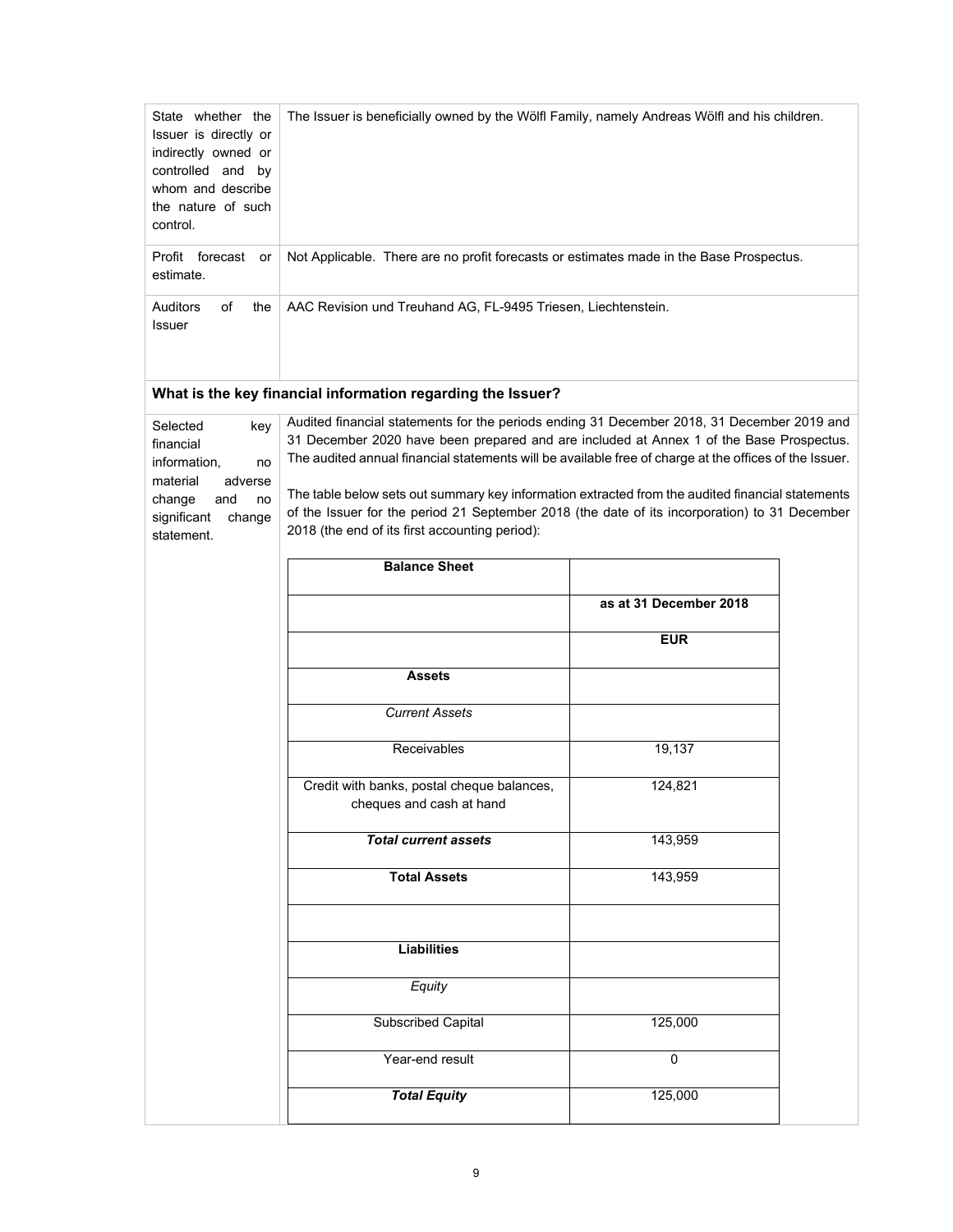| Provisions               | 1,583                         |
|--------------------------|-------------------------------|
| <b>Liabilities</b>       | 16,642                        |
| Deferred income          | 734                           |
| <b>Total liabilities</b> | 18,959                        |
| <b>Total Liabilities</b> | 143,959                       |
|                          |                               |
| <b>Income Statement</b>  |                               |
|                          | Period from 21 September 2018 |
|                          | to 31 December                |
|                          | <b>EUR</b>                    |
| <b>Net Receipts</b>      | 19,137                        |
| Other operating expenses | (17, 554)                     |
| Taxes on the result      | (1, 582)                      |
| Earnings after taxes     | 0                             |
| Year-end result          | 0                             |
|                          |                               |

The table below sets out summary key information extracted from the audited financial statements of the Issuer for the period 1 January 2019 to 31 December 2019 (the end of its second accounting period):

| <b>Balance Sheet</b>        |                        |
|-----------------------------|------------------------|
|                             | as at 31 December 2019 |
|                             | <b>EUR</b>             |
| <b>Assets</b>               |                        |
| <b>Current Assets</b>       |                        |
| Receivables                 | 29,947                 |
| Investments                 | 15,000,000             |
| Cash at bank and in hand    | 124,821                |
| <b>Total current assets</b> | 15, 154, 768           |
| <b>Total Assets</b>         | 15, 154, 768           |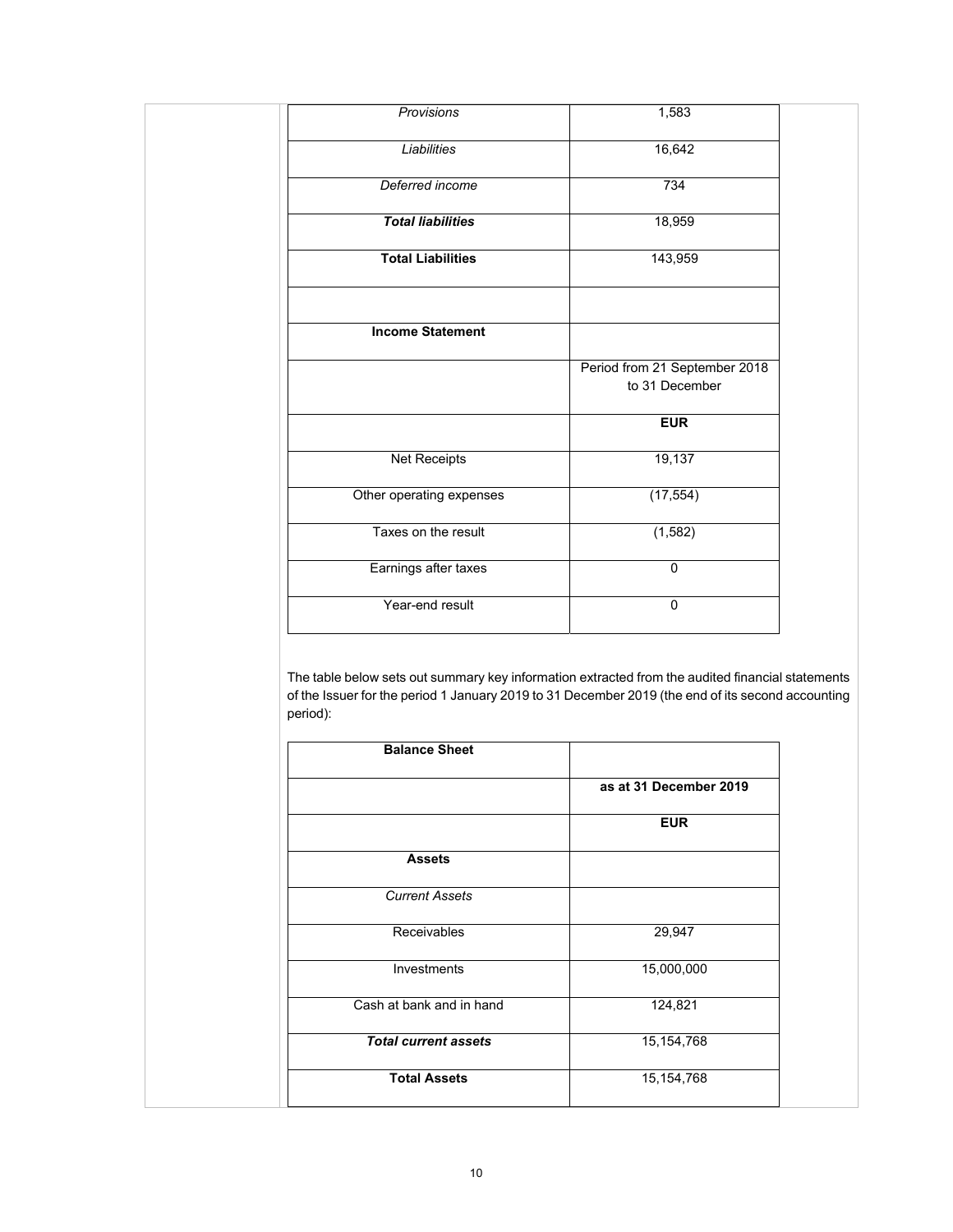| Period from 1 January 2019 to |
|-------------------------------|
|                               |
|                               |
|                               |
|                               |
|                               |
|                               |
|                               |
|                               |
|                               |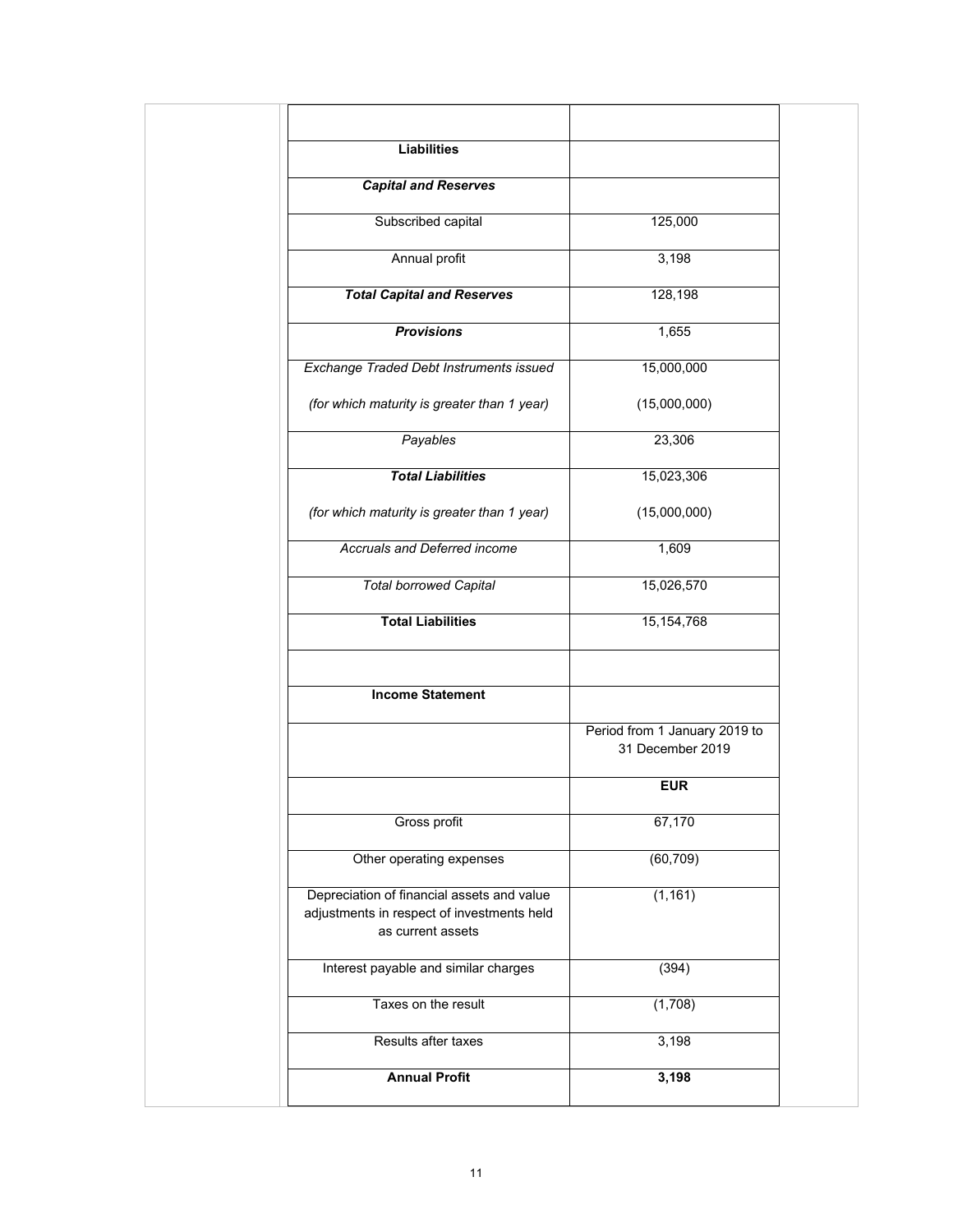The table below sets out summary key information extracted from the audited financial statements of the Issuer for the period 1 January 2020 to 31 December 2020 (the end of its third accounting period):

| <b>Balance Sheet</b>                        |                        |
|---------------------------------------------|------------------------|
|                                             | as at 31 December 2020 |
|                                             | <b>EUR</b>             |
| <b>Assets</b>                               |                        |
| <b>Current Assets</b>                       |                        |
| Receivables                                 | 77,390                 |
| Investments                                 | 54,975,614             |
| Cash at bank and in hand                    | 126,586                |
| <b>Total current assets</b>                 | 55,179,590             |
| <b>Total Assets</b>                         | 55,179,590             |
| <b>Liabilities</b>                          |                        |
| <b>Capital and Reserves</b>                 |                        |
| Subscribed capital                          | 125,000                |
| Annual profit                               | 17,117                 |
| <b>Total Capital and Reserves</b>           | 142,117                |
| <b>Provisions</b>                           | 1,664                  |
| Exchange Traded Debt Instruments issued     | 54,975,614             |
| (for which maturity is greater than 1 year) | (54, 975, 614)         |
| Payables                                    | 56,710                 |
| <b>Total Liabilities</b>                    | 55,032,324             |
| (for which maturity is greater than 1 year) | (54, 975, 614)         |
| Accruals and Deferred income                | 3,485                  |
| <b>Total borrowed Capital</b>               | 55,037,473             |
| <b>Total Liabilities</b>                    | 55,179,590             |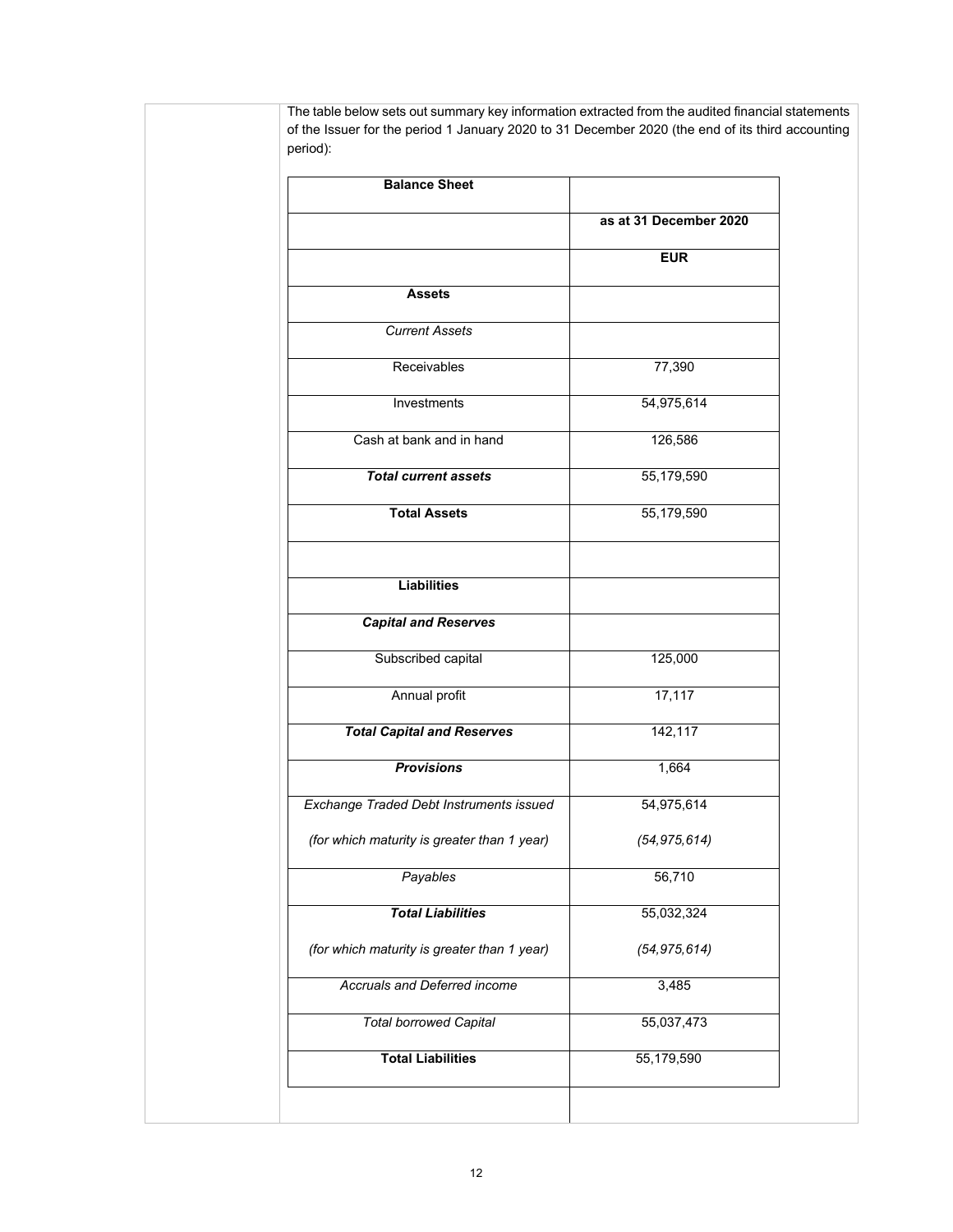|                                                                                                                                                                   | <b>Income Statement</b>                                                                                                                                                                                                                                                                                                                                                                                                             |                                                   |  |  |
|-------------------------------------------------------------------------------------------------------------------------------------------------------------------|-------------------------------------------------------------------------------------------------------------------------------------------------------------------------------------------------------------------------------------------------------------------------------------------------------------------------------------------------------------------------------------------------------------------------------------|---------------------------------------------------|--|--|
|                                                                                                                                                                   |                                                                                                                                                                                                                                                                                                                                                                                                                                     | Period from 1 January 2020 to<br>31 December 2020 |  |  |
|                                                                                                                                                                   |                                                                                                                                                                                                                                                                                                                                                                                                                                     | <b>EUR</b>                                        |  |  |
|                                                                                                                                                                   | Gross profit                                                                                                                                                                                                                                                                                                                                                                                                                        | 191,401                                           |  |  |
|                                                                                                                                                                   | Other operating expenses                                                                                                                                                                                                                                                                                                                                                                                                            | (176,067)                                         |  |  |
|                                                                                                                                                                   | Other interest and similar income                                                                                                                                                                                                                                                                                                                                                                                                   | 1,205                                             |  |  |
|                                                                                                                                                                   | Depreciation of financial assets and value<br>adjustments in respect of investments held<br>as current assets                                                                                                                                                                                                                                                                                                                       | (840)                                             |  |  |
|                                                                                                                                                                   | Interest payable and similar charges                                                                                                                                                                                                                                                                                                                                                                                                | (110)                                             |  |  |
|                                                                                                                                                                   | Taxes on the result                                                                                                                                                                                                                                                                                                                                                                                                                 | (1,670)                                           |  |  |
|                                                                                                                                                                   | Results after taxes                                                                                                                                                                                                                                                                                                                                                                                                                 | 13,919                                            |  |  |
|                                                                                                                                                                   | <b>Annual Profit</b>                                                                                                                                                                                                                                                                                                                                                                                                                | 13,919                                            |  |  |
| of<br><b>Nature</b><br>any<br>qualifications in the<br>audit reports on the<br>historical<br>financial<br>information.                                            | There has been no significant change in the financial or trading position of the Issuer, and no<br>material adverse change in the financial position or prospects of the Issuer in each case, since 31<br>December 2020, being the date of the Issuer's latest audited financial statements.<br>None                                                                                                                                |                                                   |  |  |
| Recent<br>events<br>the<br>particular<br>to<br>Issuer which are to a<br>material<br>extent<br>relevant<br>to<br>the<br>evaluation of<br>the<br>Issuer's solvency. | Not Applicable. There have not been any recent events particular to the Issuer which are to a<br>material extent relevant to the evaluation of its solvency.                                                                                                                                                                                                                                                                        |                                                   |  |  |
| What are the key risks that are specific to the issuer?                                                                                                           |                                                                                                                                                                                                                                                                                                                                                                                                                                     |                                                   |  |  |
| Key information on<br>the key risks that are                                                                                                                      | The Issuer is a special purpose vehicle whose sole business is the raising of money by issuing<br>Series of ETI Securities and the hedging of its obligations arising pursuant to such issuances.                                                                                                                                                                                                                                   |                                                   |  |  |
| specific<br>to<br>the<br>Issuer.                                                                                                                                  | The Issuer is not required to be licensed, registered or authorised under any current relevant laws<br>in Liechtenstein, and will operate without supervision by any authority in any jurisdiction.<br>Regulatory authorities in one or more jurisdictions may decide, however, that the Issuer is subject<br>to certain laws in that jurisdiction, which could have an adverse impact on the Issuer or the ETI<br>Securityholders. |                                                   |  |  |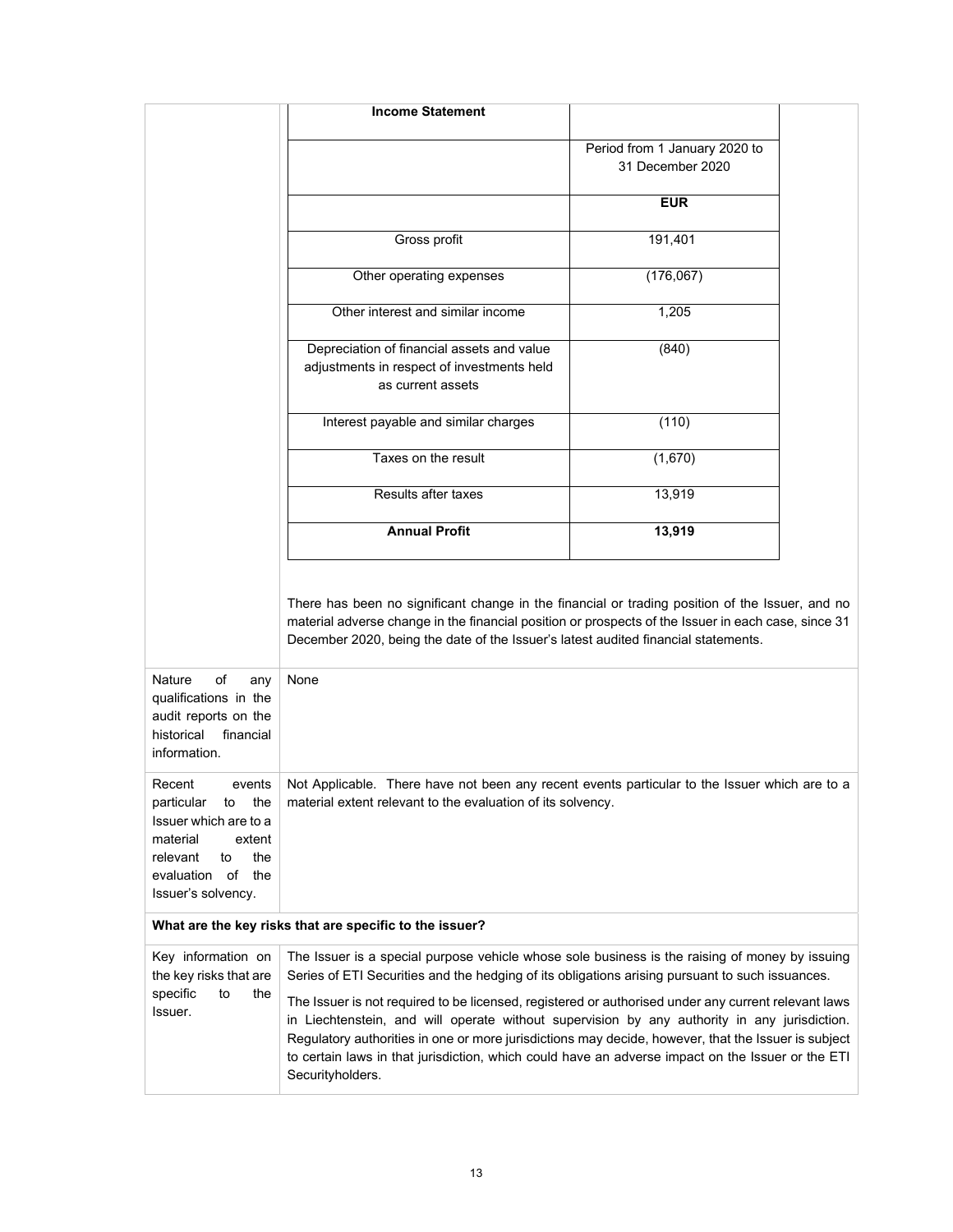# **Section C – ETI Securities**

### **What are the main features of the securities?**

| A description of the<br>type and the class of<br>the securities being<br>offered<br>and/or<br>admitted to trading,<br>including<br>any | Pursuant to the Programme, the Issuer may from time to time create ETI Securities in the form of<br>derivative securities in accordance with the terms and conditions of the ETI Securities (the<br>"Conditions"). The ETI Securities will be issued in series (each a "Series") which may comprise<br>one or more tranches issued on different issue dates. The ETI Securities of each tranche of the<br>same Series will all be subject to identical terms, except for the issue dates and / or issue prices<br>of the respective tranches.                                                                    |
|----------------------------------------------------------------------------------------------------------------------------------------|------------------------------------------------------------------------------------------------------------------------------------------------------------------------------------------------------------------------------------------------------------------------------------------------------------------------------------------------------------------------------------------------------------------------------------------------------------------------------------------------------------------------------------------------------------------------------------------------------------------|
| security<br>identification<br>number.                                                                                                  | The ETI Securities will be issued in the form of derivative securities and will be issued in the<br>Denomination(s) and Relevant Currency specified in the Final Terms. The ETI Securities will be<br>issued in bearer form. The Holders of the ETI Securities shall at no time have the right to demand<br>the conversion of bearer securities into, or the delivery of, a permanent global certificate or<br>physical securities. By contrast, the Issuer shall have the right to effect the conversion of the<br>bearer securities into a permanent global certificate or physical securities and vice versa. |
|                                                                                                                                        | By (i) registering the ETI Securities in bearer form in the main register (Hauptregister) of<br>Clearstream Banking, Frankfurt ("Clearstream") and (ii) by crediting the ETI Securities to a<br>securities account (Effektenkonto) of a depository bank with Clearstream, intermediated securities<br>are created.                                                                                                                                                                                                                                                                                               |
|                                                                                                                                        | Each Series of ETI Securities will be accepted for clearance through (i) Clearstream or (ii) any<br>other recognised clearing system specified in the relevant Final Terms.                                                                                                                                                                                                                                                                                                                                                                                                                                      |
|                                                                                                                                        | Each Series of ETI Securities will be governed by the laws of Ireland.                                                                                                                                                                                                                                                                                                                                                                                                                                                                                                                                           |
|                                                                                                                                        | <b>Issue Specific Summary:</b>                                                                                                                                                                                                                                                                                                                                                                                                                                                                                                                                                                                   |
|                                                                                                                                        | 50,000 units of Series 1 ETI Securities are being offered.                                                                                                                                                                                                                                                                                                                                                                                                                                                                                                                                                       |
|                                                                                                                                        | ISIN: DE000A3GV3E5                                                                                                                                                                                                                                                                                                                                                                                                                                                                                                                                                                                               |
|                                                                                                                                        | The ETI Securities will be cleared through Clearstream.                                                                                                                                                                                                                                                                                                                                                                                                                                                                                                                                                          |
| Currency<br>of<br>the<br>securities issue.                                                                                             | Subject to compliance with all relevant laws, regulations and directives, a Series of ETI Securities<br>may be issued in such currency as specified in the relevant Final Terms.                                                                                                                                                                                                                                                                                                                                                                                                                                 |
|                                                                                                                                        | <b>Issue Specific Summary:</b>                                                                                                                                                                                                                                                                                                                                                                                                                                                                                                                                                                                   |
|                                                                                                                                        | The ETI Securities issued pursuant to these Final Terms are denominated in Euros.                                                                                                                                                                                                                                                                                                                                                                                                                                                                                                                                |
| A description of any<br>restrictions on the<br>free transferability of<br>the securities.                                              | The distribution of the Base Prospectus and any Final Terms and the offering or sale of ETI<br>Securities in certain jurisdictions may be restricted by law. Persons into whose possession this<br>Base Prospectus comes are required by the Issuer, any Authorised Participant and the Arranger<br>to inform themselves about and to observe any such restriction.                                                                                                                                                                                                                                              |
|                                                                                                                                        | The ETI Securities have not been and will not be registered under the United States Securities<br>Act of 1933, as amended (the "Securities Act") or the securities laws of any State of the United<br>States and may not be offered, sold or otherwise transferred within the United States or to, or for<br>the account or benefit of, US persons (as defined in Regulation S under the Securities Act).                                                                                                                                                                                                        |
| A description of the                                                                                                                   | <b>Status</b>                                                                                                                                                                                                                                                                                                                                                                                                                                                                                                                                                                                                    |
| rights attached to<br>securities,<br>the<br>including<br>ranking<br>and limitations to<br>those rights.                                | The ETI Securities of each Series are limited recourse obligations of the Issuer, at all times ranking<br>pari passu with, and without any preference among, themselves and the ETI Securities of each<br>other Series. Recourse in respect of the ETI Securities of each Series is limited in the manner<br>described below.                                                                                                                                                                                                                                                                                    |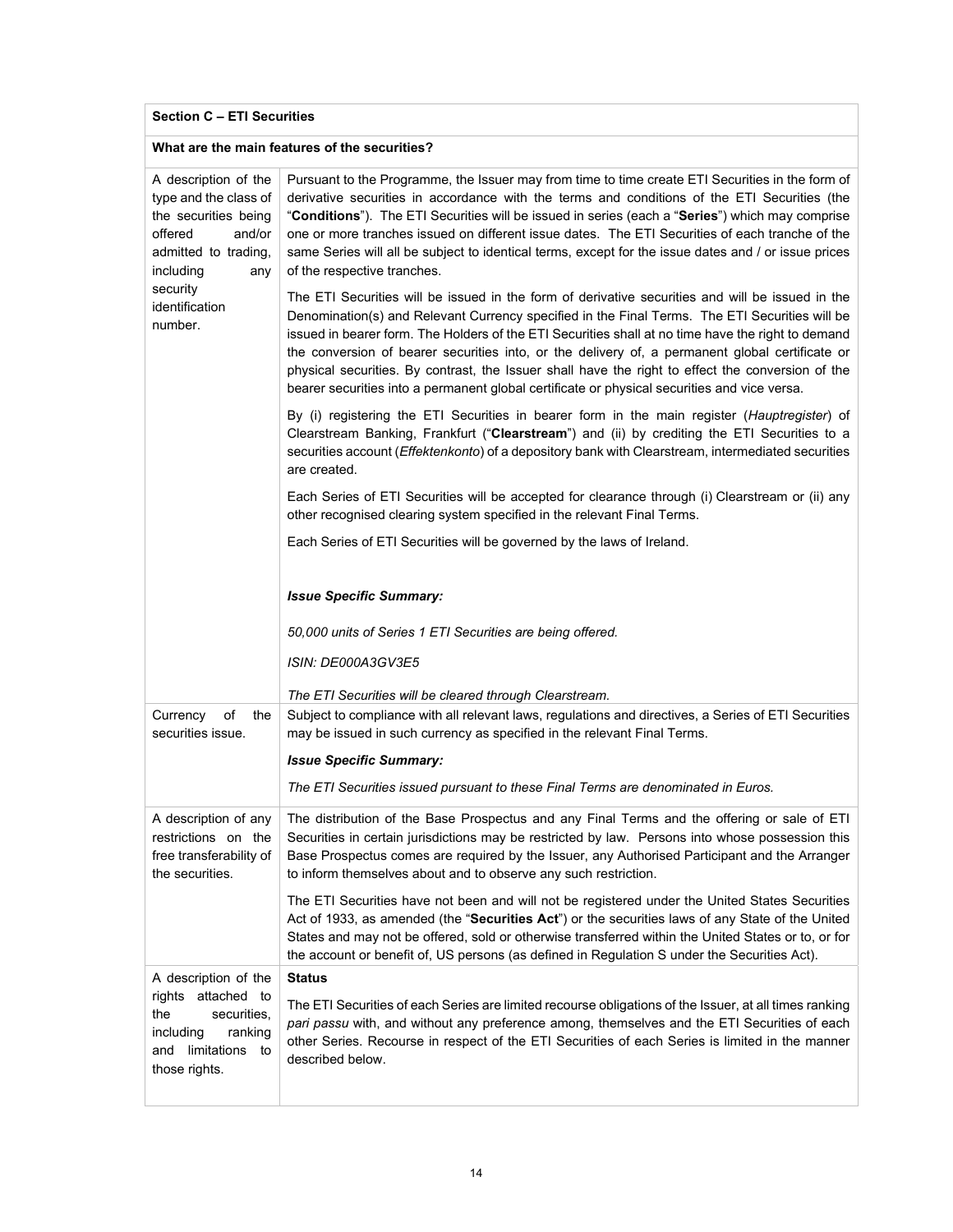#### **Programme Security**

The ETI Securities of each Series will benefit from security granted by the Issuer in favour of Collateral Services PTC in its capacity as programme security trustee (the "**Programme Security Trustee**") over all Underlying Securities (as defined below) and related rights acquired by the Issuer from time to time (the "**Programme Security**"). While the ETI Securities will have recourse to assets of the Issuer other than the Underlying Securities and the related rights, such other assets will not be subject to the Programme Security. Under the terms of the Programme Security, the Issuer will be restricted from disposing of the Underlying Securities otherwise than to satisfy the repayment of the ETI Securities. All Series of ETI Securities will benefit from the Programme Security on a *pari passu* basis and in the event that the proceeds of enforcement of the Programme Security are insufficient to discharge the obligations of the Issuer in respect of the ETI Securities, any shortfall will be shared on a *pro rata* basis by all Series of ETI Securities. The holders of the ETI Securities will rank as unsecured creditors of the Issuer in respect of any such shortfall.

The net proceeds of the enforcement of the Programme Security shall be applied in accordance with a specified order of priority whereby fees and expenses of the Issuer which are attributable to the ETI Securities are paid prior to the payments to the holders of the ETI Securities.

#### **Limited Recourse**

In respect of any claim against the Issuer in relation to the ETI Securities, the parties to the documents relating to each Series (the "**Series Parties**") (other than the Issuing and Principal Paying Agent) and the ETI Securityholders shall have recourse only to the assets of the Issuer, subject always to the Programme Security, and following their realisation, the proceeds of such assets. Any claim in relation to the ETI Securities which is not discharged in full from the proceeds of enforcement of the Programme Security and any claims against the Issuer of any other creditors of the Issuer who have agreed to limit their recourse in respect of such claim to the assets of the Issuer (including claims in respect of any other Series of ETI Securities but excluding any claims of the Issuing and Principal Paying Agent) (all such inclusive claims, together the "**Pari Passu Claims**") shall be reduced pro rata (such reduction to be determined by the Calculation Agent) so that the total value of all Pari Passu Claims and any other unsecured claims against the Issuer shall not exceed the aggregate value of any remaining assets of the Issuer following the enforcement of the Programme Security (the "**Remaining Assets**"). If, following realisation in full of the Programme Security and the Remaining Assets (whether by way of liquidation, enforcement or otherwise) and application of available cash sums as provided in the Programme Security Trust Deed, any outstanding claim of the Series Parties (other than the Issuing and Paying Agent) and the ETI Securityholders against the Issuer remains unpaid, then such outstanding claim shall be extinguished and no debt shall be owed by the Issuer in respect thereof. Following the extinguishment of any such claim, none of the Series Parties (other than the Issuing and Principal Paying Agent), the ETI Securityholders or any other person acting on behalf of any of them shall be entitled to take any further steps against the Issuer or any of its officers, shareholders, corporate service providers or directors to recover any further sum in respect of the extinguished claim and no debt shall be owed to any such persons by the Issuer in respect of such further sum. For the avoidance of doubt, the Issuing and Principal Paying Agent has not agreed to any limitation on its recourse against the Issuer or the Issuer's assets or to the extinguishment of any claims it has or may have against the Issuer or the Issuer's assets or to the steps that it may take against the Issuer.

#### **Non-Petition**

None of the Series Parties (other than the Issuing and Principal Paying Agent) or the ETI Securityholders or any person acting on behalf of any of them may, at any time, bring, institute or join with any other person in bringing, instituting or joining insolvency, administration, bankruptcy, winding-up, examinership or any other similar proceedings (whether court-based or otherwise) in relation to the Issuer or any of its assets. For the avoidance of doubt, the Issuing and Principal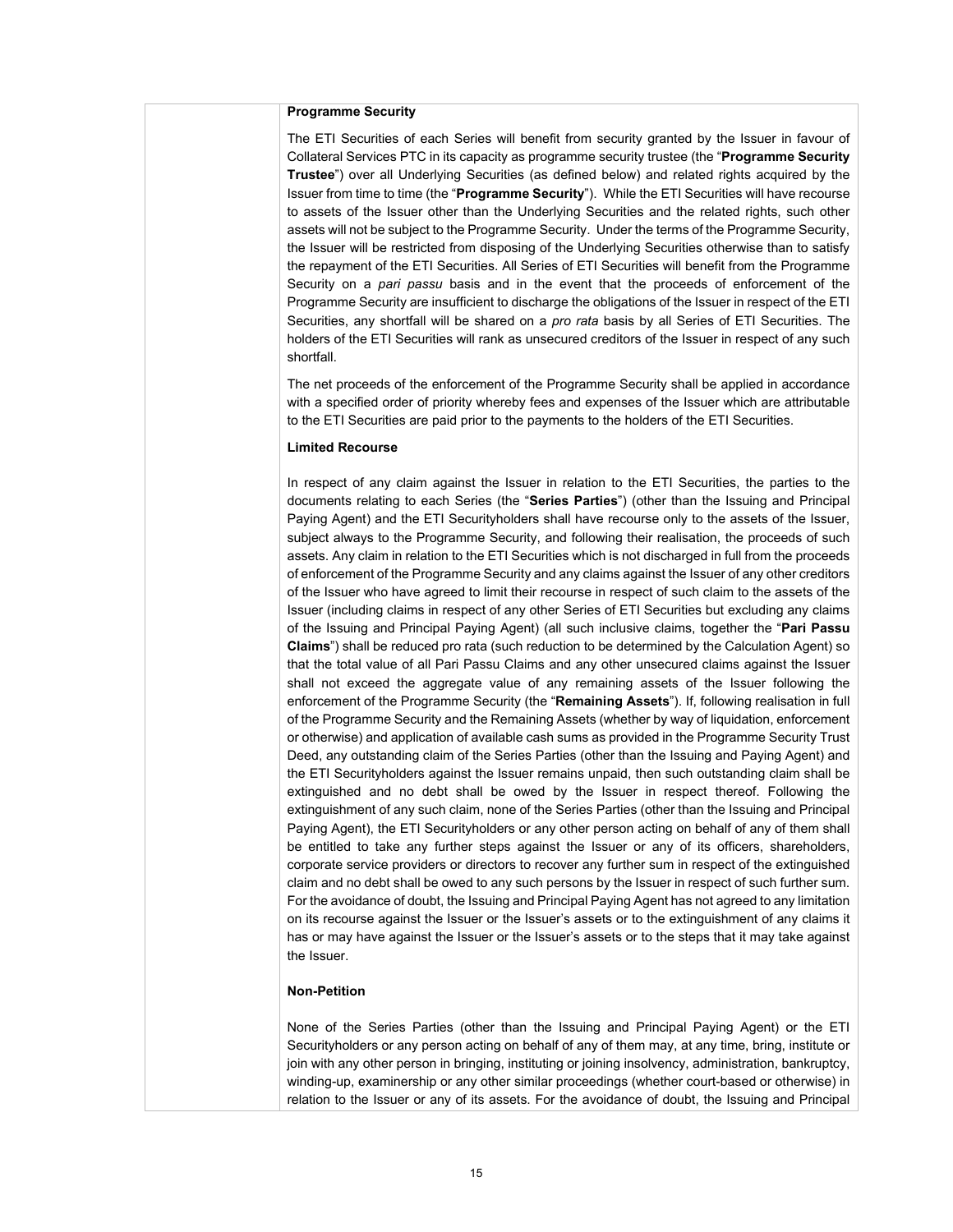Paying Agent has not agreed to any restriction preventing it from taking any of the proceedings mentioned in this sub-section.

#### **Redemption of the ETI Securities**

On redemption of an ETI Security on any Redemption Day (being any day on which notes may be redeemed in accordance with the Conditions), an amount calculated by the Calculation Agent and equal to the "*Redemption Amount*" as at the relevant Redemption Day shall be payable by the Issuer. The "*Redemption Amount*" in respect of an ETI Security on any day (the "**Relevant Day**") is calculated as follows:

NAV(t) Redemption Amount = --------------\* Denomination \* Marginfactor\*Adjustment Factor  $NAV(0)$ 

Where:

"**Adjustment Factor**": A number starting at 1 and adjusted on each day on which a Corporate Action is effected in respect of the Underlying Security, such adjustment to be determined by the Calculation Agent and made in such a way that the Redemption Amount is not affected by the Corporate Action of the Underlying Security;

"**Corporate Action**" means all corporate law measures including splits, dividend pay-outs, payouts by means of reduction of capital, mergers, capital increases or reductions and similar transactions having economic effects on the Underlying Issuer and/or the Underlying Security;

"**NAV(t)**" means the NAV of the Underlying as at the NAV Day immediately preceding the Relevant Day;

"**NAV(0**)" means the NAV of the Underlying as at the first NAV Day immediately following Series Issue Date;

"**Marginfactor**" means 98% (or such higher percentage as the Issuer may in its absolute discretion determine) provided however that in respect of any redemption occurring following a Risk Capital Default Event (as defined below), the Marginfactor shall be 100%;

"**NAV Day**": Each day the Underlying Issuer accepts without restrictions subscriptions as well as redemptions in respect of the Underlying Security; and

"**NAV of the Underlying**": means, in respect of each NAV Day, the price receivable by redeeming the Underlying Security on such NAV Day.

The ETI Securities shall not bear any interest.

An ETI Securityholder which is also an Authorised Participant may (subject as provided in the Conditions) on any "*AP Redemption Day*" require the Issuer to redeem all or part of its holding of ETI Securities at the Redemption Amount by submitting to the Issuer a valid redemption order in accordance with the relevant Authorised Participant Agreement. The "*AP Redemption Days*" are each "*Issuer Business Day*", provided however that if on any such day redemptions of the Underlying Securities have been suspended, the AP Redemption Day shall be postponed to the day which is ten Issuer Business Days following the termination of such suspension. "Issuer Business Days" are days (other than a Saturday or Sunday) on which commercial banks and foreign exchange markets settle payments in Liechtenstein.

An ETI Securityholder which is not also an Authorised Participant may (subject as provided in the Conditions) on any "*Standard Redemption Day*" require the Issuer to redeem all or any part of its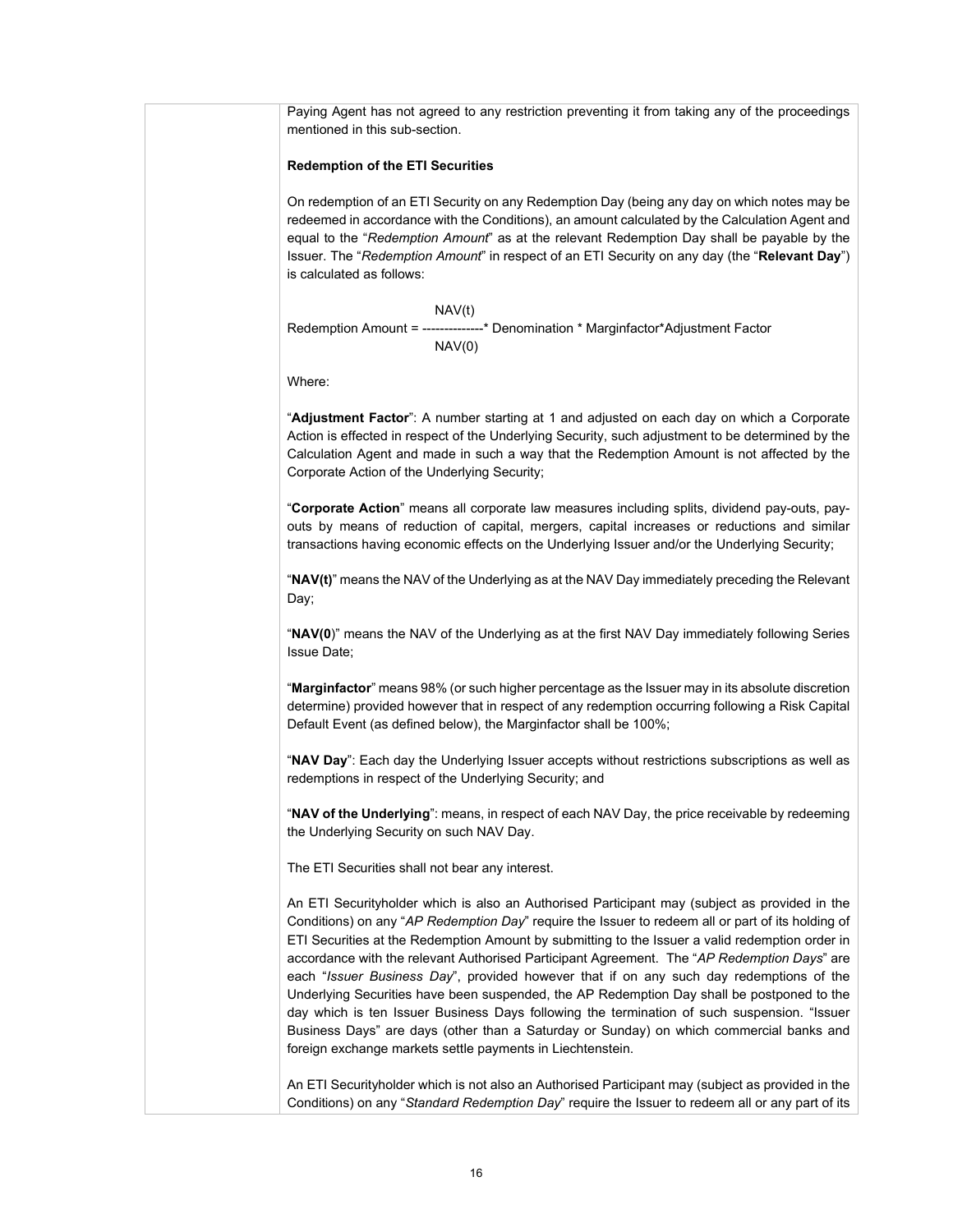holding of such ETI Securities at the Redemption Amount by submitting a valid redemption order to the issuing and principal paying agent through the relevant clearing system. The "*Standard Redemption Days*" are the last Issuer Business Day of March, June, September and December in each calendar year, provided that if on any such day redemptions of the Underlying Securities have been suspended, the Standard Redemption Day shall be postponed to the day which is ten Issuer Business Days following the termination of such suspension.

Within ten Issuer Business Days after the Redemption Day in respect of any redemption order, the Issuer shall notify the relevant ETI Securityholder of the Redemption Amount payable in respect of ETI Securities which are the subject of that redemption order. The Redemption Amount in respect of ETI Securities which are the subject of that redemption order shall be paid on the Redemption Settlement Date in respect of the relevant Redemption Day which shall be the tenth Issuer Business Day after the notification by the Issuer of the Redemption Amount for that Redemption Day.

The Issuer may at its discretion elect to satisfy requests for the redemption of ETI Securities by transfer of the appropriate number of ETI Securities to one or more Authorised Participants from ETI Securityholders requesting redemption, and for that purpose the Issuer may authorise any person on behalf of the ETI Securityholder to execute one or more instruments of transfer in respect of the relevant number of ETI Securities provided that the amount payable to the ETI Securityholder shall nonetheless be an amount equal to the relevant Redemption Amount and the relevant Redemption Settlement Date shall be the date of such transfer.

The Issuer may in accordance with the relevant Authorised Participant Agreement agree with any ETI Securityholder which is also an Authorised Participant to satisfy any requests for the redemption of any ETI Securities by the transfer to, or to the order of, such ETI Securityholder on the Redemption Date of Underlying Securities with a value determined by the Calculation Agent to be equal to the Redemption Amount.

### **Suspension of Optional Redemptions**

The Issuer may suspend the right to request redemptions of ETI Securities at any time while the redemption of the Underlying Securities has been suspended by the Underlying Issuer. Unless terminated earlier by the Issuer in its sole and absolute discretion, such suspension shall continue until such time as the suspension of the Underlying Securities terminates.

#### **Issuer Call Redemption Event**

The Issuer may, on giving an irrevocable notice to the ETI Securityholders of any Series (such notice, the "**Issuer Call Redemption Notice**"), elect to redeem all or some only of the ETI Securities of that Series and designate a Redemption Day for such purposes, provided that the date designated as the Redemption Day shall not be earlier than the 30th calendar day following the date of the relevant Issuer Call Redemption Notice. Within ten Issuer Business Days of such Redemption Day designated by the Issuer the Issuer shall notify the ETI Securityholders of the Redemption Amount payable in respect of the ETI Securities which are the subject of the Issuer Call Redemption Notice. Each ETI Security which is to be redeemed on such Redemption Day designated by the Issuer shall become due and payable on the related Redemption Settlement Date at its Redemption Amount. In the event that only some of the outstanding ETI Securities of a Series are called for redemption pursuant to an Issuer Call Redemption Notice, a *pro rata* portion of each ETI Securityholder's ETI Securities of that Series shall be subject to such redemption.

#### **Risk Capital Ratio**

The Issuer shall be required to comply with a maximum "*Risk Capital Ratio*" which will limit the extent to which the Issuer can invest in assets other than those which serve as a direct hedge of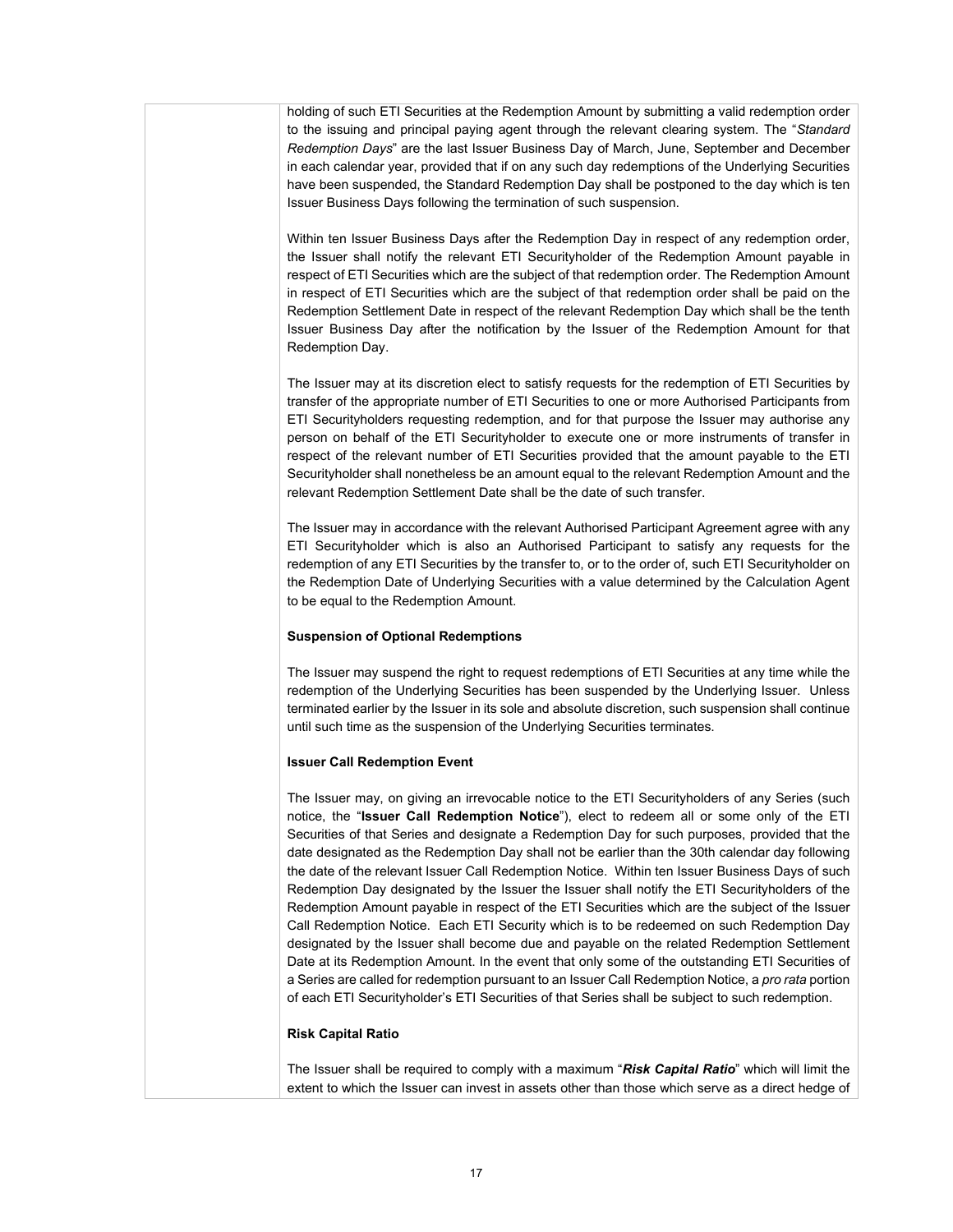| the Issuer's obligations under the ETI Securities. The Risk Capital Ratio is calculated by reference<br>to the total assets of the Issuer rather than on a per Series basis.                                                                                                                                                                                                                                                                                                                                                                                                                                                                                   |
|----------------------------------------------------------------------------------------------------------------------------------------------------------------------------------------------------------------------------------------------------------------------------------------------------------------------------------------------------------------------------------------------------------------------------------------------------------------------------------------------------------------------------------------------------------------------------------------------------------------------------------------------------------------|
| The "Risk Capital Ratio" shall be calculated by the Calculation Agent on each Quarterly<br>Assessment Date and shall be equal to the fraction expressed as a percentage obtained by<br>dividing (A) the Risk Assets on that Quarterly Assessment Date by (B) the Net Tangible Equity on<br>that Quarterly Assessment Date,                                                                                                                                                                                                                                                                                                                                     |
| Where:                                                                                                                                                                                                                                                                                                                                                                                                                                                                                                                                                                                                                                                         |
| "Net Tangible Equity" means on any date, the shareholders equity of the Issuer less goodwill, as<br>per the most recent financial statements prepared in respect of the Issuer;                                                                                                                                                                                                                                                                                                                                                                                                                                                                                |
| "Quarterly Assessment Date" means the last Issuer Business Day of March, June, September<br>and December.                                                                                                                                                                                                                                                                                                                                                                                                                                                                                                                                                      |
| "Risk Assets" means Total Assets less Hedging Assets;                                                                                                                                                                                                                                                                                                                                                                                                                                                                                                                                                                                                          |
| "Total Assets" means on any date, the total assets of the Issuer as per the most recent financial<br>statements prepared in respect of the Issuer; and                                                                                                                                                                                                                                                                                                                                                                                                                                                                                                         |
| "Hedging Assets" means on any date, any assets of the Issuer comprised of Underlying<br>Securities (including Underlying Securities which the Issuer has agreed to acquire but which have<br>not yet settled) in respect of any Series of ETI Securities, as per the date of the most recent<br>financial statements prepared in respect of the Issuer.                                                                                                                                                                                                                                                                                                        |
| If the Risk Capital Ratio is greater than 200% (the "Risk Capital Maximum Level"), the Issuer<br>shall take commercially reasonable steps to remedy such breach before the Reassessment Date,<br>being the day falling five (5) Business Days immediately following any Quarterly Assessment Date.<br>If on the next immediately following Reassessment Date the Risk Capital Ratio remains greater<br>than the Risk Capital Maximum Level, a "Risk Capital Default Event" shall be deemed to have<br>occurred as of that Reassessment Date.                                                                                                                   |
| iMaps Capital Markets SEZC acts as the Calculation Agent.                                                                                                                                                                                                                                                                                                                                                                                                                                                                                                                                                                                                      |
| <b>Events of Default</b>                                                                                                                                                                                                                                                                                                                                                                                                                                                                                                                                                                                                                                       |
| If any of the following events (each, an "Event of Default") occurs, the Note Trustee at its<br>discretion may or shall (subject to the Note Trustee being secured and or indemnified and or pre-<br>funded to its satisfaction), if so directed in writing by holders of at least a majority of the ETI<br>Securities then outstanding or if so directed by an Extraordinary Resolution give notice to the<br>Issuer (copied to the Programme Security Trustee and each Series Party) (such notice an "Event<br>of Default Redemption Notice") that the ETI Securities are, and they shall immediately become,<br>due and payable at their Redemption Amount: |
| the Issuer defaults in the payment of any sum due in respect of the ETI Securities, or any<br>(i)<br>of them or in respect of any other indebtedness of the Issuer including in respect of the<br>ETI Securities, or any of them, of any other Series issued under the Programme for a<br>period of 14 calendar days or more;                                                                                                                                                                                                                                                                                                                                  |
| a Risk Capital Default Event occurs;<br>(ii)                                                                                                                                                                                                                                                                                                                                                                                                                                                                                                                                                                                                                   |
| the Issuer does not perform or comply with any one or more of its obligations (other than<br>(iii)<br>a payment obligation) under the ETI Securities, the Trust Deed or any other Series<br>Document in respect of any Series issued under the Programme, which default is<br>incapable of remedy or, if in the opinion of the Note Trustee capable of remedy, is not                                                                                                                                                                                                                                                                                          |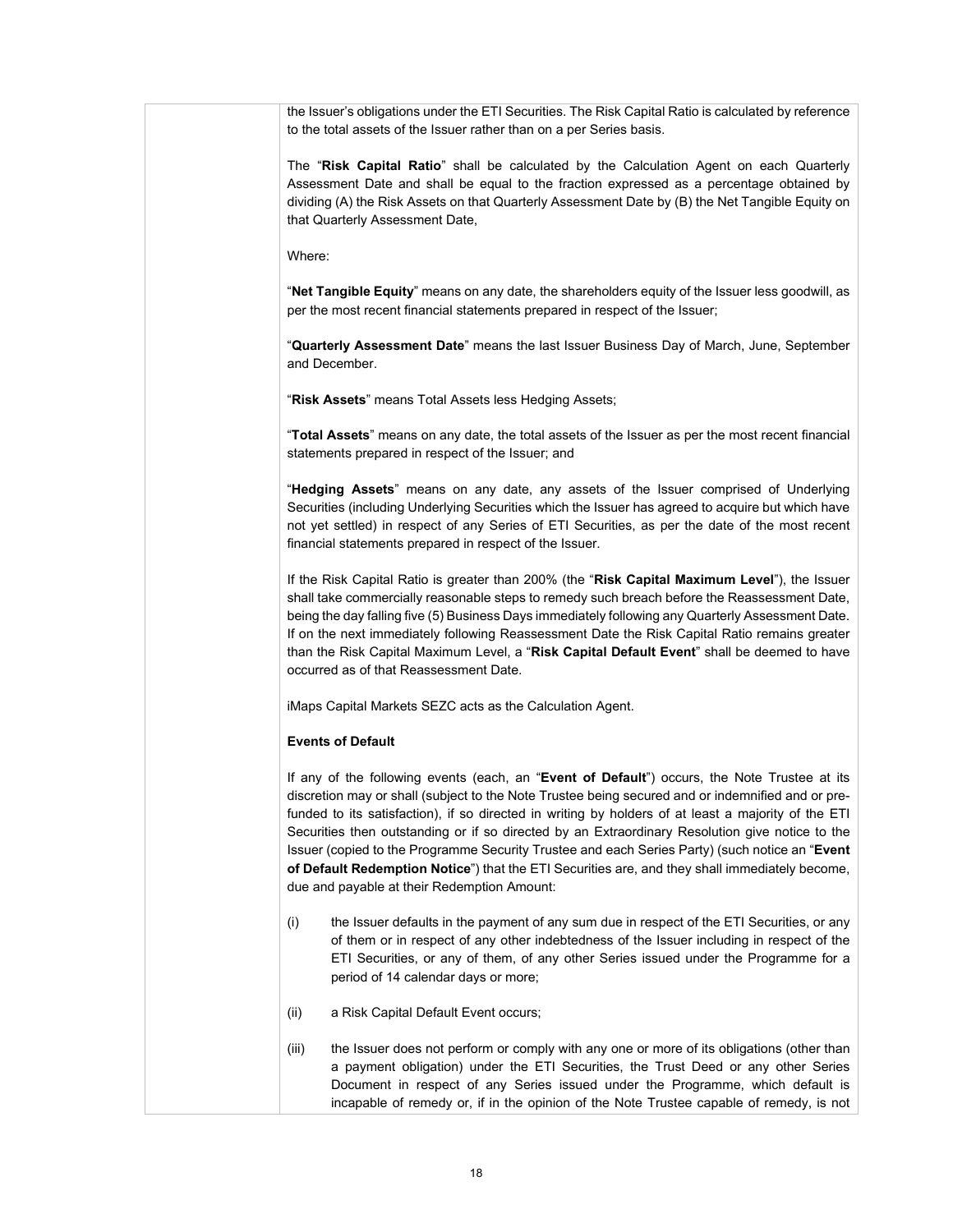remedied within 30 calendar days (or such longer period as the Note Trustee may permit) after notice of such default shall have been given to the Issuer by the Note Trustee (and, for these purposes, a failure to perform or comply with an obligation shall be deemed to be remediable notwithstanding that the failure results from not doing an act or thing by a particular time);

- (iv) any order shall be made by any competent court or any resolution passed for the windingup or dissolution of the Issuer, save for the purposes of amalgamation, merger, consolidation, reorganisation or other similar arrangement on terms previously approved in writing by the Note Trustee or by an Extraordinary Resolution; or
- (v) an Event of Default (as defined in the Conditions of the relevant Series) occurs in respect of any other Series of ETI Securities issued by the Issuer under the Programme.

## **Enforcement of the Programme Security**

Upon receipt by the Programme Security Trustee of an Event of Default Redemption Notice in accordance with the terms and conditions of any Series of ETI Securities from the Note Trustee following the occurrence of an Event of Default, the Programme Security shall become immediately enforceable. At any time after the Programme Security has become enforceable, the Note Trustee may, at its discretion, and shall, if so directed in writing by holders of at least a majority of the ETI Securities then outstanding of any Series or by an Extraordinary Resolution of the ETI Securityholders of any Series (a copy of which has been provided to the Note Trustee), in each case subject to its having been pre-funded and/or secured and/or indemnified to its satisfaction by the ETI Securityholders in accordance with the relevant Trust Deed, direct the Programme Security Trustee to enforce the Programme Security.

### **Meetings of Securityholders**

The Conditions contain provisions for calling meetings of ETI Securityholders to consider matters affecting their interests generally. These provisions permit defined majorities to bind all ETI Securityholders including ETI Securityholders who did not attend and vote at the relevant meeting and ETI Securityholders who voted in a manner contrary to the majority.

### **Substitution**

The Note Trustee may, with the consent of the ETI Securityholders given by way of Extraordinary Resolution, agree to the substitution in place of the Issuer of any other company (incorporated in any jurisdiction), subject to any conditions of such substitution approved by the ETI Securityholders in the Extraordinary Resolution.

### **Taxation**

All payments in respect of the ETI Securities shall be made net of and after allowance for any withholding or deduction for, or on account of, any taxes. In the event that any withholding or deduction for, or on account of, any tax applies to payments in respect of the ETI Securities, the ETI Securityholders will be subject to, and shall not be entitled to receive amounts to compensate for, any such Tax or deduction or any other amounts withheld or deducted pursuant to the Conditions.

### **Governing law**

The ETI Securities are governed by Irish law.

Description of how the value of the investment is The ETI Securities are linked to the price of the securities specified in the relevant Final Terms and as identified below (the "**Underlying Securities**"). The issuer of the Underlying Securities (the "**Underlying Issuer**") will also be specified in the Final Terms and is identified below. In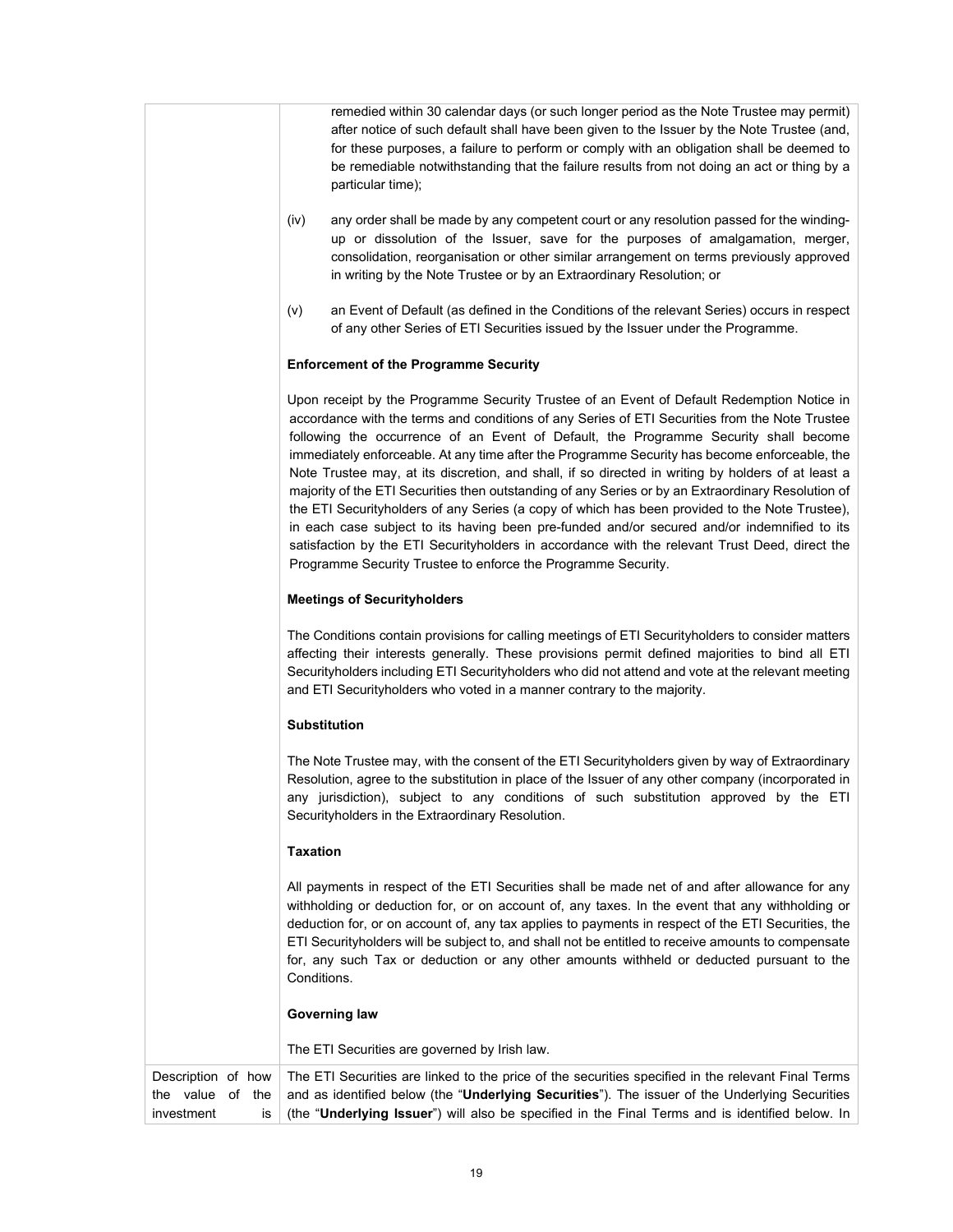| affected by the value<br>of the underlying                      | general, as the value of the Underlying Securities increases or decreases, so will the Redemption<br>Amount payable in respect of such ETI Securities.                                                                                                                                                                                                                                                                                                                                                                                                                                                     |
|-----------------------------------------------------------------|------------------------------------------------------------------------------------------------------------------------------------------------------------------------------------------------------------------------------------------------------------------------------------------------------------------------------------------------------------------------------------------------------------------------------------------------------------------------------------------------------------------------------------------------------------------------------------------------------------|
| instrument                                                      | The Redemption Amount payable under the ETI Securities may diverge from the price of the<br>Underlying Securities due to the Marginfactor which is taken into account in the calculation of the<br>Redemption Amount. The ETI Securities shall not bear any interest.                                                                                                                                                                                                                                                                                                                                      |
|                                                                 | Investors should note that the Issuer may, but is not obliged to, apply the proceeds of the ETI<br>Securities towards the acquisition of the relevant Underlying Securities. However, as described<br>at the sub-section above entitled "A description of the rights attached to the securities, including<br>ranking and limitations to those rights", the Issuer is required to comply with a maximum Risk<br>Capital Ratio which will limit the extent to which the Issuer can invest in assets other than those<br>which serve as a direct hedge of the Issuer's obligations under the ETI Securities. |
| Expiration<br>or<br>maturity<br>of<br>date<br>securities        | The ETI Securities do not have a specified maturity date.                                                                                                                                                                                                                                                                                                                                                                                                                                                                                                                                                  |
| Settlement<br>procedure                                         | An ETI Securityholder which is also an Authorised Participant may cash or physically settle ETI<br>Securities. Physical settlement applies where the Issuer agrees with an Authorised Participant to<br>accept the delivery to, or to the order of, the Issuer of Underlying Securities which the Calculation<br>Agent determines have a value on the subscription date, after taking account of any costs of<br>transfer or delivery which are to be discharged by the Issuer, which is equal to or greater than the<br>subscription amount.                                                              |
|                                                                 | An ETI Securityholder which is not an Authorised Participant may cash settle ETI Securities.                                                                                                                                                                                                                                                                                                                                                                                                                                                                                                               |
| Return on securities                                            | The ETI Securities are linked to the price of the Underlying Securities specified in the relevant<br>Final Terms. The ETI Securities shall not bear any interest.                                                                                                                                                                                                                                                                                                                                                                                                                                          |
|                                                                 | Please see the sub-section above entitled "A description of the rights attached to the securities,<br>including ranking and limitations to those rights" for a description of how the Redemption Amount<br>of the ETI Securities is calculated and how it is linked to the value of the Underlying Securities.                                                                                                                                                                                                                                                                                             |
| Exercise price or<br>final reference price<br>of the underlying | Calculations which are required to be made in order to determine payments in respect of the ETI<br>Securities and determinations of the value of the Underlying Securities will be made by the<br>Calculation Agent.                                                                                                                                                                                                                                                                                                                                                                                       |
|                                                                 | Please see the sub-section above entitled "A description of the rights attached to the securities,<br>including ranking and limitations to those rights" which details the value of the Underlying<br>Securities which will be used for the purposes of calculating the Redemption Amount.                                                                                                                                                                                                                                                                                                                 |
| of<br><b>Type</b><br>the<br>underlying                          | As described above, the ETI Securities are linked to the price of an Underlying Security issued by<br>an Underlying Issuer.                                                                                                                                                                                                                                                                                                                                                                                                                                                                                |
|                                                                 | <b>Issue Specific Summary:</b>                                                                                                                                                                                                                                                                                                                                                                                                                                                                                                                                                                             |
|                                                                 | For the ETI Securities to which these Final Terms relate:                                                                                                                                                                                                                                                                                                                                                                                                                                                                                                                                                  |
|                                                                 | the Underlying Security is Jolly Ledger Digital Assets Arbitrage PLN (ISIN: KYG6974MBJ15); and                                                                                                                                                                                                                                                                                                                                                                                                                                                                                                             |
|                                                                 | the Underlying Issuer is Pecunia SPC.                                                                                                                                                                                                                                                                                                                                                                                                                                                                                                                                                                      |
|                                                                 | Information about the past and the future performance of the Underlying Security and its volatility<br>can be found on the website of the Arranger, https://imaps-capital.com.                                                                                                                                                                                                                                                                                                                                                                                                                             |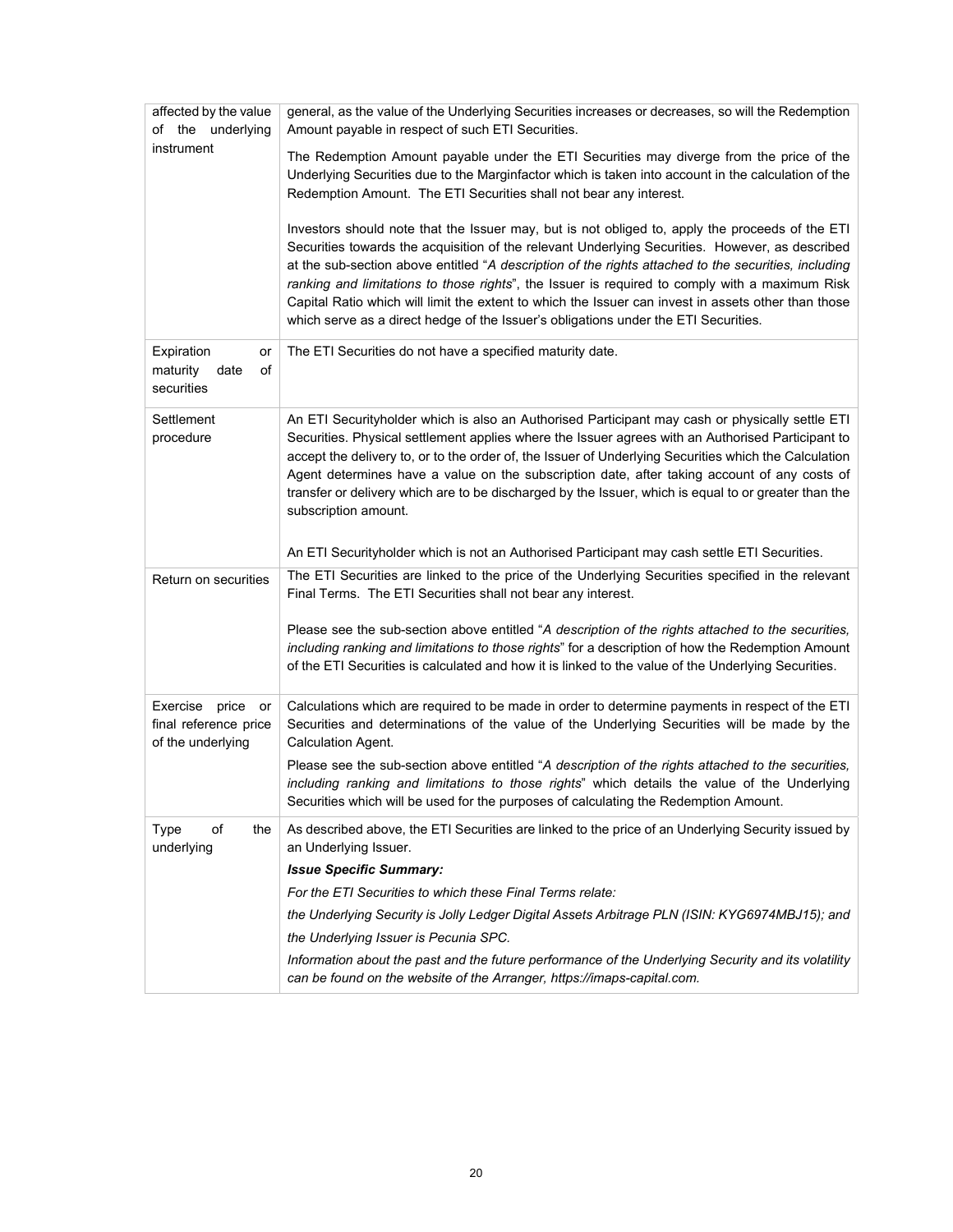| Where will the securities be traded?                                               |                                                                                                                                                                                                                                                                                                                                                                                                                                                                                                                                                                                                                                                                                                                                                                                                                                                                                                                                                                                                                                                                                                                                                                                                                                                                                                                                         |  |
|------------------------------------------------------------------------------------|-----------------------------------------------------------------------------------------------------------------------------------------------------------------------------------------------------------------------------------------------------------------------------------------------------------------------------------------------------------------------------------------------------------------------------------------------------------------------------------------------------------------------------------------------------------------------------------------------------------------------------------------------------------------------------------------------------------------------------------------------------------------------------------------------------------------------------------------------------------------------------------------------------------------------------------------------------------------------------------------------------------------------------------------------------------------------------------------------------------------------------------------------------------------------------------------------------------------------------------------------------------------------------------------------------------------------------------------|--|
| An indication as to<br>whether<br>the<br>securities<br>offered                     | Application for admission to trading may be made to the following exchanges: Stuttgart Stock<br>Exchange and the Vienna Stock Exchange. There is no guarantee that such application or<br>applications will be successful or, if successful, that such admissions to trading will be maintained.                                                                                                                                                                                                                                                                                                                                                                                                                                                                                                                                                                                                                                                                                                                                                                                                                                                                                                                                                                                                                                        |  |
| are or will be the<br>of<br>object<br>an                                           | <b>Issue Specific Summary:</b>                                                                                                                                                                                                                                                                                                                                                                                                                                                                                                                                                                                                                                                                                                                                                                                                                                                                                                                                                                                                                                                                                                                                                                                                                                                                                                          |  |
| application<br>for<br>admission<br>to<br>trading.                                  | Application for admission to trading at the following exchanges for the Series of ETI Securities to<br>which these Final Terms apply will be made: Stuttgart Stock Exchange. There is no guarantee<br>that such application or applications will be successful or, if successful, that such admissions to<br>trading will be maintained.                                                                                                                                                                                                                                                                                                                                                                                                                                                                                                                                                                                                                                                                                                                                                                                                                                                                                                                                                                                                |  |
|                                                                                    | What are the key risks that are specific to the securities?                                                                                                                                                                                                                                                                                                                                                                                                                                                                                                                                                                                                                                                                                                                                                                                                                                                                                                                                                                                                                                                                                                                                                                                                                                                                             |  |
| Key risks specific to<br>the securities and<br>risk<br>warning<br>to<br>investors. | Investment in the ETI Securities is only suitable for investors who have the knowledge and<br>experience in financial and business matters necessary to enable them to evaluate the information<br>contained in this Base Prospectus and in the applicable Final Terms and the merits and risks of<br>an investment in the ETI Securities in the context of the investor's own financial, tax and regulatory<br>circumstances and investment objectives.                                                                                                                                                                                                                                                                                                                                                                                                                                                                                                                                                                                                                                                                                                                                                                                                                                                                                |  |
|                                                                                    | Investment in the ETI Securities (or a participation therein) is only suitable for investors who:                                                                                                                                                                                                                                                                                                                                                                                                                                                                                                                                                                                                                                                                                                                                                                                                                                                                                                                                                                                                                                                                                                                                                                                                                                       |  |
|                                                                                    | are capable of bearing the economic risk of an investment in the ETI Securities (or a<br>(a)<br>participation therein) for an indefinite period of time; and                                                                                                                                                                                                                                                                                                                                                                                                                                                                                                                                                                                                                                                                                                                                                                                                                                                                                                                                                                                                                                                                                                                                                                            |  |
|                                                                                    | (b)<br>recognise that it may not be possible to make any transfer of the ETI Securities (or a<br>participation therein) for a substantial period of time, if at all.                                                                                                                                                                                                                                                                                                                                                                                                                                                                                                                                                                                                                                                                                                                                                                                                                                                                                                                                                                                                                                                                                                                                                                    |  |
|                                                                                    | The ETI Securities are not principal protected and are a high-risk investment in the form of a debt<br>instrument. The ETI Securityholders are neither assured of repayment of the capital invested nor<br>are they assured of payment of any return on such capital.                                                                                                                                                                                                                                                                                                                                                                                                                                                                                                                                                                                                                                                                                                                                                                                                                                                                                                                                                                                                                                                                   |  |
|                                                                                    | Holders of the ETI Securities will be exposed to the risk that the Issuer will have insufficient<br>assets to meet its obligations upon a redemption of the ETI Securities. While the return<br>payable by the Issuer on the ETI Securities of each Series will be linked to the performance<br>of the Underlying Securities to which the Series is linked, there can be no assurance that<br>the Issuer will have sufficient assets to pay this amount. The Issuer does not have<br>substantial assets other than the proceeds of the ETI Securities and accordingly the ability<br>of the Issuer to meet its obligations under the ETI Securities will depend upon the<br>performance of any investments acquired by the Issuer with the proceeds of the ETI<br>Securities. The Issuer has discretion as to how the proceeds of each Series of ETI<br>Securities are used and if the Issuer was to invest in assets that did not perform as well as<br>the Underlying Securities, it is likely that the Issuer would not have sufficient assets to<br>discharge its obligations in respect of the ETI Securities. To mitigate this risk the Issuer is<br>subject to an obligation to comply with a maximum Risk Capital Ratio which will limit the<br>ability of the Issuer to invest in assets other than the Underlying Securities. |  |
|                                                                                    | Each Series of ETI Securities issued under the Programme will be limited recourse obligations of<br>the Issuer and will not be obligations or responsibilities of, or guaranteed by, any other person or<br>entity. In respect of any claim against the Issuer in relation to the ETI Securities, the Series Parties<br>(other than the Issuing and Principal Paying Agent) and the ETI Securityholders shall have<br>recourse only to the assets of the Issuer, subject always to the Programme Security, and following<br>their realisation, the proceeds of such assets. Any claim in relation to the ETI Securities which is<br>not discharged in full from the proceeds of enforcement of the Programme Security and any claims<br>against the Issuer of any other creditors of the Issuer who have agreed to limit their recourse in                                                                                                                                                                                                                                                                                                                                                                                                                                                                                              |  |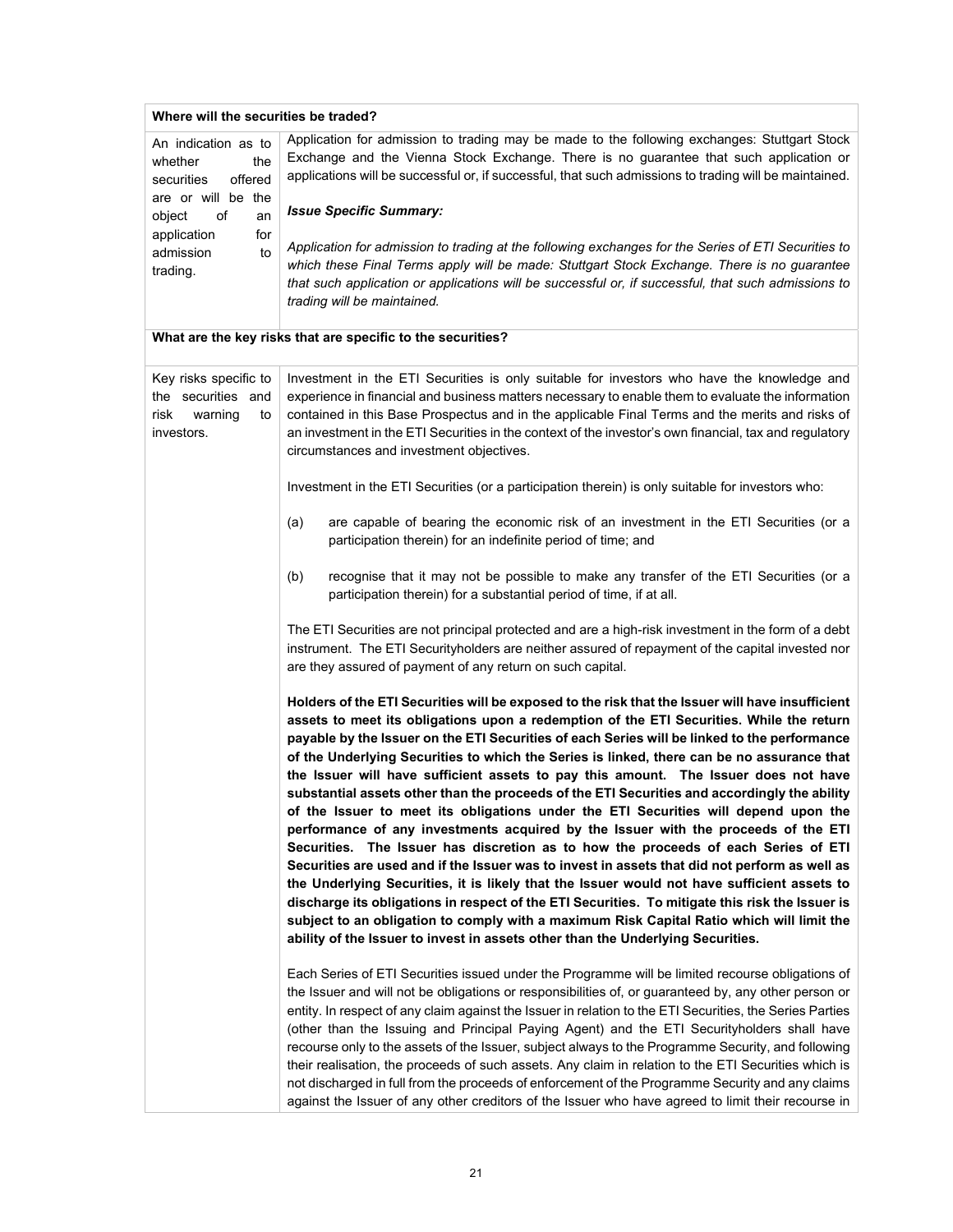respect of such claim to the assets of the Issuer (including claims in respect of any other Series of ETI Securities but excluding any claims of the Issuing and Principal Paying Agent) (all such inclusive claims, together the "**Pari Passu Claims**") shall be reduced pro rata (such reduction to be determined by the Calculation Agent) so that the total value of all Pari Passu Claims and any other unsecured claims against the Issuer shall not exceed the aggregate value of any remaining assets of the Issuer following the enforcement of the Programme Security (the "**Remaining Assets**"). If, following realisation in full of the Programme Security and the Remaining Assets (whether by way of liquidation, enforcement or otherwise) and application of available cash sums as provided in the Programme Security Trust Deed, any outstanding claim of the Series Parties (other than the Issuing and Paying Agent) and the ETI Securityholders against the Issuer remains unpaid, then such outstanding claim shall be extinguished and no debt shall be owed by the Issuer in respect thereof. Following the extinguishment of any such claim, none of the Series Parties (other than the Issuing and Principal Paying Agent), the ETI Securityholders or any other person acting on behalf of any of them shall be entitled to take any further steps against the Issuer or any of its officers, shareholders, corporate service providers or directors to recover any further sum in respect of the extinguished claim and no debt shall be owed to any such persons by the Issuer in respect of such further sum. For the avoidance of doubt, the Issuing and Principal Paying Agent has not agreed to any limitation on its recourse against the Issuer or the Issuer's assets or to the extinguishment of any claims it has or may have against the Issuer or the Issuer's assets or to the steps that it may take against the Issuer.

The Redemption Amount payable in respect of the ETI Securities is dependent on the price of, or changes in the price of, the Underlying Securities and the relevant Marginfactor. An investment in the ETI Securities may therefore bear similar market risks to a direct equity investment, and, in the worst case, the ETI Securities may redeem at zero. The ETI Securities shall not bear any interest.

ETI Securityholders will have no direct proprietary interest in the Underlying Securities and will not have voting rights or any other rights with respect to the Underlying Securities to which their ETI Securities relate.

The relevant Underlying Issuer will appoint investment managers to manage the underlying portfolios of assets to which each type of Underlying Security is linked. An investment manager will invest the relevant underlying portfolio of assets in accordance with the permitted investments and investment restrictions set out in the relevant investment management agreement pursuant to which it is appointed by the relevant Underlying Issuer. The investment strategy pursued by different investment managers may involve different levels of risk and will determine the actual composition of the relevant underlying portfolio of assets, within the parameters of the permitted investments and investment restrictions. Investors should ensure that they understand clearly the investment strategy and the associated risks before deciding whether to invest.

The ETI Securities may have no established trading market when issued, and one may never develop liquidity. Illiquidity may have a severe adverse effect on the market value of the ETI Securities, meaning that ETI Securityholders may not be able to sell their ETI Securities easily or at prices that will provide them with a return equal to their investment or a yield comparable to similar investments that have an established or developed secondary market.

The ability of the Issuer to meet its obligations under the ETI Securities will be dependent upon the Issuing and Principal Paying Agent making the relevant payments when monies are received and all parties to the Series Documents performing their respective obligations thereunder, thereby exposing ETI Securityholders to the creditworthiness of the issuing and principal paying agent and the other parties to the Series Documents.

ETI Securityholders will have to rely on the procedures of the relevant Clearing System for transfer, payment and communication with the Issuer.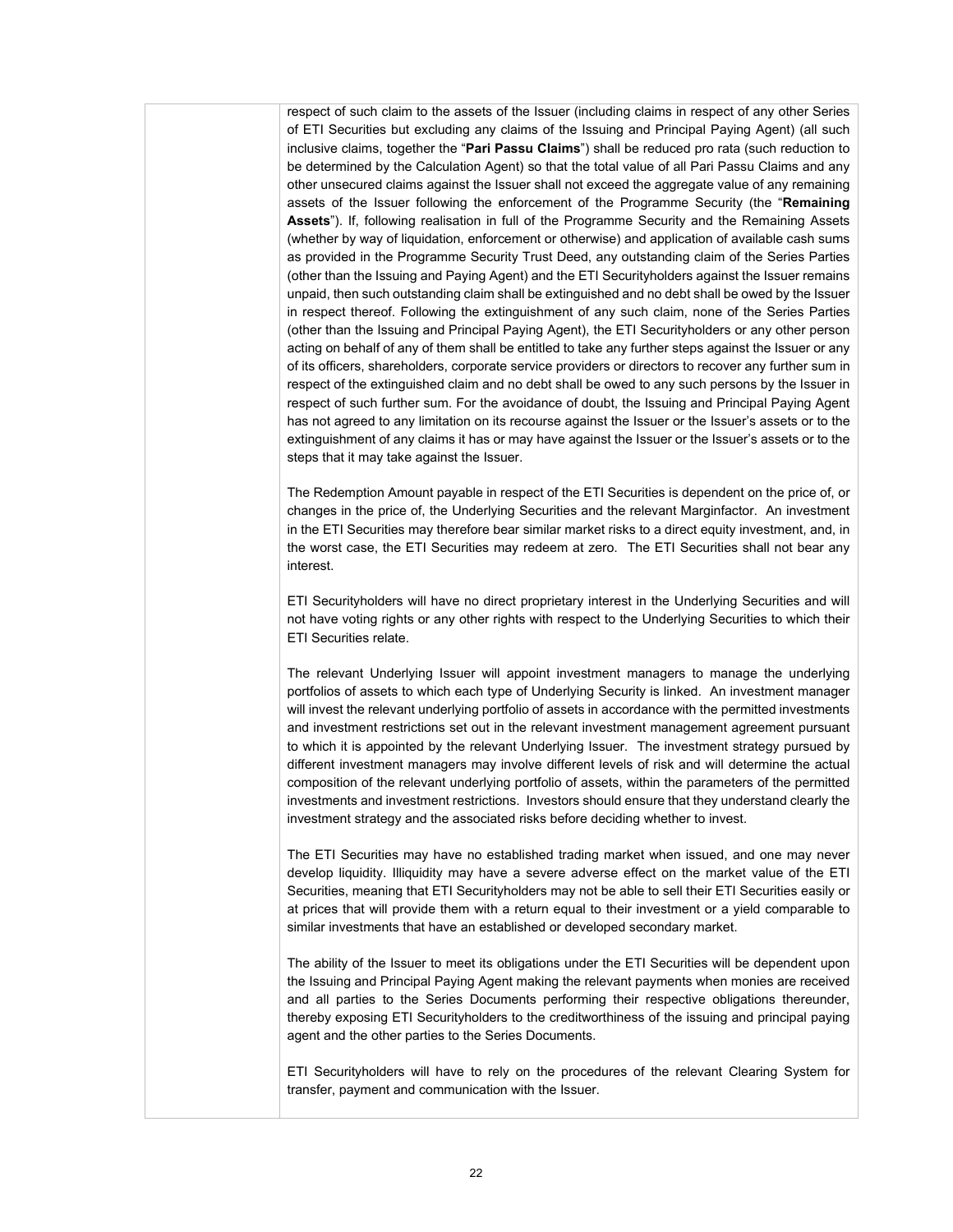|                                                                                                      | While one or more independent credit rating agencies may assign credit ratings to the ETI<br>Securities, these may not reflect the potential impact of all risks related to the ETI Securities.<br>Credit ratings are not a recommendation to buy, sell or hold the ETI Securities, and may be revised<br>or withdrawn by the credit rating agency at any time.<br>Underlying Securities may be denominated or settled in a currency other than the currency of the<br>ETI Securities. The value of the currency in which the Underlying Securities are denominated<br>could drop, resulting in a lower return on the ETI Securities, even if the nominal value of the<br>Underlying Securities, as denominated in the local currency, does not decrease. If an investor's<br>principal financial activities are denominated in a currency other than the specified currency of the<br>ETI Securities, that investor is exposed to the risk that exchange rates may significantly change, |
|------------------------------------------------------------------------------------------------------|-------------------------------------------------------------------------------------------------------------------------------------------------------------------------------------------------------------------------------------------------------------------------------------------------------------------------------------------------------------------------------------------------------------------------------------------------------------------------------------------------------------------------------------------------------------------------------------------------------------------------------------------------------------------------------------------------------------------------------------------------------------------------------------------------------------------------------------------------------------------------------------------------------------------------------------------------------------------------------------------|
|                                                                                                      | potentially reducing the yield on and/or market value of the ETI Securities.                                                                                                                                                                                                                                                                                                                                                                                                                                                                                                                                                                                                                                                                                                                                                                                                                                                                                                              |
| Section D - Offer                                                                                    |                                                                                                                                                                                                                                                                                                                                                                                                                                                                                                                                                                                                                                                                                                                                                                                                                                                                                                                                                                                           |
|                                                                                                      | Under which conditions and timetable can I invest in this security?                                                                                                                                                                                                                                                                                                                                                                                                                                                                                                                                                                                                                                                                                                                                                                                                                                                                                                                       |
| A description of the<br>terms<br>and<br>conditions<br>of the<br>offer.                               | The ETI Securities are being made available by the Issuer for subscription only to Authorised<br>Participants who have submitted a valid subscription order to the Issuer. ETI Securities will be<br>issued to investors as per the arrangements in place between the Authorised Participants and<br>such investor, including as to the application process, allocation, price, expenses and settlement<br>arrangements.<br><b>Issue Specific Summary:</b><br>The issue price per ETI Security is Euro 1,000.00.                                                                                                                                                                                                                                                                                                                                                                                                                                                                          |
|                                                                                                      |                                                                                                                                                                                                                                                                                                                                                                                                                                                                                                                                                                                                                                                                                                                                                                                                                                                                                                                                                                                           |
| <b>Estimated expenses</b><br>charged<br>to<br>the<br>investor<br>by<br>the<br>Issuer or the offeror. | No expenses or taxes are being charged to an investor by the Issuer in connection with the initial<br>application for the ETI Securities. ETI Securities will be issued to investors as per the<br>arrangements in place between the Authorised Participants and such investor, including as to<br>expenses. However no Authorised Participant is authorised to charge more than six per cent (6%)<br>as a placement fee.                                                                                                                                                                                                                                                                                                                                                                                                                                                                                                                                                                 |
|                                                                                                      | Who is the offeror and / or the person asking for admission to trading?                                                                                                                                                                                                                                                                                                                                                                                                                                                                                                                                                                                                                                                                                                                                                                                                                                                                                                                   |
| Authorised<br>Offeror(s)                                                                             | The Authorised Offerors are iMAPS Capital Markets SEZC and Axovision Capital GmbH. The<br>contact details of the Authorised Offerors are:<br><b>iMAPS Capital Markets SEZC</b><br>Cayman Enterprise City,<br>PO Box CEC-26,<br>Strathvale House, 90 North Church Street,<br>George Town,<br>Grand Cayman KY1-9012,<br>Cayman Islands.                                                                                                                                                                                                                                                                                                                                                                                                                                                                                                                                                                                                                                                     |
|                                                                                                      | And                                                                                                                                                                                                                                                                                                                                                                                                                                                                                                                                                                                                                                                                                                                                                                                                                                                                                                                                                                                       |
|                                                                                                      | <b>Axovision Capital GmbH</b><br>Walderseestraße 7<br>30163 Hanover<br>Germany                                                                                                                                                                                                                                                                                                                                                                                                                                                                                                                                                                                                                                                                                                                                                                                                                                                                                                            |
|                                                                                                      | iMAPS Capital Markets SEZC is incorporated under the laws of the Cayman Islands as a Special<br>Economic Zone Company. Axovision Capital GmbH is incorporated under the laws of Germany<br>as a corporation.                                                                                                                                                                                                                                                                                                                                                                                                                                                                                                                                                                                                                                                                                                                                                                              |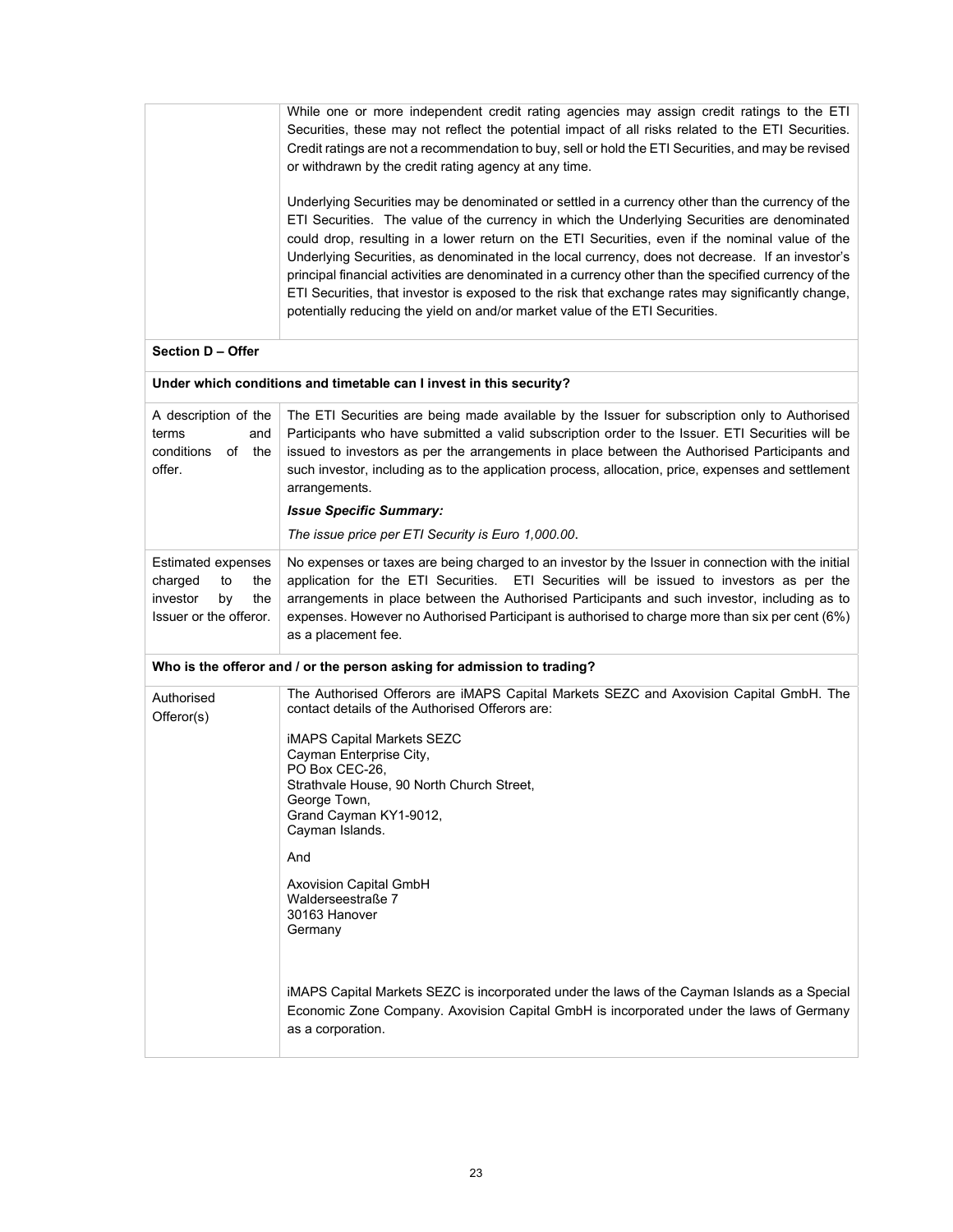| Why is this prospectus being produced?                                   |                                                                                                                                                                                                                                                                                                                                                                                                                                                                                                                                                                                                                                                                                                                                                                                                                                                                      |
|--------------------------------------------------------------------------|----------------------------------------------------------------------------------------------------------------------------------------------------------------------------------------------------------------------------------------------------------------------------------------------------------------------------------------------------------------------------------------------------------------------------------------------------------------------------------------------------------------------------------------------------------------------------------------------------------------------------------------------------------------------------------------------------------------------------------------------------------------------------------------------------------------------------------------------------------------------|
| Reasons<br>for<br>the<br>offer and use of                                | The Issuer will have discretion as to how the net proceeds from each issue of ETI Securities will<br>be applied.                                                                                                                                                                                                                                                                                                                                                                                                                                                                                                                                                                                                                                                                                                                                                     |
| proceeds.                                                                | The Issuer may, but is not obliged to, use the net proceeds from each issue of ETI Securities to<br>acquire Underlying Securities. The Issuer may also invest in assets other than the Underlying<br>Securities.                                                                                                                                                                                                                                                                                                                                                                                                                                                                                                                                                                                                                                                     |
| A description of any<br>interest<br>that<br>İS                           | So far as the Issuer is aware, it is not intended that any person involved in the offer of the ETI<br>Securities has an interest material to the offer other than as disclosed below.                                                                                                                                                                                                                                                                                                                                                                                                                                                                                                                                                                                                                                                                                |
| material<br>to<br>the<br>issue/offer including<br>conflicting interests. | One (1) or more individuals may hold shares in and/or may be appointed to the board of directors<br>(whether as executive or non-executive directors) of the Issuer, any Underlying Issuer, the<br>Arranger, the Calculation Agent and / or any Authorised Participants. Such person may have an<br>interest in securing maximum profits for the entities in which he holds shares or of which he is a<br>director to the detriment of the Issuer and ETI Securityholders.                                                                                                                                                                                                                                                                                                                                                                                           |
|                                                                          | iMaps Capital Markets SEZC is acting in a number of capacities in connection with this transaction.<br>With respect to the Issuer, iMaps Capital Markets SEZC will act as the Arranger, an Authorised<br>Participant and the Calculation Agent. Furthermore, with respect to the Underlying Issuers, iMaps<br>Capital Markets SEZC will also act as Arranger. iMaps Capital Markets SEZC will have only those<br>duties and responsibilities expressly agreed to by it in the Series Documents to which it is a party<br>and will not, by virtue of its or any of its affiliates acting in any other capacity, be deemed to have<br>any other duties or responsibilities or be deemed to be held to a standard of care other than as<br>expressly provided therein. Mr Andreas Wölfl, a director of iMaps Capital Markets SEZC, is also<br>a director of the Issuer. |
|                                                                          | iMaps Capital Markets SEZC will be the sole holder of the management shares of each Underlying<br>Aeternitas Imperium Privatstiftung (incorporated in Liechtenstein) is the majority<br>Issuer.<br>shareholder of iMaps Capital Markets SEZC holding 100% of its issued shares. The only two<br>directors of iMaps Capital Markets SEZC are also the only two directors of each Underlying Issuer.                                                                                                                                                                                                                                                                                                                                                                                                                                                                   |
|                                                                          | iMaps Capital Markets SEZC may also be entitled to receive a number of fees in connection with<br>the various capacities in which it is acting. The relevant Calculation Agency Agreement may<br>provide that the Issuer shall pay to the Calculation Agent such fees as may be separately agreed<br>between them from time to time. iMaps Capital Markets SEZC may also be entitled to receive a<br>fee from the relevant Underlying Issuer and other service providers like prime brokers used by the<br>Underlying Issuer.                                                                                                                                                                                                                                                                                                                                        |
|                                                                          | Andreas Wölfl is a director of the Issuer, the Arranger, the Authorised Participant, the Calculation<br>Agent and the Underlying Issuer as well as an indirect beneficial owner of the Issuer, the Arranger,<br>the Authorised Participant, the Calculation Agent and the Underlying Issuer and thus may have<br>an interest to maximise profits on these companies to the detriment of the ETI Securityholders.                                                                                                                                                                                                                                                                                                                                                                                                                                                     |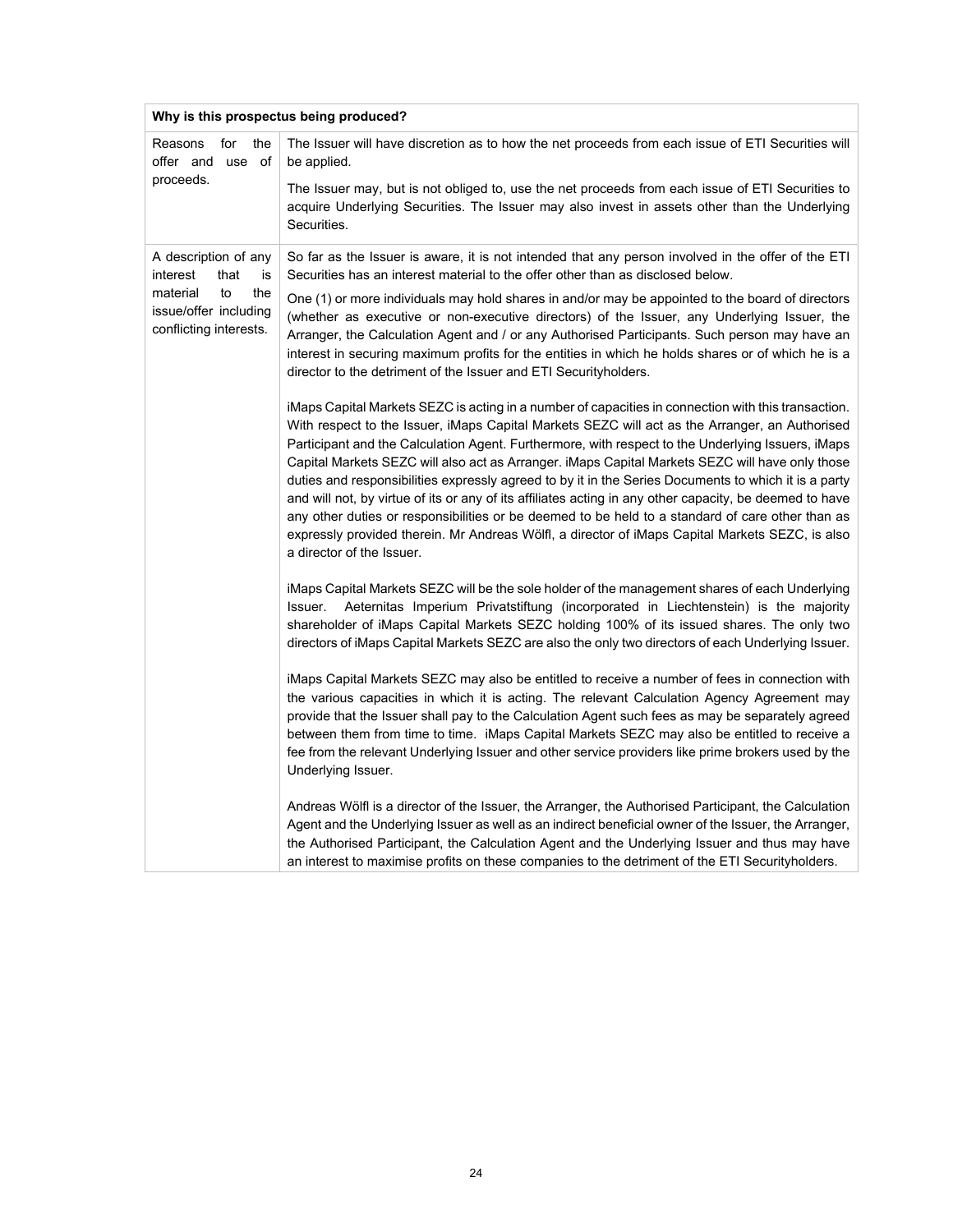#### **Abschnitt A – Einführung und Warnhinweise**

Diese Zusammenfassung sollte als Einführung in den Basisprospekt des Emittenten (wie in B.1 unten definiert) vom 12. Juli 2021 (der "**Basisprospekt**") verstanden werden. Dieser Basisprospekt wurde von der liechtensteinischen Finanzmarktaufsicht ("FMA") genehmigt, die gemäß der Verordnung (EU) 2017/1129 des Europäischen Parlaments und des Rates vom 14. Juni 2017 für den zu veröffentlichenden Prospekt in Liechtenstein zuständig ist, wenn Wertpapiere der Öffentlichkeit angeboten oder zum Handel an einem geregelten Markt zugelassen werden (die "Prospektverordnung"). Die Kontaktdaten der FMA lauten wie folgt: Landstraße 109, Postfach 279, 9490 Vaduz, Liechtenstein; Telefon: +423 236 73 73; Fax: +423 236 72 38; E-Mail: info@fma-li.li. Die Serien der ETI-Wertpapiere, für die diese endgültigen Bedingungen gelten, sind die 50.000 Wertpapiere der Serien 1 ETI-Wertpapiere werden angeboten ISIN-CODE: DE000A3GV3E5 angeboten von der iMAPS ETI AG (LEI-Nummer: 5299000ESEDFHHWG3R53) (der "**Emittent**"). Der eingetragene Sitz des Emittenten ist lm alten Riet 102, 9494 Schaan, Liechtenstein. Die Telefonnummer des Emittenten ist +423 239 68 19 und die Faxnummer +423 265 24 90. Die Website des Emittenten ist http://www.imaps-capital.com/.

Bei jeder Entscheidung des Anlegers, in die ETI-Wertpapiere zu investieren, sollte der gesamte Basisprospekt berücksichtigt werden. ETI-Wertpapierinhaber könnten einen teilweisen oder vollständigen Verlust ihrer Anlage in die ETI-Wertpapiere erleiden. Wird eine Klage in Bezug auf die im Basisprospekt enthaltenen Informationen vor Gericht erhoben, hat der klagende Anleger nach den nationalen Rechtsvorschriften der Mitgliedstaaten möglicherweise die Kosten der Übersetzung des Basisprospekts zu tragen, bevor das Gerichtsverfahren eingeleitet wird. Die zivilrechtliche Haftung bezieht sich nur auf die Personen, die die Zusammenfassung einschließlich ihrer Übersetzung eingereicht haben, jedoch nur, wenn die Zusammenfassung zusammen mit den anderen Teilen des Basisprospekts gelesen, irreführend, ungenau oder inkonsistent ist oder wichtige Informationen, die den Anlegern bei der Entscheidung über Anlagen in die ETI-Wertpapiere helfen sollen, vorenthalten wurden.

Sofern dies in den endgültigen Bedingungen einer Tranche von ETI-Wertpapieren festgelegt ist, stimmt der Emittent der Verwendung des Basisprospekts durch einen autorisierten Anbieter (wie nachstehend definiert) bei einem Angebot von ETI-Wertpapieren zu, für das keine Ausnahme von der Prospektpflicht gemäß der Prospektverordnung (ein "nicht befreites Angebot") besteht. Diese Zustimmung gilt während der in den endgültigen Bedingungen festgelegten Angebotsfrist (die "**Angebotsfrist**") in den jeweiligen Mitgliedstaaten und vorbehaltlich der jeweils in den endgültigen Bedingungen enthaltenen Bestimmungen.

Die vorgenannte Zustimmung bezieht sich auf Angebotsfristen, die innerhalb von 12 Monaten ab dem Datum dieses Basisprospekts liegen.

#### *Emissionsspezifische Zusammenfassung:*

*Der Emittent stimmt während der Angebotsfrist der Verwendung des Basisprospekts und den endgültigen Bedingungen in Bezug auf das Angebot der ETI-Wertpapiere zu, mit Ausnahme von Artikel 3 der Prospektverordnung in Liechtenstein, Österreich, Deutschland, Luxembourg und Irland. Dies gilt solange, wie er befugt ist, solche Angebote gemäß MiFID II (Richtlinie 2014/65/EU über Märkte für Finanzinstrumente, Delegierte Richtlinie (EU) 2017/593 der Kommission und Verordnung (EU) Nr. 600/2014) bereitzustellen, und vorbehaltlich folgender Bedingungen:* 

*(a) Das öffentliche Angebot erfolgt nur in Liechtenstein, Österreich, Deutschland, Luxembourg und Irland; und das öffentliche Angebot wird nur während des Zeitraums vom (einschließlich) 18. November 2021 bis (ausschließlich) zum 29. November 2021 bereitgestellt; und*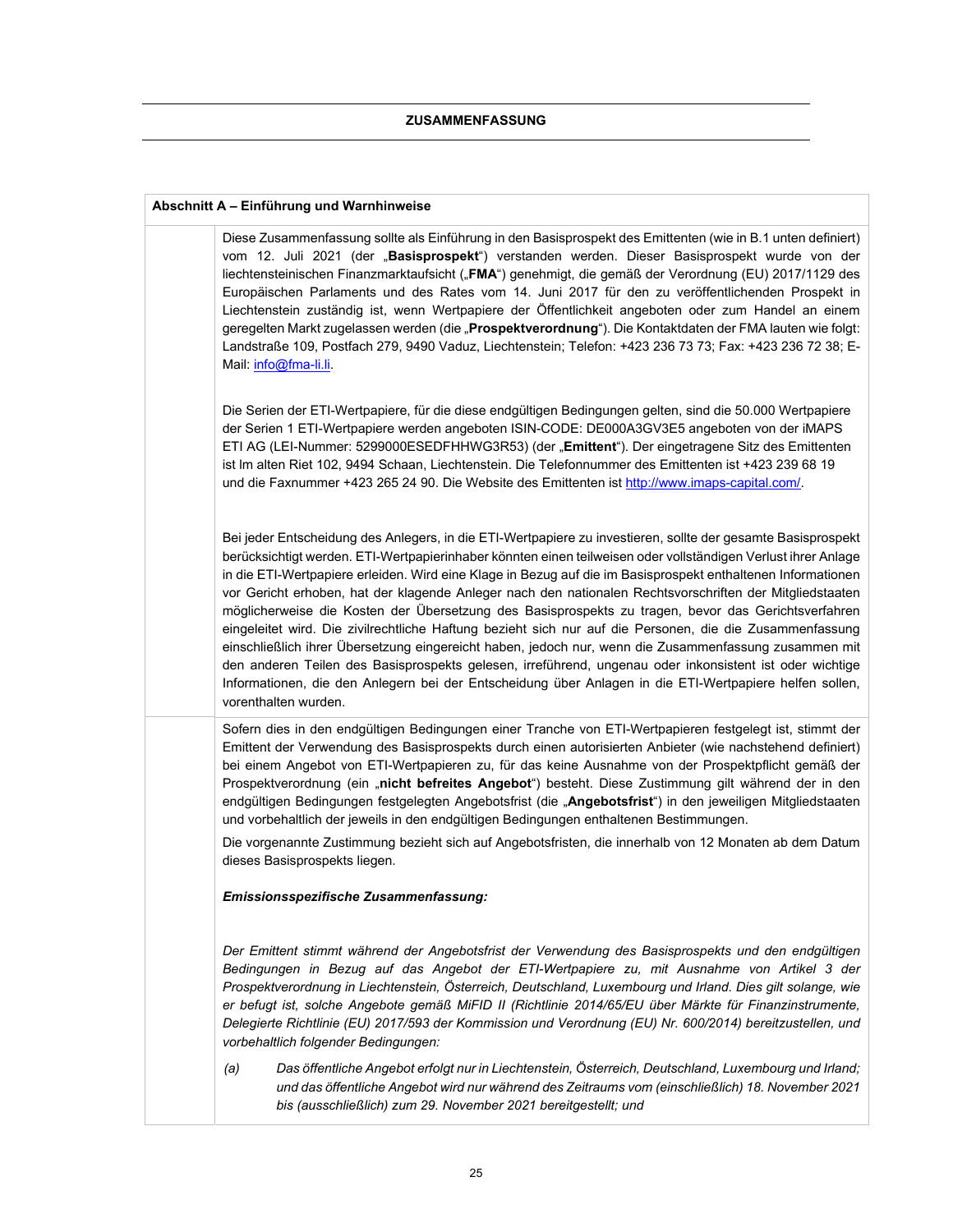| (b)                                                                                                                                  | öffentliche Angebot erfolgt nur durch iMAPS<br>das<br>Capital Markets<br>SEZC<br>(LEI:<br>5299004Q3870A72OQM83), Axovision Capital GmbH und jeden anderen autorisierten Teilnehmer,<br>dessen Name auf der Website des Emittenten (www.imaps-capital.com) veröffentlicht wird und der als<br>autorisierter Anbieter für diese ETI-Wertpapiere gekennzeichnet ist ein "autorisierter Anbieter"); und                                                                                                             |
|--------------------------------------------------------------------------------------------------------------------------------------|-----------------------------------------------------------------------------------------------------------------------------------------------------------------------------------------------------------------------------------------------------------------------------------------------------------------------------------------------------------------------------------------------------------------------------------------------------------------------------------------------------------------|
| PO Box CEC-26<br>George Town,<br>Cayman Islands<br>und<br>30163 Hanover<br>Deutschland<br><b>Abschnitt B - Emittent</b>              | Die Kontaktdaten jedes autorisierten Anbieters sind<br><b>iMAPS Capital Markets SEZC</b><br>Cayman Enterprise City<br>Strathvale House, 90 North Church Street,<br>Grand Cayman KY1-9012<br><b>Axovision Capital GmbH</b><br>Walderseestraße 7<br>Wer ist der Emittent der ETI-Wertpapiere?                                                                                                                                                                                                                     |
| Juristischer<br>und<br>kommerzieller<br>Name<br>des<br>Emittenten.                                                                   | iMaps ETI AG (LEI-Nummer: 5299000ESEDFHHWG3R53) (der "Emittent").                                                                                                                                                                                                                                                                                                                                                                                                                                               |
| Sitz und Rechtsform<br>des<br>Emittenten,<br>Rechtsprechung, in<br>der er tätig ist, und<br>Land<br>seiner<br>Gründung.              | Der Emittent ist eine gemäß den Gesetzen von Liechtenstein gegründete Aktiengesellschaft, die<br>gemäß Artikel 261 ff. des Personen- und Gesellschaftsrechts (PGR) von Liechtenstein organisiert<br>ist. Er ist im Handelsregister von Liechtenstein unter der Nummer FL-0002.592.628-4 eingetragen,<br>und sein eingetragener Sitz ist Im alten Riet 102, FL-9494 Schaan, Liechtenstein.                                                                                                                       |
| Die Direktors des<br>Emittenten                                                                                                      | Die Direktors des Emittenten sind Andreas Wölfl, Herbert Hakala und Jeffrey Alldis.                                                                                                                                                                                                                                                                                                                                                                                                                             |
| Haupttätigkeiten<br>des Emittenten.                                                                                                  | Die Haupttätigkeit des Emittenten besteht in der Ausgabe von Finanzinstrumenten und der<br>Absicherung seiner damit verbundenen Verpflichtungen.                                                                                                                                                                                                                                                                                                                                                                |
| Informationen über<br>bekannte<br>Trends,<br>die den Emittenten<br>und die Branchen<br>beeinträchtigen,<br>in<br>denen er tätig ist. | Nicht zutreffend. Es sind keine Trends, Unwägbarkeiten, Nachfragen, Verpflichtungen oder Vorfälle<br>bekannt, die wahrscheinlich die Aussichten des Emittenten im laufenden Geschäftsjahr<br>beeinträchtigen.                                                                                                                                                                                                                                                                                                   |
| Die Gruppe und die<br>Position<br>des<br>Emittenten<br>in der<br>Gruppe.                                                             | Alleinaktionär des Emittenten ist iMaps Capital<br>Markets SEZC, eine in der<br>Der<br>Sonderwirtschaftszone auf den Kaimaninseln errichtete Gesellschaft. Die (in Liechtenstein<br>gegründete) Aeternitas Imperium Privatstiftung ist Mehrheitsgesellschafter von iMaps Capital<br>Markets SEZC und hält 100 % ihrer ausgegebenen Anteile. Die Familie Wölfl, d. h. Andreas Wölfl<br>und dessen Kinder, hält das wirtschaftliche Eigentum an der Aeternitas Imperium Privatstiftung und<br>kontrolliert diese. |
| Abhängigkeit<br>von<br>anderen                                                                                                       | Der Alleinaktionär des Emittenten ist iMaps Capital Markets SEZC. Diese Gesellschaft fungiert als<br>Arrangeur (der "Arrangeur") des Programms des Emittenten zur Ausgabe der ETI-Wertpapiere                                                                                                                                                                                                                                                                                                                   |

Unternehmen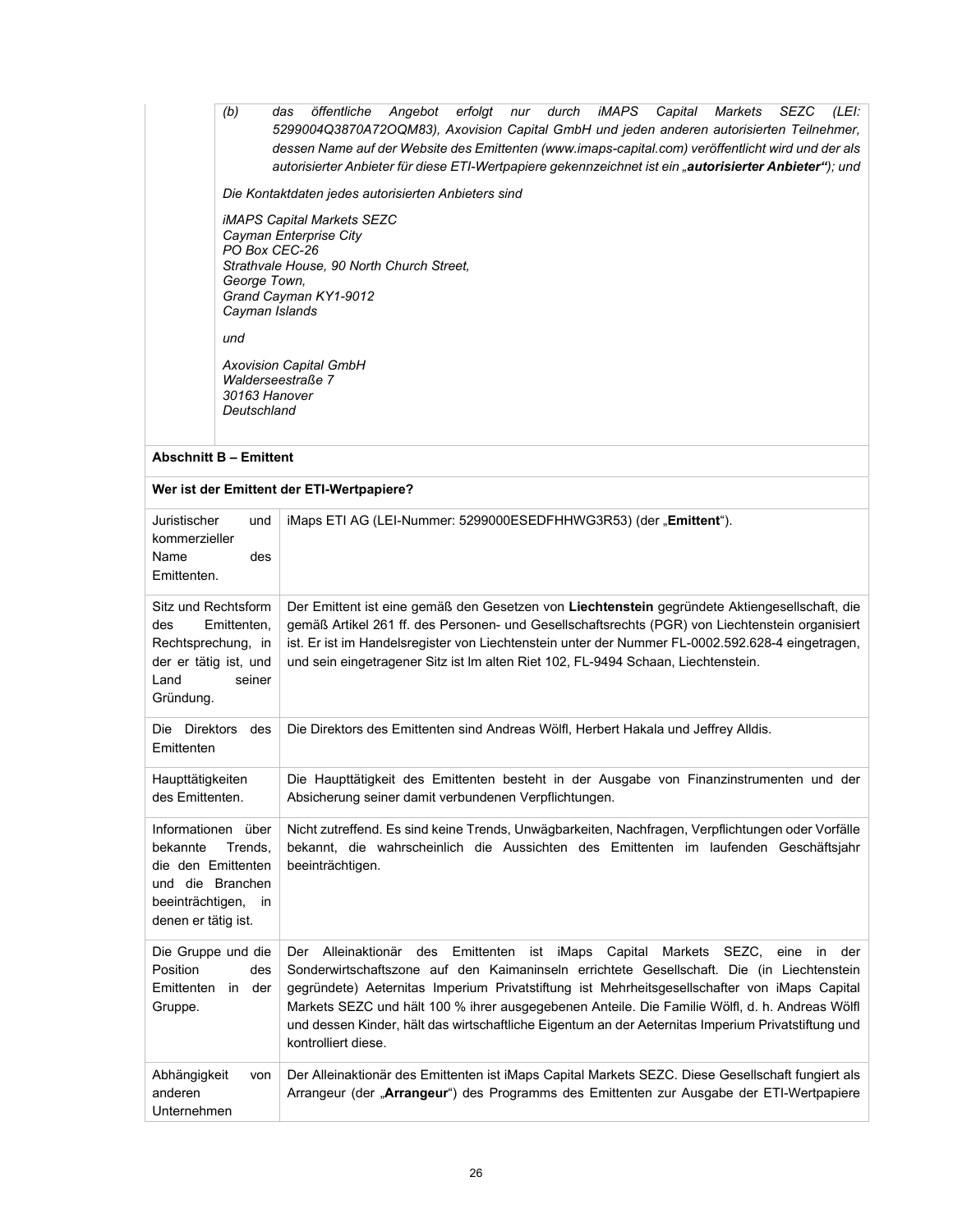| innerhalb<br>der<br>Gruppe.                                                                                                                                                                                             | (das "Programm"), wurde vom Emittenten zum autorisierten Teilnehmer ernannt ("autorisierter<br>Teilnehmer") und agiert als Berechnungsstelle (die "Berechnungsstelle").                                                                                                                                                                                                                                                                                                                                                                                           |                          |  |
|-------------------------------------------------------------------------------------------------------------------------------------------------------------------------------------------------------------------------|-------------------------------------------------------------------------------------------------------------------------------------------------------------------------------------------------------------------------------------------------------------------------------------------------------------------------------------------------------------------------------------------------------------------------------------------------------------------------------------------------------------------------------------------------------------------|--------------------------|--|
| Informationen<br>darüber<br>angeben,<br>ob der Emittent von<br>jemandem<br>direkt<br>indirekt<br>oder<br>oder<br>gehalten<br>kontrolliert wird und<br>wenn ja, von wem.<br>Beschreibung<br>der<br>Art dieser Kontrolle. | Die Familie Wölfl, d. h. Andreas Wölfl und dessen Kinder, hält das wirtschaftliche Eigentum am<br>Emittenten.                                                                                                                                                                                                                                                                                                                                                                                                                                                     |                          |  |
| Gewinnprognosen<br>oder-schätzungen.                                                                                                                                                                                    | Nicht zutreffend. Der Basisprospekt enthält keine Gewinnprognosen oder -schätzungen.                                                                                                                                                                                                                                                                                                                                                                                                                                                                              |                          |  |
| Wirtschaftsprüfer<br>des Emittenten                                                                                                                                                                                     | AAC Revision und Treuhand AG, FL-9495 Triesen, Liechtenstein.                                                                                                                                                                                                                                                                                                                                                                                                                                                                                                     |                          |  |
|                                                                                                                                                                                                                         | Welche sind die wichtigsten Finanzinformationen über den Emittenten?                                                                                                                                                                                                                                                                                                                                                                                                                                                                                              |                          |  |
| Ausgewählte wichtige<br>Finanzinformationen,<br>wesentlichen<br>keine<br>nachteiligen<br>Änderungen<br>und<br>wesentlichen<br>keine<br>Änderungsanzeigen.                                                               | Die geprüften Jahresabschlüsse zum 31. Dezember 2018, 31. Dezember 2019 und zum 31.<br>Dezember 2020 wurden erstellt und sind in Anhang 1 dieses Basisprospekts enthalten. Die<br>geprüften Jahresabschlüsse sind in den Geschäftsräumen des Emittenten kostenlos erhältlich.<br>Die nachstehende Tabelle enthält eine Zusammenfassung der wichtigsten Informationen aus dem<br>geprüften Jahresabschluss des Emittenten für den Zeitraum vom 21. September 2018 (Datum<br>seiner Gründung) bis zum 31. Dezember 2018 (dem Ende des ersten Abrechnungszeitraums): |                          |  |
|                                                                                                                                                                                                                         | <b>Bilanz</b>                                                                                                                                                                                                                                                                                                                                                                                                                                                                                                                                                     |                          |  |
|                                                                                                                                                                                                                         |                                                                                                                                                                                                                                                                                                                                                                                                                                                                                                                                                                   | Stand: 31. Dezember 2018 |  |
|                                                                                                                                                                                                                         |                                                                                                                                                                                                                                                                                                                                                                                                                                                                                                                                                                   | <b>EUR</b>               |  |
|                                                                                                                                                                                                                         | <b>Aktiva</b>                                                                                                                                                                                                                                                                                                                                                                                                                                                                                                                                                     |                          |  |
|                                                                                                                                                                                                                         | Umlaufvermögen                                                                                                                                                                                                                                                                                                                                                                                                                                                                                                                                                    |                          |  |
|                                                                                                                                                                                                                         | Forderungen                                                                                                                                                                                                                                                                                                                                                                                                                                                                                                                                                       | 19.137                   |  |
|                                                                                                                                                                                                                         | Bankguthaben, Postschecksalden, Schecks<br>und Kassenbestand                                                                                                                                                                                                                                                                                                                                                                                                                                                                                                      | 124.821                  |  |
|                                                                                                                                                                                                                         | Summe Umlaufvermögen                                                                                                                                                                                                                                                                                                                                                                                                                                                                                                                                              | 143.959                  |  |
|                                                                                                                                                                                                                         | <b>Summe Aktiva</b>                                                                                                                                                                                                                                                                                                                                                                                                                                                                                                                                               | 143.959                  |  |
|                                                                                                                                                                                                                         | Passiva                                                                                                                                                                                                                                                                                                                                                                                                                                                                                                                                                           |                          |  |
|                                                                                                                                                                                                                         | Eigenkapital                                                                                                                                                                                                                                                                                                                                                                                                                                                                                                                                                      |                          |  |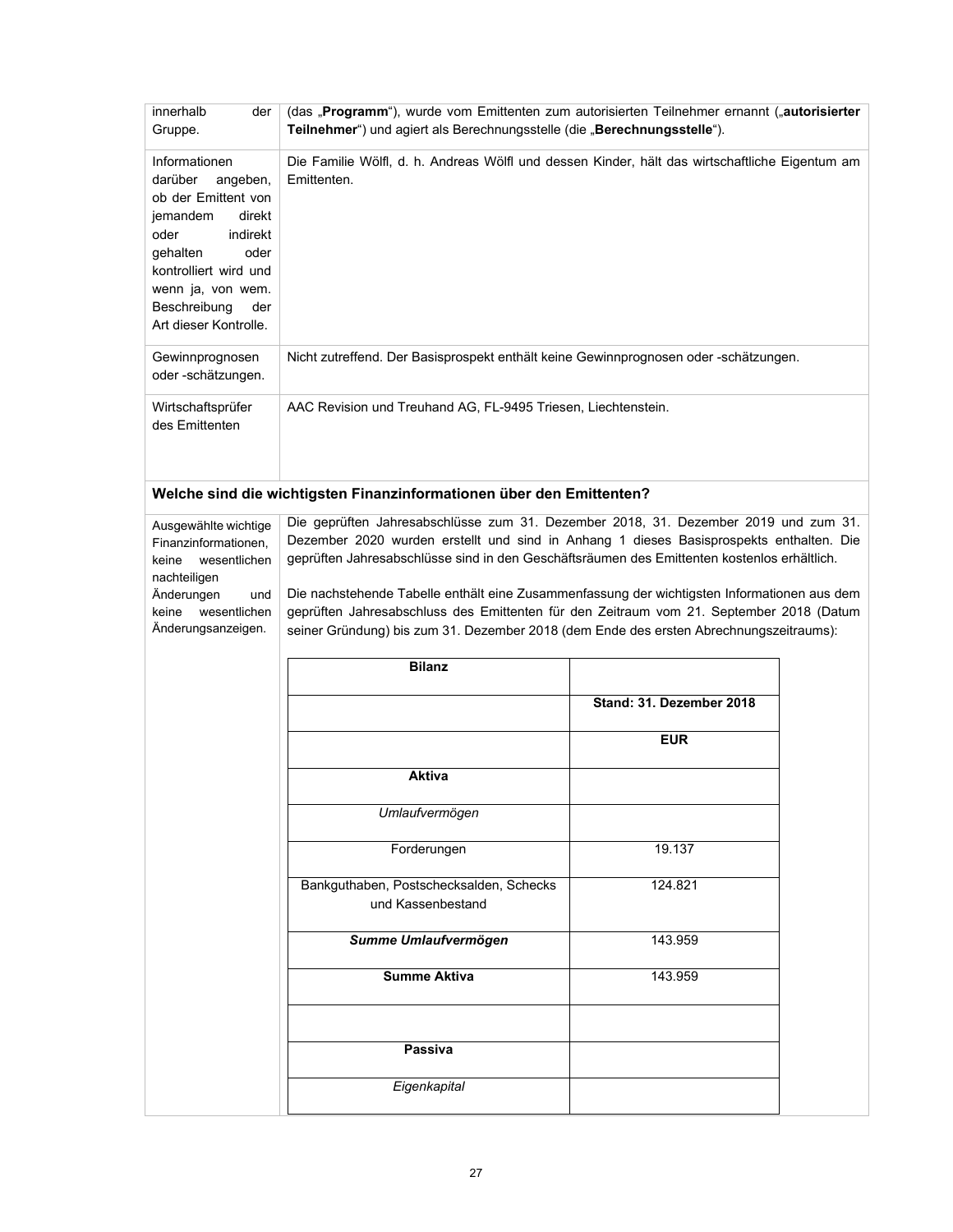| Gezeichnetes Kapital               | 125.000                                                         |
|------------------------------------|-----------------------------------------------------------------|
| Jahresergebnis                     | $\overline{0}$                                                  |
| <b>Summe Eigenkapital</b>          | 125.000                                                         |
| Rückstellungen                     | 1.583                                                           |
| Verbindlichkeiten                  | 16.642                                                          |
| Rechnungsabgrenzungsposten         | 734                                                             |
| Summe Verbindlichkeiten            | 18.959                                                          |
| <b>Summe Passiva</b>               | 143.959                                                         |
| Gewinn- und Verlustrechnung        |                                                                 |
|                                    | Zeitraum von 21. September<br>2018 bis zum 31. Dezember<br>2018 |
|                                    | <b>EUR</b>                                                      |
| Reinerlöse                         | 19.137                                                          |
| Sonstige betriebliche Aufwendungen | (17.554)                                                        |
| Steuern                            | (1.582)                                                         |
| Gewinn nach Steuern                | $\overline{0}$                                                  |
|                                    |                                                                 |

Die nachstehende Tabelle enthält eine Zusammenfassung der wichtigsten Informationen aus dem geprüften Jahresabschluss des Emittenten für den Zeitraum vom 1. Januar 2019 bis zum 31. Dezember 2019 (dem Ende des zweiten Abrechnungszeitraums):

| <b>Bilanz</b>  |                          |
|----------------|--------------------------|
|                | Stand: 31. Dezember 2019 |
|                | <b>EUR</b>               |
| <b>Aktiva</b>  |                          |
| Umlaufvermögen |                          |
| Forderungen    | 29.947                   |
| Anlagen        | 15.000.000               |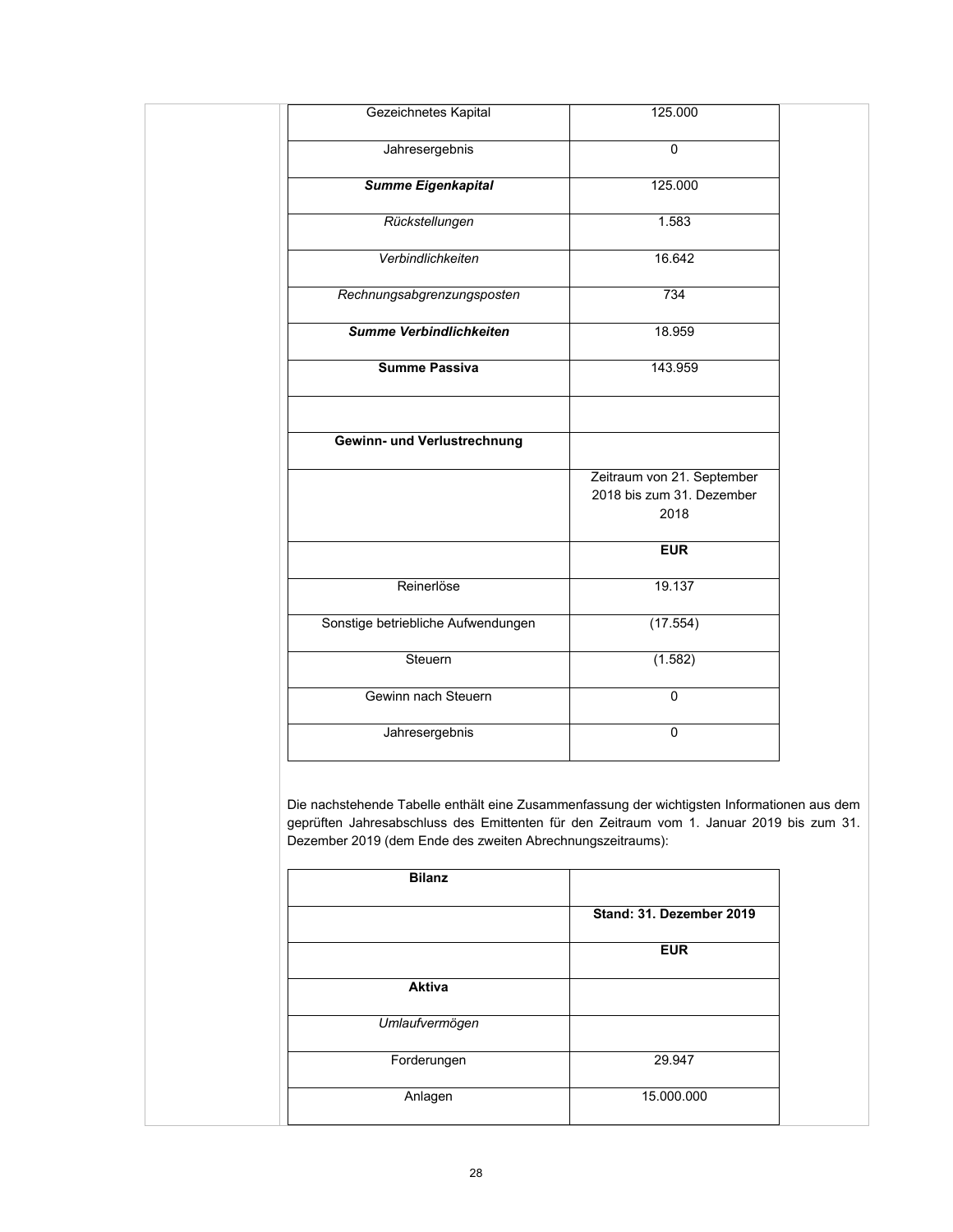| Bankguthaben und Kassenbestand                                                                               | 124.821                         |
|--------------------------------------------------------------------------------------------------------------|---------------------------------|
| Summe Umlaufvermögen                                                                                         | 15.154.768                      |
| <b>Summe Aktiva</b>                                                                                          | 15.154.768                      |
| Passiva                                                                                                      |                                 |
| Kapital und Rücklagen                                                                                        |                                 |
| Gezeichnetes Kapital                                                                                         | 125.000                         |
| Jahresgewinn                                                                                                 | 3.198                           |
| Summe Kapital und Rücklagen                                                                                  | 128.198                         |
| Rückstellungen                                                                                               | 1.655                           |
| Ausgegebene börsengehandelte                                                                                 | 15.000.000                      |
| Fremdkapitalinstrumente<br>(deren Fälligkeit 1 Jahr übersteigt)                                              | (15.000.000)                    |
| Verbindlichkeiten                                                                                            | 23.306                          |
| Summe Verbindlichkeiten                                                                                      | 15.023.306                      |
| (deren Fälligkeit 1 Jahr übersteigt)                                                                         | (15.000.000)                    |
| Rechnungsabgrenzungen                                                                                        | 1.609                           |
| Summe Fremdkapital                                                                                           | 15.026.570                      |
| <b>Summe Passiva</b>                                                                                         | 15.154.768                      |
| Gewinn- und Verlustrechnung                                                                                  |                                 |
|                                                                                                              | Zeitraum vom 1. Januar 2019 bis |
|                                                                                                              | zum 31. Dezember 2019           |
|                                                                                                              | <b>EUR</b>                      |
| Bruttogewinn                                                                                                 | 67.170                          |
| Sonstige betriebliche Aufwendungen                                                                           | (60.709)                        |
| Abschreibungen auf Finanzanlagen und<br>Wertanpassungen in Bezug auf als<br>Umlaufvermögen gehaltene Anlagen | (1.161)                         |
| Zu zahlende Zinsen und ähnliche Gebühren                                                                     | (394)                           |
|                                                                                                              |                                 |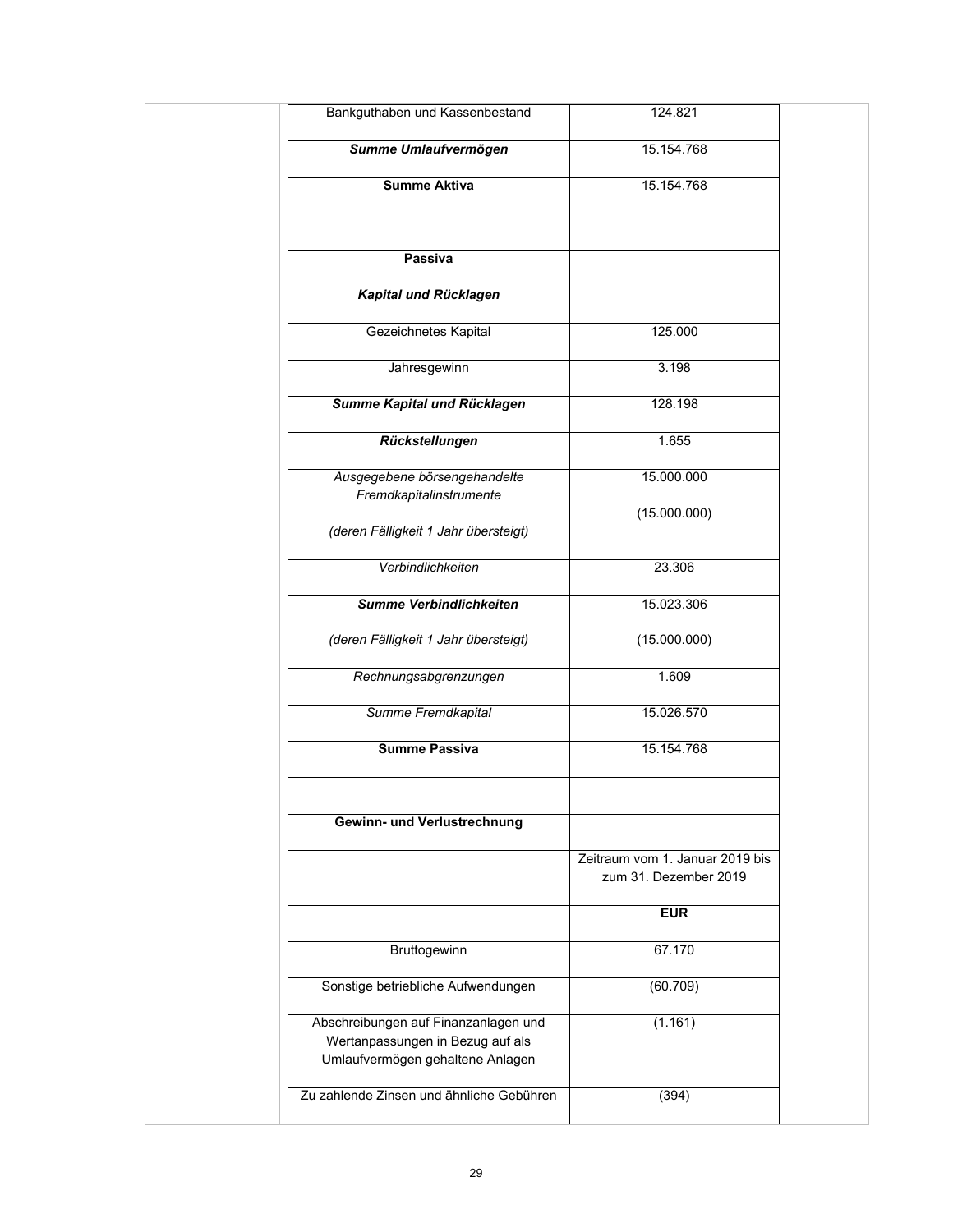| Steuern               | (1.708) |
|-----------------------|---------|
| Ergebnis nach Steuern | 3.198   |
| Jahresgewinn          | 3.198   |
|                       |         |

Die nachstehende Tabelle enthält eine Zusammenfassung der wichtigsten Informationen aus dem geprüften Jahresabschluss des Emittenten für den Zeitraum vom 1. Januar 2020 bis zum 31. Dezember 2020 (dem Ende des dritten Abrechnungszeitraums):

| <b>Bilanz</b>                        |                          |
|--------------------------------------|--------------------------|
|                                      | Stand: 31. Dezember 2020 |
|                                      | <b>EUR</b>               |
| <b>Aktiva</b>                        |                          |
| Umlaufvermögen                       |                          |
| Forderungen                          | 77.390                   |
| Anlagen                              | 54.975.614               |
| Bankguthaben und Kassenbestand       | 126.586                  |
| Summe Umlaufvermögen                 | 55.179.590               |
| <b>Summe Aktiva</b>                  | 55.179.590               |
|                                      |                          |
| <b>Passiva</b>                       |                          |
| Kapital und Rücklagen                |                          |
| Gezeichnetes Kapital                 | 125.000                  |
| Jahresgewinn                         | 17.117                   |
| Summe Kapital und Rücklagen          | 142.117                  |
| Rückstellungen                       | 1.664                    |
| Ausgegebene börsengehandelte         | 54.975.614               |
| Fremdkapitalinstrumente              | (54.975.614)             |
| (deren Fälligkeit 1 Jahr übersteigt) |                          |
| Verbindlichkeiten                    | 56.710                   |
| <b>Summe Verbindlichkeiten</b>       | 55.032.324               |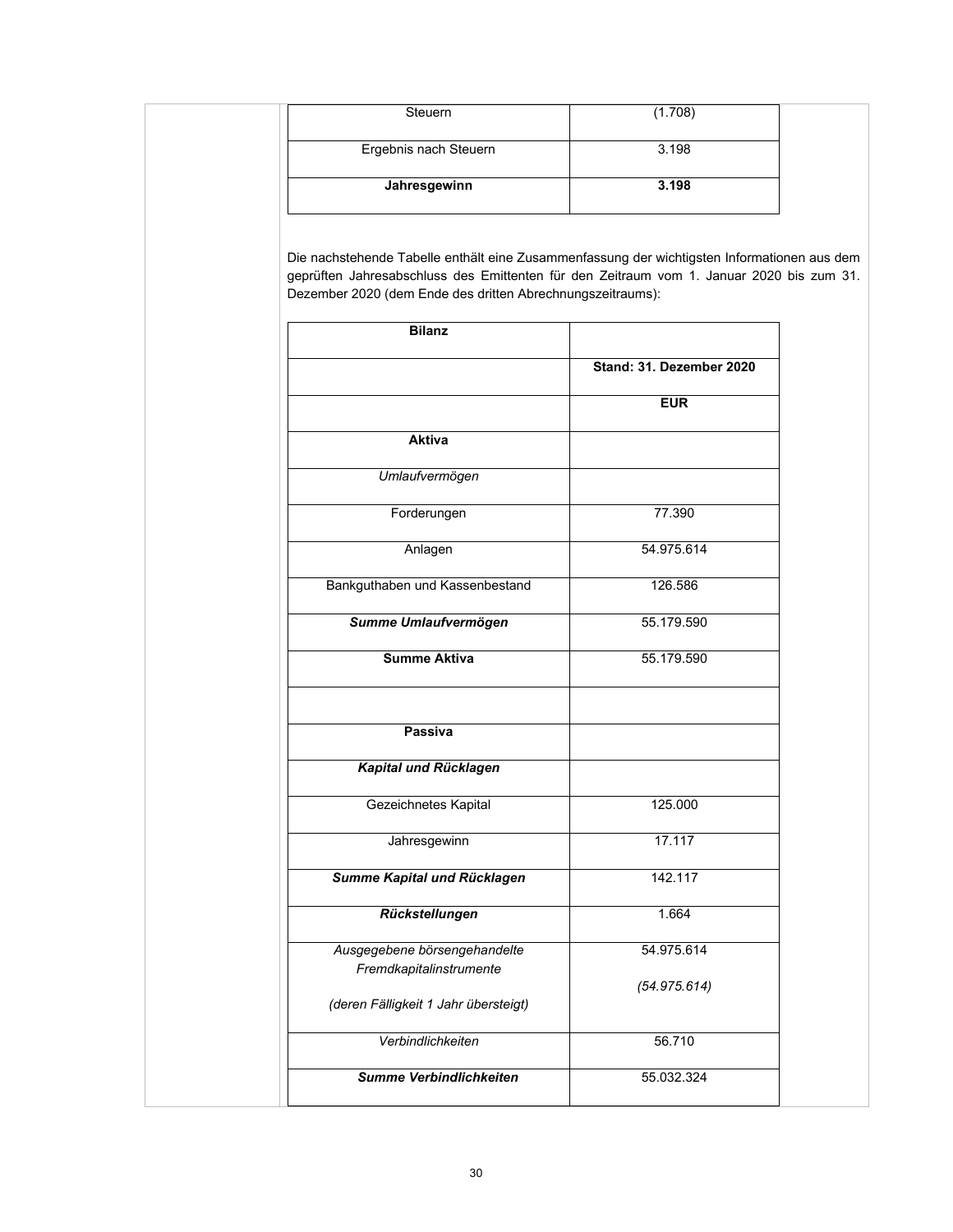|                                                                                                                                                                   | (deren Fälligkeit 1 Jahr übersteigt)                                                                                                                                                                                                       | (54.975.614)                                             |  |
|-------------------------------------------------------------------------------------------------------------------------------------------------------------------|--------------------------------------------------------------------------------------------------------------------------------------------------------------------------------------------------------------------------------------------|----------------------------------------------------------|--|
|                                                                                                                                                                   | Rechnungsabgrenzungen                                                                                                                                                                                                                      | 3.485                                                    |  |
|                                                                                                                                                                   | Summe Fremdkapital                                                                                                                                                                                                                         | 55.037.473                                               |  |
|                                                                                                                                                                   | <b>Summe Passiva</b>                                                                                                                                                                                                                       | 55.179.590                                               |  |
|                                                                                                                                                                   |                                                                                                                                                                                                                                            |                                                          |  |
|                                                                                                                                                                   | Gewinn- und Verlustrechnung                                                                                                                                                                                                                |                                                          |  |
|                                                                                                                                                                   |                                                                                                                                                                                                                                            | Zeitraum vom 1. Januar 2020 bis<br>zum 31. Dezember 2020 |  |
|                                                                                                                                                                   |                                                                                                                                                                                                                                            | <b>EUR</b>                                               |  |
|                                                                                                                                                                   | Bruttogewinn                                                                                                                                                                                                                               | 191.401                                                  |  |
|                                                                                                                                                                   | Sonstige betriebliche Aufwendungen                                                                                                                                                                                                         | (176.067)                                                |  |
|                                                                                                                                                                   | Sonstige Zinsen und ähnliche Erträge                                                                                                                                                                                                       | 1.205                                                    |  |
|                                                                                                                                                                   | Abschreibungen auf Finanzanlagen und<br>Wertanpassungen in Bezug auf als<br>Umlaufvermögen gehaltene Anlagen                                                                                                                               | (840)                                                    |  |
|                                                                                                                                                                   | Zu zahlende Zinsen und ähnliche Gebühren                                                                                                                                                                                                   | (110)                                                    |  |
|                                                                                                                                                                   | Steuern                                                                                                                                                                                                                                    | (1.670)                                                  |  |
|                                                                                                                                                                   | Ergebnis nach Steuern                                                                                                                                                                                                                      | 13.919                                                   |  |
|                                                                                                                                                                   | Jahresgewinn                                                                                                                                                                                                                               | 13.919                                                   |  |
|                                                                                                                                                                   | Seit dem 31. Dezember 2020, dem Datum des letzten geprüften Jahresabschlusses des<br>Emittenten, hat sich keine wesentliche nachteilige Änderung der Finanz- oder Ertragslage des<br>Emittenten und der Aussichten des Emittenten ergeben. |                                                          |  |
| Art<br>der<br>Qualifikationen in den<br>Prüfungsberichten<br>über die historischen<br>Finanzinformationen.                                                        | Keine                                                                                                                                                                                                                                      |                                                          |  |
| Emittenten<br>Den<br>betreffende<br>Ereignisse,<br>die<br>kürzlich eingetreten<br>sind und für die<br>Bewertung<br>seiner<br>Bonität hochgradig<br>relevant sind. | Nicht zutreffend. Es sind kürzlich keine den Emittenten betreffenden Ereignisse eingetreten, die für<br>die Bewertung seiner Bonität hochgradig relevant sind.                                                                             |                                                          |  |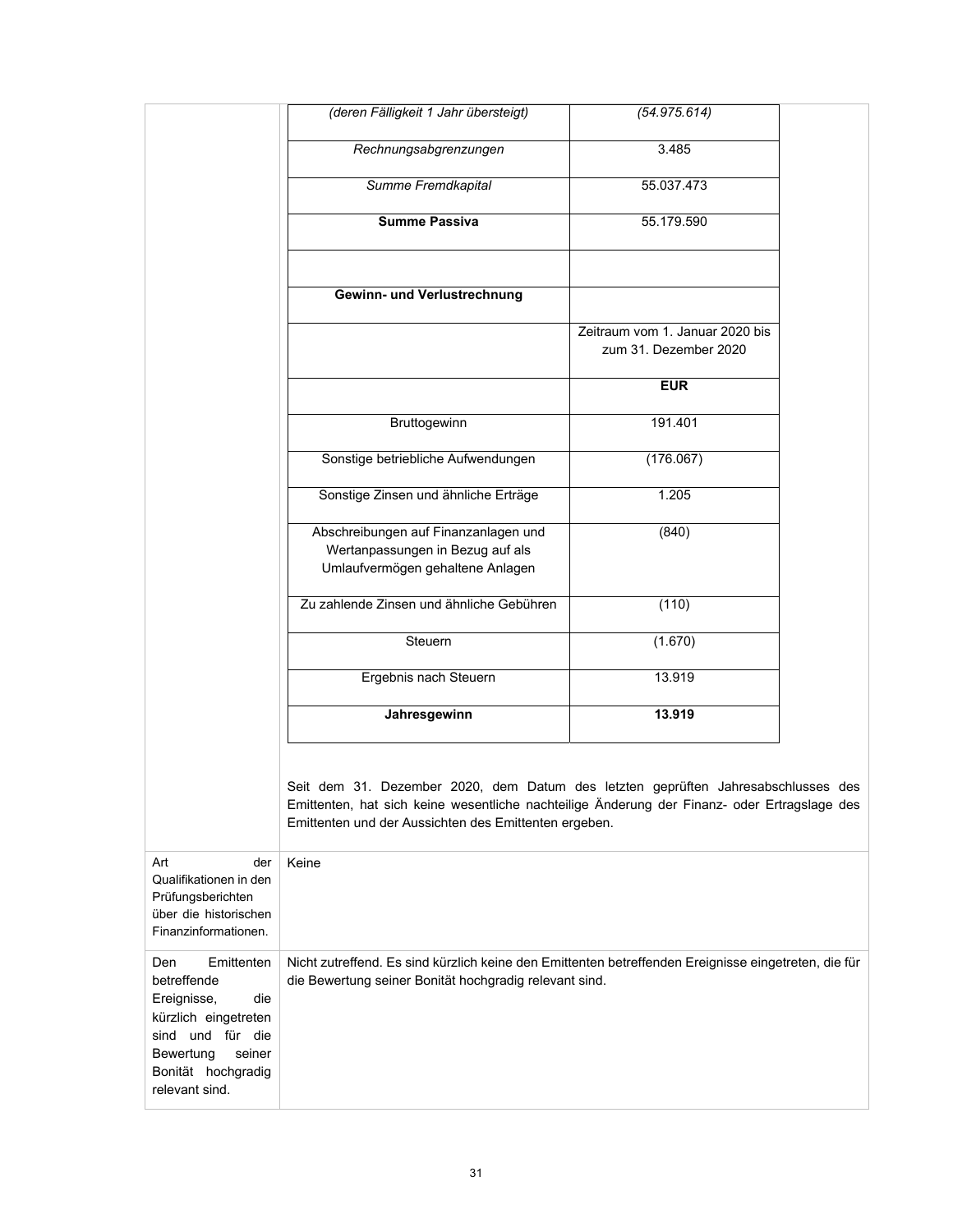| Welche sind die Hauptrisiken des Emittenten?                                                   |                                                                                                                                                                                                                                                                                                                                                                                                                                                   |  |
|------------------------------------------------------------------------------------------------|---------------------------------------------------------------------------------------------------------------------------------------------------------------------------------------------------------------------------------------------------------------------------------------------------------------------------------------------------------------------------------------------------------------------------------------------------|--|
| Wichtige<br>Informationen über<br>die Hauptrisiken des<br>Emittenten.                          | Der Emittent ist eine Zweckgesellschaft, deren einziger Geschäftszweck es ist, Gelder durch die<br>Ausgabe von Serien von ETI-Wertpapieren zu beschaffen und ihre sich bei diesen Ausgaben<br>ergebenden Verpflichtungen abzusichern.                                                                                                                                                                                                             |  |
|                                                                                                | Der Emittent muss nicht nach den in Liechtenstein geltenden Gesetzen lizenziert, registriert oder<br>autorisiert sein und wird ohne Aufsicht irgendeiner Behörde in irgendeinem Land agieren. Die<br>Aufsichtsbehörden eines Landes oder mehrerer Länder können jedoch entscheiden, dass der<br>Emittent bestimmten Gesetzen dieser Länder unterliegt, was sich nachteilig auf den Emittenten<br>oder die ETI-Wertpapierinhaber auswirken könnte. |  |
| Abschnitt C - ETI-Wertpapiere                                                                  |                                                                                                                                                                                                                                                                                                                                                                                                                                                   |  |
|                                                                                                | Wie lauten die Hauptmerkmale der Wertpapiere?                                                                                                                                                                                                                                                                                                                                                                                                     |  |
| Beschreibung<br>Eine<br>des Typs und der<br>Klasse<br>der<br>angebotenen bzw.<br>Handel<br>zum | Übereinstimmend mit dem Programm kann der Emittent jeweils ETI-Wertpapiere in Form von<br>derivativen Wertpapieren gemäß den Geschäftsbedingungen der ETI-Wertpapiere (die<br>"Bedingungen") ausgeben. Die ETI-Wertpapiere werden in Serien (jeweils eine "Serie")<br>ausgegeben, die eine oder mehrere Tranchen umfassen können, die an verschiedenen<br>Ausgabedaten ausgegeben werden. Die ETI-Wertpapiere jeder Tranche derselben Serie       |  |

| Eine beschreibung<br>des Typs und der<br>Klasse<br>der<br>angebotenen<br>bzw.<br>Handel<br>zum<br>zugelassenen<br>Wertpapiere,<br>einschließlich<br>etwaiger<br>Wertpapieridenti-<br>fikationsnummern. | Obereinsummend mit dem Programm kann der Emittent jeweils ETI-vvertpapiere in Form von<br>derivativen Wertpapieren gemäß den Geschäftsbedingungen der ETI-Wertpapiere (die<br>"Bedingungen") ausgeben. Die ETI-Wertpapiere werden in Serien (jeweils eine "Serie")<br>ausgegeben, die eine oder mehrere Tranchen umfassen können, die an verschiedenen<br>Ausgabedaten ausgegeben werden. Die ETI-Wertpapiere jeder Tranche derselben Serie<br>unterliegen identischen Bedingungen, wovon die Ausgabedaten bzw. -preise der jeweiligen<br>Tranchen ausgenommen sind.<br>Die ETI-Wertpapiere werden in Form von derivativen Wertpapieren und in der in den endgültigen<br>Bedingungen angegebenen Stückelung und maßgeblichen Währung ausgegeben. Die ETI-<br>Wertpapiere werden als Inhaberwertpapiere ausgegeben. Die Inhaber der ETI-Wertpapiere sind zu<br>keiner Zeit berechtigt, die Umwandlung von Wertrechten in unbefristete Globalurkunden oder<br>physische Wertpapiere oder deren Lieferung zu verlangen. Dagegen ist der Emittent berechtigt, die<br>Umwandlung unverbriefter Wertpapiere in eine unbefristete Globalurkunde oder in physische<br>Wertpapiere und umgekehrt vorzunehmen.<br>Durch (i) Registrierung der ETI-Wertpapiere als Inhaberwertpapiere beim Hauptregister der<br>Clearstream Banking, Frankfurt ("Clearstream") und (ii) Gutschrift der ETI-Wertpapiere auf einem<br>Effektenkonto einer Depotbank in Clearstream werden Bucheffekten geschaffen.<br>Jede Serie von ETI-Wertpapieren wird über (i) Clearstream oder (ii) ein anderes anerkanntes<br>Clearingsystem, das in den jeweiligen endgültigen Bedingungen festgelegt ist, zur Abrechnung<br>angenommen.<br>Jede Serie von ETI-Wertpapieren unterliegt den Gesetzen Irlands.<br>Emissionsspezifische Zusammenfassung:<br>50.000 Wertpapiere der Serien 1 ETI-Wertpapieren werden angeboten. |
|--------------------------------------------------------------------------------------------------------------------------------------------------------------------------------------------------------|----------------------------------------------------------------------------------------------------------------------------------------------------------------------------------------------------------------------------------------------------------------------------------------------------------------------------------------------------------------------------------------------------------------------------------------------------------------------------------------------------------------------------------------------------------------------------------------------------------------------------------------------------------------------------------------------------------------------------------------------------------------------------------------------------------------------------------------------------------------------------------------------------------------------------------------------------------------------------------------------------------------------------------------------------------------------------------------------------------------------------------------------------------------------------------------------------------------------------------------------------------------------------------------------------------------------------------------------------------------------------------------------------------------------------------------------------------------------------------------------------------------------------------------------------------------------------------------------------------------------------------------------------------------------------------------------------------------------------------------------------------------------------------------------------------------------------------------------------------------------------------------|
|                                                                                                                                                                                                        | ISIN-CODE: DE000A3GV3E5                                                                                                                                                                                                                                                                                                                                                                                                                                                                                                                                                                                                                                                                                                                                                                                                                                                                                                                                                                                                                                                                                                                                                                                                                                                                                                                                                                                                                                                                                                                                                                                                                                                                                                                                                                                                                                                                |
|                                                                                                                                                                                                        | Die ETI-Wertpapiere werden über Clearstream abgerechnet.                                                                                                                                                                                                                                                                                                                                                                                                                                                                                                                                                                                                                                                                                                                                                                                                                                                                                                                                                                                                                                                                                                                                                                                                                                                                                                                                                                                                                                                                                                                                                                                                                                                                                                                                                                                                                               |
| Währung<br>der<br>Wertpapieremission                                                                                                                                                                   | Vorbehaltlich der Einhaltung aller relevanten Gesetze, Verordnungen und Richtlinien kann eine<br>Serie von ETI-Wertpapieren in der Währung ausgegeben werden, die in den jeweiligen endgültigen<br>Bedingungen angegeben ist.                                                                                                                                                                                                                                                                                                                                                                                                                                                                                                                                                                                                                                                                                                                                                                                                                                                                                                                                                                                                                                                                                                                                                                                                                                                                                                                                                                                                                                                                                                                                                                                                                                                          |
|                                                                                                                                                                                                        | Emissionsspezifische Zusammenfassung:                                                                                                                                                                                                                                                                                                                                                                                                                                                                                                                                                                                                                                                                                                                                                                                                                                                                                                                                                                                                                                                                                                                                                                                                                                                                                                                                                                                                                                                                                                                                                                                                                                                                                                                                                                                                                                                  |
|                                                                                                                                                                                                        | Die gemäß diesen endgültigen Bedingungen ausgegebenen ETI-Wertpapiere lauten auf Euros.                                                                                                                                                                                                                                                                                                                                                                                                                                                                                                                                                                                                                                                                                                                                                                                                                                                                                                                                                                                                                                                                                                                                                                                                                                                                                                                                                                                                                                                                                                                                                                                                                                                                                                                                                                                                |
| Beschreibung<br>aller<br>etwaigen<br>Beschränkungen                                                                                                                                                    | Die Verbreitung des Basisprospekts und aller endgültigen Bedingungen sowie das Angebot oder<br>der Verkauf von ETI-Wertpapieren sind in bestimmten Ländern möglicherweise gesetzlich<br>beschränkt. Der Emittent, ein autorisierter Teilnehmer und der Arrangeur verpflichten Personen, in                                                                                                                                                                                                                                                                                                                                                                                                                                                                                                                                                                                                                                                                                                                                                                                                                                                                                                                                                                                                                                                                                                                                                                                                                                                                                                                                                                                                                                                                                                                                                                                             |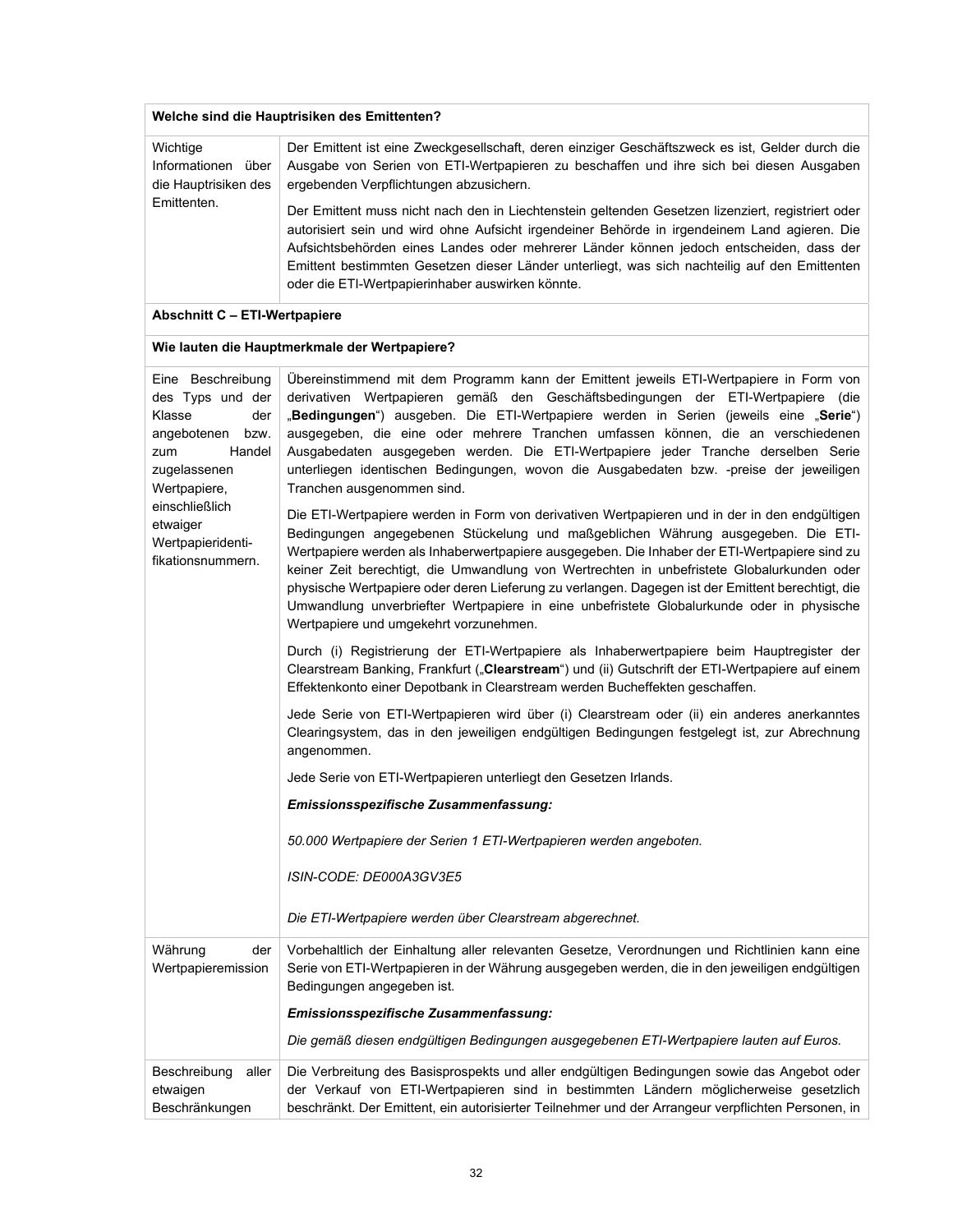| der<br>freien<br>Übertragbarkeit der                                                       | deren Besitz dieser Basisprospekt gelangt, sich über solche Beschränkungen zu informieren und<br>diese zu beachten.                                                                                                                                                                                                                                                                                                                                                                                                                                                                                                                                                                                                                                                                                                                                                                                                                                                                                                                                                                                                                                                                                                                                                                                                                                                                                                                                                                                                                                                                                                                                                                                                                             |
|--------------------------------------------------------------------------------------------|-------------------------------------------------------------------------------------------------------------------------------------------------------------------------------------------------------------------------------------------------------------------------------------------------------------------------------------------------------------------------------------------------------------------------------------------------------------------------------------------------------------------------------------------------------------------------------------------------------------------------------------------------------------------------------------------------------------------------------------------------------------------------------------------------------------------------------------------------------------------------------------------------------------------------------------------------------------------------------------------------------------------------------------------------------------------------------------------------------------------------------------------------------------------------------------------------------------------------------------------------------------------------------------------------------------------------------------------------------------------------------------------------------------------------------------------------------------------------------------------------------------------------------------------------------------------------------------------------------------------------------------------------------------------------------------------------------------------------------------------------|
| Wertpapiere.                                                                               | Die ETI-Wertpapiere wurden und werden nicht gemäß der jeweils gültigen Fassung des United<br>States Securities Act von 1933 (das "Securities Act") oder den Wertpapiergesetzen eines US-<br>Bundesstaates registriert. Ihr(e) Angebot, Verkauf oder anderweitige Übertragung ist innerhalb der<br>USA oder an, für Rechnung oder zugunsten von US-Personen (wie in Regulation S des Securities<br>Act definiert) nicht zulässig.                                                                                                                                                                                                                                                                                                                                                                                                                                                                                                                                                                                                                                                                                                                                                                                                                                                                                                                                                                                                                                                                                                                                                                                                                                                                                                                |
| Beschreibung<br>der                                                                        | <b>Status</b>                                                                                                                                                                                                                                                                                                                                                                                                                                                                                                                                                                                                                                                                                                                                                                                                                                                                                                                                                                                                                                                                                                                                                                                                                                                                                                                                                                                                                                                                                                                                                                                                                                                                                                                                   |
| mit<br>den<br>Wertpapieren<br>verbundenen<br>Rechte,<br>einschließlich<br>Rangfolge<br>und | Die ETI-Wertpapiere jeder Serie sind Schuldverschreibungen des Emittenten mit eingeschränktem<br>Rückgriffsrecht, die jederzeit gleichrangig untereinander und gleichrangig mit den ETI-Wertpapieren<br>jeder anderen Serie und nicht mit Vorzugsrechten ausgestattet sind. Das in Bezug auf die ETI-<br>Wertpapiere jeder Serie bestehende Rückgriffsrecht ist auf die nachstehend beschriebene Weise<br>beschränkt.                                                                                                                                                                                                                                                                                                                                                                                                                                                                                                                                                                                                                                                                                                                                                                                                                                                                                                                                                                                                                                                                                                                                                                                                                                                                                                                           |
| Einschränkungen                                                                            | <b>Besicherung des Programms</b>                                                                                                                                                                                                                                                                                                                                                                                                                                                                                                                                                                                                                                                                                                                                                                                                                                                                                                                                                                                                                                                                                                                                                                                                                                                                                                                                                                                                                                                                                                                                                                                                                                                                                                                |
| dieser Rechte.                                                                             | Die ETI-Wertpapiere jeder Serie sind durch Sicherheiten gedeckt, die der Emittent zugunsten der<br>Collateral Services PTC in ihrer Eigenschaft als Sicherheitentreuhänder des Programms (der<br>"Sicherheitentreuhänder des Programms") in Bezug auf alle zugrundeliegenden Wertpapiere<br>(wie nachstehend definiert) und die vom Emittenten jeweils erworbenen Rechte daran gewährt (die<br>"Besicherung des Programms"). Während für die ETI-Wertpapiere Rückgriffsrechte in Bezug auf<br>andere Vermögenswerte des Emittenten als die zugrundeliegenden Wertpapiere und die damit<br>verbundenen Rechte bestehen, werden diese anderen Vermögenswerte nicht durch die<br>Besicherung des Programms gedeckt. Gemäß den Bedingungen der Besicherung des Programms<br>darf der Emittent die zugrundeliegenden Wertpapiere nur veräußern, um die Rückzahlung der ETI-<br>Wertpapiere sicherzustellen. Alle Serien von ETI-Wertpapieren werden gleichermaßen von der<br>Besicherung des Programms gedeckt. Sollte der Erlös aus der Verwertung der Besicherung des<br>Programms nicht ausreichen, um die Verpflichtungen des Emittenten in Bezug auf die ETI-<br>Wertpapiere zu erfüllen, wird der Fehlbetrag anteilig von allen Serien von ETI-Wertpapieren<br>getragen. Die Inhaber der ETI-Wertpapiere gelten in Bezug auf einen solchen Fehlbetrag als<br>ungesicherte Gläubiger des Emittenten.<br>Die Nettoerlöse aus der Verwertung der Besicherung des Programms werden gemäß einer<br>festgelegten Prioritätsreihenfolge verwendet, wobei die den ETI-Wertpapieren zurechenbaren                                                                                                                                                       |
|                                                                                            | Gebühren und Aufwendungen des Emittenten Vorrang vor den Zahlungen an die Inhaber der ETI-<br>Wertpapiere haben.                                                                                                                                                                                                                                                                                                                                                                                                                                                                                                                                                                                                                                                                                                                                                                                                                                                                                                                                                                                                                                                                                                                                                                                                                                                                                                                                                                                                                                                                                                                                                                                                                                |
|                                                                                            | Eingeschränktes Rückgriffsrecht                                                                                                                                                                                                                                                                                                                                                                                                                                                                                                                                                                                                                                                                                                                                                                                                                                                                                                                                                                                                                                                                                                                                                                                                                                                                                                                                                                                                                                                                                                                                                                                                                                                                                                                 |
|                                                                                            | Bei Ansprüchen gegen den Emittenten im Zusammenhang mit den ETI-Wertpapieren haben die<br>Parteien der jede Serie betreffenden Dokumente (die "Serienparteien") (außer die Emissions- und<br>Hauptzahlstelle) und die ETI-Wertpapierinhaber nur bezüglich der Vermögenswerte des Emittenten<br>ein Rückgriffsrecht, immer unter Maßgabe der Besicherung des Programms. Nach deren<br>Verwertung haben sie auch Anspruch auf die Erlöse aus solchen Vermögenswerten. Ansprüche<br>bezüglich der ETI-Wertpapiere, die nicht vollständig aus der Verwertung der Besicherung des<br>Programms befriedigt werden, und Ansprüche anderer Gläubiger des Emittenten, die sich bereit<br>erklärt haben, ihr Rückgriffsrecht in Bezug auf diese Ansprüche auf die Vermögenswerte des<br>Emittenten zu beschränken (einschließlich der Ansprüche bezüglich anderer Serien von ETI-<br>Wertpapieren, aber ausschließlich der Ansprüche der Emissions- und Hauptzahlstelle) (alle diese<br>Ansprüche gemeinschaftlich "Pari Passu-Ansprüche"), werden anteilig (wie von der<br>Berechnungsstelle festgelegt) reduziert, sodass der Gesamtwert aller Pari Passu-Ansprüche und<br>aller anderen ungesicherten Ansprüche gegenüber dem Emittenten nach der Verwertung der<br>Besicherung des Programms nicht den Gesamtwert aller verbleibenden Vermögenswerte des<br>Emittenten übersteigt (die " <b>verbleibenden Vermögenswerte</b> "). Haben die Serienparteien (außer<br>die Emissions- und Hauptzahlstelle) und die ETI-Wertpapierinhaber nach vollständiger Verwertung<br>der Besicherung des Programms und der verbleibenden Vermögenswerte (durch Liquidation,<br>Zwangsvollstreckung oder anderweitig) und nach der gemäß dem Treuhandvertrag für die |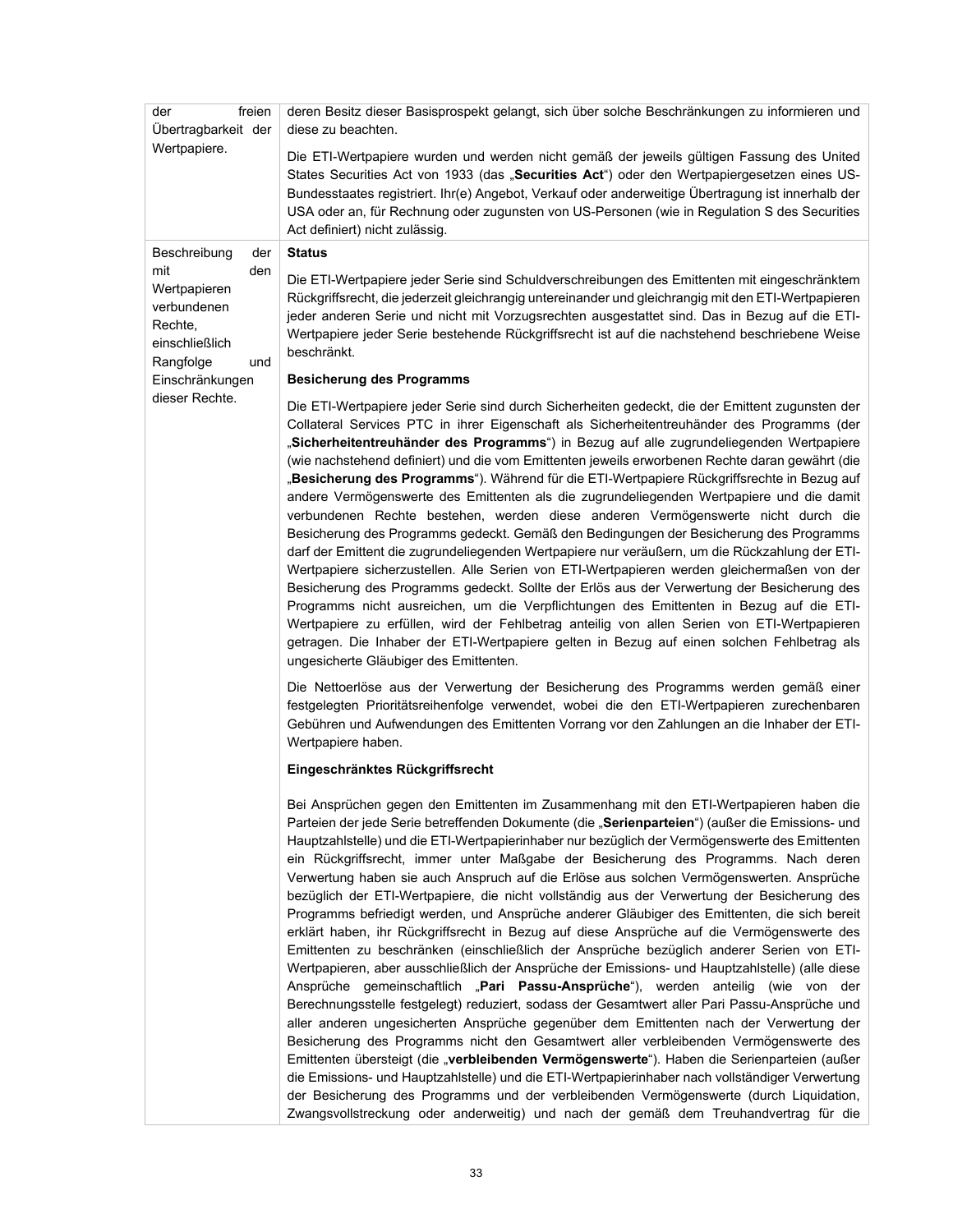Besicherung des Programms vorgesehenen Verwendung der verfügbaren Barmittel noch ausstehende Ansprüche gegenüber dem Emittenten, erlöschen diese, sodass der Emittent diesbezüglich keine weiteren Zahlungen schuldet. Nach dem Erlöschen solcher Ansprüche ist keine(r) der Serienparteien (außer die Emissions- und Hauptzahlstelle), der ETI-Wertpapierinhaber oder eine andere in ihrem Namen handelnde Person berechtigt, weitere Schritte gegen den Emittenten oder seine leitenden Angestellten, Aktionäre, Dienstleister oder Direktors einzuleiten, um weitere Beträge in Bezug auf die erloschenen Ansprüche einzufordern, und der Emittent schuldet solchen Personen diesbezüglich keine weiteren Beträge. Zur Klarstellung: Die Emissionsund Hauptzahlstelle hat keiner Einschränkung ihres Rückgriffsrechts im Zusammenhang mit dem Emittenten oder den Vermögenswerten des Emittenten, keinem Erlöschen ihrer Ansprüche im Zusammenhang mit dem Emittenten oder den Vermögenswerten des Emittenten oder keinen Rechtsmitteln zugestimmt, die sie gegenüber dem Emittenten geltend machen kann.

### **Verzicht auf gerichtliche Schritte**

Weder die Serienparteien (außer die Emissions- und Hauptzahlstelle) noch die ETI-Wertpapierinhaber oder für sie handelnde Personen dürfen zu irgendeinem Zeitpunkt Insolvenz-, Zwangsvollstreckungs-, Liquidations-, Sanierungs- oder ähnliche (gerichtliche oder sonstige) Verfahren in Bezug auf den Emittenten oder seine Vermögenswerte einleiten oder zusammen mit anderen Personen diesen beitreten. Zur Klarstellung: Die Emissions- und Hauptzahlstelle hat keiner Einschränkung zugestimmt, die sie daran hindert, eines der in diesem Unterabschnitt genannten Verfahren einzuleiten.

### **Rücknahme der ETI-Wertpapiere**

Bei Rücknahme eines ETI-Wertpapiers an einem Rücknahmetag (d. h. an jedem Tag, an dem Schuldverschreibungen gemäß den Bedingungen zurückgenommen werden können) ist ein von der Berechnungsstelle berechneter Betrag, der dem "*Rücknahmebetrag*" zum jeweiligen Rücknahmetag entspricht, vom Emittenten zahlbar. Der "*Rücknahmebetrag*" für ein ETI-Wertpapier an einem relevanten Tag (der "relevante Tag") wird wie folgt berechnet:

NIW(t) Rücknahmebetrag = --------------\* Stückelung \* Margenfaktor\*Anpassungsfaktor NIW(0)

Dabei gelten folgende Bezeichnungen:

"**Anpassungsfaktor**": Eine Zahl, die bei 1 beginnt und an jedem Tag angepasst wird, an dem eine Kapitalmaßnahme in Bezug auf das zugrundeliegende Wertpapier durchgeführt wird. Diese Anpassung wird von der Berechnungsstelle festgelegt und so vorgenommen, dass der Rücknahmebetrag von der Kapitalmaßnahme nicht betroffen ist.

"**Kapitalmaßnahme**" bezeichnet alle gesellschaftsrechtlichen Maßnahmen, einschließlich Aufteilungen, Dividendenausschüttungen, Auszahlungen durch Kapitalherabsetzung, Fusionen, Kapitalerhöhungen oder -herabsetzungen und ähnliche Transaktionen mit wirtschaftlichen Folgen für den zugrundeliegenden Emittenten bzw. das zugrundeliegende Wertpapier.

"**NIW(t)**" bezieht sich auf den NIW des zugrundeliegenden Wertpapiers zum NIW-Tag, der unmittelbar vor dem relevanten Tag liegt.

"**NIW(0)**" bezieht sich auf den NIW des zugrundeliegenden Wertpapiers zum ersten NIW-Tag, der unmittelbar nach dem Serien-Ausgabedatum liegt.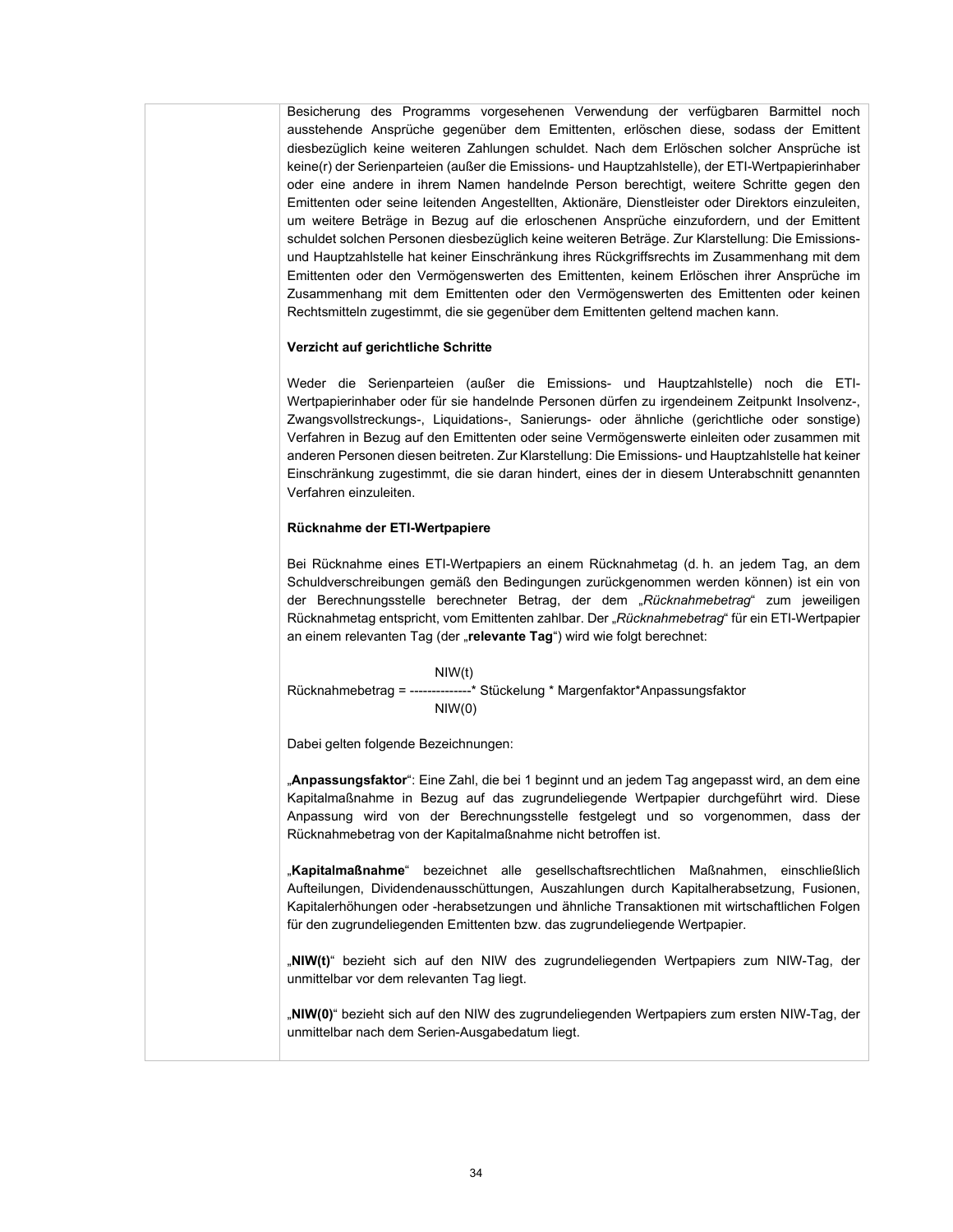"**Margenfaktor**" bedeutet 98 % (oder einen höheren Prozentsatz, den der Emittent im eigenen Ermessen festlegt), wobei jedoch der Margenfaktor für jede Rücknahme nach einem Risikokapital-Ausfallereignis (wie nachstehend definiert) 100 % betragen muss.

"**NIW-Tag**" Jeder Tag, an dem der zugrundeliegende Emittent uneingeschränkt Zeichnungen sowie Rücknahmen in Bezug auf das zugrundeliegenden Wertpapier annimmt; und

"**NIW des zugrundeliegenden Wertpapiers**": Bezieht sich, in Bezug auf jeden NIW-Tag, auf den Betrag, der durch die Rücknahme des zugrundeliegenden Wertpapiers an diesem NIW-Tag erzielt wird.

Auf ETI-Wertpapiere fallen keine Zinsen an.

Ein ETI-Wertpapierinhaber, der auch ein autorisierter Teilnehmer ist, kann (vorbehaltlich der Bedingungen) an jedem "*AP-Rücknahmetag*" vom Emittenten verlangen, dass er seinen gesamten Bestand an ETI-Wertpapieren oder einen Teil davon zum Rücknahmebetrag zurücknimmt, indem er dem Emittenten einen gültigen Rücknahmeauftrag gemäß der jeweiligen Vereinbarung für autorisierte Teilnehmer übermittelt. *"AP-Rücknahmetage"* sind jeweils *"Emittenten-Werktage"*. Wenn an solchen Tagen die Rücknahme der zugrundeliegenden Wertpapiere jedoch ausgesetzt wurde, wird der AP-Rücknahmetag auf einen Tag verschoben, der zehn Emittenten-Werktage nach Beendigung dieser Aussetzung liegt. "Emittenten-Werktage" sind Tage (außer Samstage oder Sonntage), an denen Geschäftsbanken und Devisenmärkte Zahlungen in Liechtenstein abwickeln.

Ein ETI-Wertpapierinhaber, der kein autorisierter Teilnehmer ist, kann (vorbehaltlich der Bedingungen) an jedem *"Standard-Rücknahmetag"* vom Emittenten verlangen, dass er seinen gesamten Bestand an ETI-Wertpapieren oder einen Teil davon zum Rücknahmebetrag zurücknimmt, indem er der Emissions- und Hauptzahlstelle über das relevante Clearingsystem einen gültigen Rücknahmeauftrag übermittelt. *"Standard-Rücknahmetage"* beziehen sich auf den letzten Emittenten-Werktag der Monate März, Juni, September und Dezember eines jeden Kalenderjahres. Wenn an solchen Tagen die Rücknahme der zugrundeliegenden Wertpapiere jedoch ausgesetzt wurde, wird der Standard-Rücknahmetag auf einen Tag verschoben, der zehn Emittenten-Werktage nach der Beendigung dieser Aussetzung liegt.

Innerhalb von zehn Emittenten-Werktagen nach dem in einem Rücknahmeauftrag genannten Rücknahmetag informiert der Emittent den jeweiligen ETI-Wertpapierinhaber über den Rücknahmebetrag, der für die ETI-Wertpapiere zahlbar ist, die Gegenstand dieses Rücknahmeauftrages sind. Der Rücknahmebetrag für die ETI-Wertpapiere, die Gegenstand dieses Rücknahmeauftrages sind, wird am Rücknahmeabwicklungsstichtag des maßgeblichen Rücknahmetages gezahlt, der der zehnte Emittenten-Werktag nach der durch den Emittenten erfolgenden Benachrichtigung über den Rücknahmebetrag für diesen Rücknahmetag ist.

Der Emittent kann im eigenen Ermessen Anträgen auf Rücknahme von ETI-Wertpapieren durch Übertragung der entsprechenden Anzahl von ETI-Wertpapieren an einen oder mehrere autorisierte(n) Teilnehmer von ETI-Wertpapierinhabern nachkommen, die eine Rücknahme beantragen. Zu diesem Zweck kann der Emittent eine Person im Namen des ETI-Wertpapierinhabers bevollmächtigen, ein oder mehrere Übertragungsinstrument(e) in Bezug auf die jeweilige Anzahl von ETI-Wertpapieren auszufertigen. Dies setzt jedoch voraus, dass der an den ETI-Wertpapierinhaber zu zahlende Betrag dem jeweiligen Rücknahmebetrag entspricht und dass der jeweilige Rücknahmeabwicklungsstichtag der Tag einer solchen Übertragung ist.

Der Emittent kann im Einklang mit der jeweiligen Vereinbarung für autorisierte Teilnehmer mit jedem ETI-Wertpapierinhaber, der auch ein autorisierter Teilnehmer ist, vereinbaren, Anträgen auf Rücknahme von ETI-Wertpapieren nachzukommen, wobei solche Rücknahmen am Rücknahmetag der zugrundeliegenden Wertpapiere durch Übertragung an einen solchen ETI-Wertpapierinhaber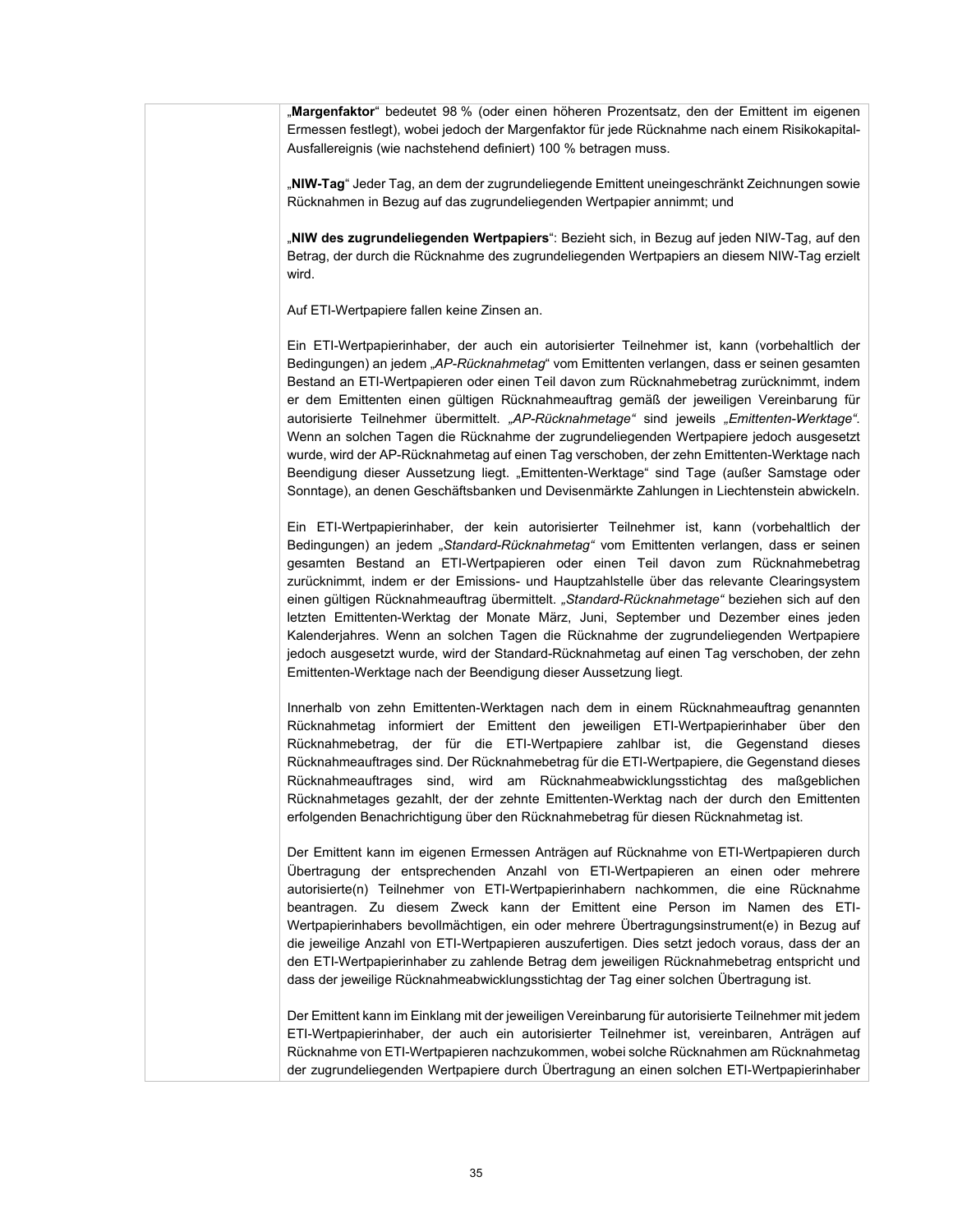oder an dessen Order erfolgen. Deren Wert wird von der Berechnungsstelle festgelegt und entspricht dem Rücknahmebetrag.

#### **Aussetzung optionaler Rücknahmen**

Der Emittent kann das Recht auf Beantragung von Rücknahmen von ETI-Wertpapieren jederzeit aussetzen, solange die Rücknahme der zugrundeliegenden Wertpapiere vom zugrundeliegenden Emittenten ausgesetzt wurde. Sofern der Emittent ein solche Aussetzung nicht im eigenen Ermessen früher beendet, gilt diese so lange, bis die Aussetzung der zugrundeliegenden Wertpapiere endet.

#### **Ankündigung einer Rücknahme durch den Emittenten**

Der Emittent kann nach einer unwiderruflichen Mitteilung an die ETI-Wertpapierinhaber einer Serie (die "**Rücknahmemitteilung des Emittenten**") die Rücknahme aller oder einiger ETI-Wertpapiere dieser Serie beschließen und einen Rücknahmetag für diese festlegen, sofern das als Rücknahmetag festgelegte Datum mindestens 30 Kalendertage nach dem Datum der entsprechenden Rücknahmemitteilung des Emittenten liegt. Innerhalb von zehn Emittenten-Werktagen nach dem vom Emittenten festgelegten Rücknahmetag informiert der Emittent die ETI-Wertpapierinhaber über den Rücknahmebetrag, der für die ETI-Wertpapiere zahlbar ist, die Gegenstand dieser Rücknahmemitteilung des Emittenten sind. Für jedes ETI-Wertpapier, das an dem vom Emittenten festgelegten Rücknahmetag zurückgenommen werden soll, wird der Rücknahmebetrag am entsprechenden Rücknahmeabwicklungsstichtag fällig und zahlbar. Für den Fall, dass nur für einige der sich im Umlauf befindlichen ETI-Wertpapiere einer Serie gemäß einer Rücknahmemitteilung des Emittenten eine Rücknahme angekündigt wird, werden die von den Inhabern gehaltenen ETI-Wertpapiere dieser Serie anteilsmäßig zurückgenommen.

### **Risikokapitalquote**

Der Emittent muss eine maximale *"Risikokapitalquote"* einhalten, die den Umfang begrenzt, in dem der Emittent in andere Vermögenswerte als diejenigen investieren kann, die als direkte Absicherung seiner Verpflichtungen im Rahmen der ETI-Wertpapiere dienen. Die Risikokapitalquote wird unter Bezugnahme auf die Summe der Aktiva des Emittenten und nicht auf Basis einzelner Serien berechnet.

Die "**Risikokapitalquote**" wird von der Berechnungsstelle an jedem vierteljährlichen Bewertungstag berechnet und ist der prozentuale Bruchteil, der sich aus der Division (A) der Risikoaktiva an diesem vierteljährlichen Bewertungstag durch (B) das materielle Nettoeigenkapital an diesem vierteljährlichen Bewertungstag ergibt.

Dabei gelten folgende Bezeichnungen:

"**Nettoeigenkapital**" bezeichnet zu jedem Zeitpunkt das Eigenkapital des Emittenten abzüglich des Goodwills gemäß dem letzten Jahresabschluss des Emittenten.

"**Vierteljährlicher Bewertungstag**" bezieht sich auf den letzten Emittenten-Werktag der Monate März, Juni, September und Dezember.

"**Risikoaktiva**" bezieht sich auf die Summe der Aktiva abzüglich der Hedging-Assets.

"**Summe der Aktiva**" bezeichnet zu jedem Zeitpunkt die Summe der Vermögenswerte des Emittenten gemäß dem letzten Jahresabschluss des Emittenten; und

"**Hedging-Assets**" bezeichnet zu jedem Zeitpunkt alle Vermögenswerte des Emittenten, die aus zugrundeliegenden Wertpapieren (einschließlich zugrundeliegender Wertpapiere, deren Erwerb der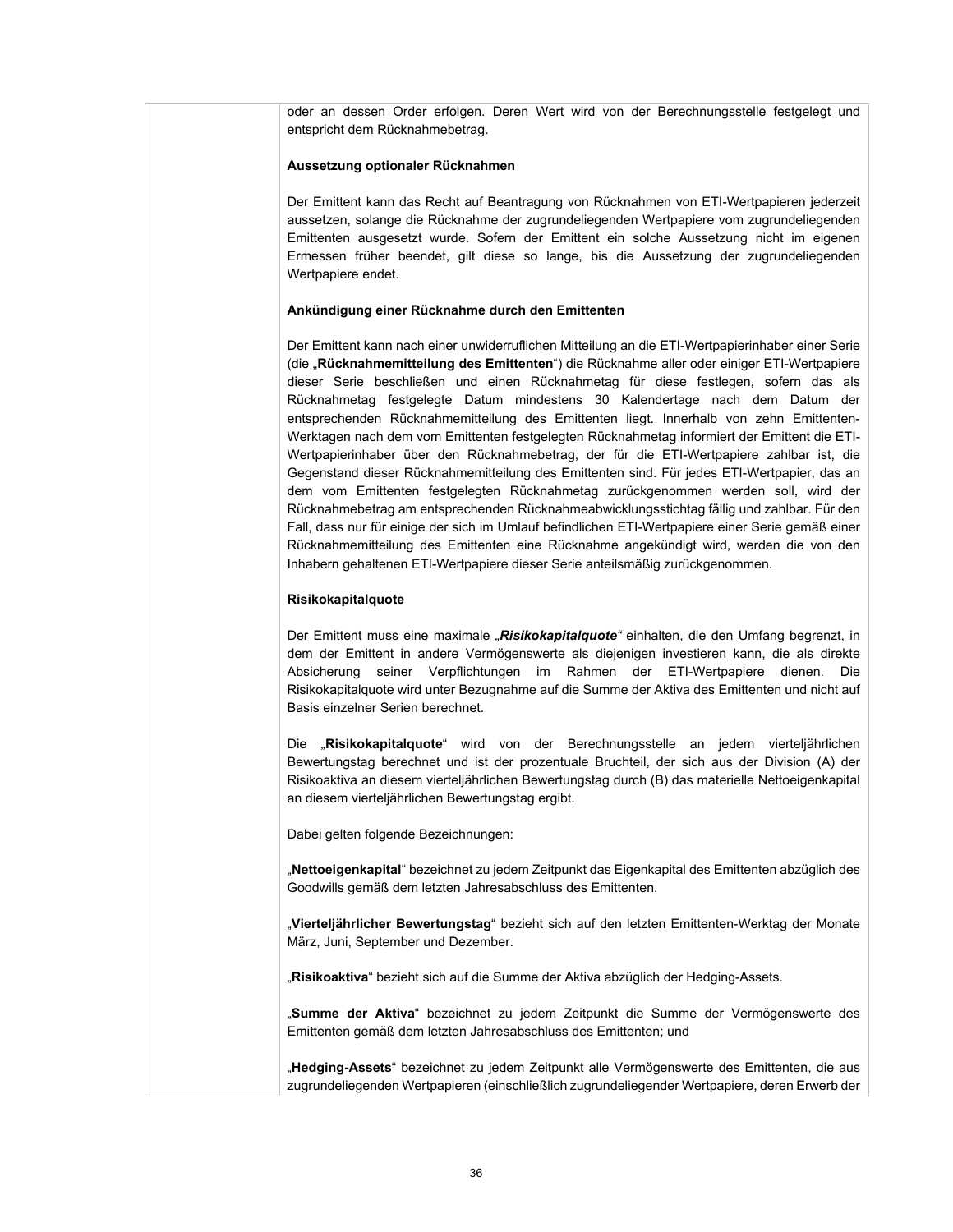Emittent vereinbart hat, die jedoch noch nicht abgerechnet wurden) in Bezug auf eine Serie von ETI-Wertpapieren bestehen, und zwar zum Datum des letzten Jahresabschlusses des Emittenten.

Ist die Risikokapitalquote höher als 200 % (die "Risikokapital-Obergrenze"), ergreift der Emittent wirtschaftlich angemessene Abhilfemaßnahmen, was vor dem Neubewertungstag erfolgt, der 5 (fünf) Werktage nach einem vierteljährlichen Bewertungstag liegt. Liegt die Risikokapitalquote am nächsten Neubewertungstag über der Risikokapital-Obergrenze, wird davon ausgegangen, dass zu diesem Neubewertungstag ein "**Risikokapital-Ausfallereignis**" eingetreten ist.

iMaps Capital Markets SEZC tritt als Berechnungsstelle auf.

### **Ausfallereignisse**

Wenn eines der folgenden Ereignisse (jeweils ein "**Ausfallereignis**") eintritt, kann oder soll der Schuldtitel-Treuhänder im eigenen Ermessen (vorbehaltlich einer Absicherung, Entschädigung bzw. Vorfinanzierung zu seiner Zufriedenheit) – nach schriftlicher Anweisung durch die Inhaber der Mehrheit der sich im Umlauf befindlichen ETI-Wertpapiere oder durch außerordentlichen Beschluss – dem Emittenten (mit Kopie an den Sicherheitentreuhänder des Programms und jede Serienpartei) mitteilen (eine "**Ausfallereignis-Rücknahmemitteilung**"), dass die ETI-Wertpapiere zum Rücknahmebetrag sofort fällig sind:

- (i) Der Emittent ist für 14 Kalendertage oder länger mit der Zahlung eines Betrags in Bezug auf die ETI-Wertpapiere oder einen Teil davon in Verzug oder kommt einer anderen Verpflichtung nicht nach, einschließlich in Bezug auf die ETI-Wertpapiere anderer Serien des Programms oder einen Teil davon;
- (ii) Es liegt ein Risikokapital-Ausfallereignis vor;
- (iii) Der Emittent kommt einer seiner Verpflichtungen (außer einer Zahlungsverpflichtung) im Zusammenhang mit den ETI-Wertpapieren, dem Treuhandvertrag oder einem anderen Dokument in Bezug auf eine im Rahmen des Programms ausgegebene Serie nicht nach, wofür keine Abhilfe möglich ist oder, falls diese nach Ansicht des Schuldtitel-Treuhänders möglich ist, diese Abhilfe nicht innerhalb von 30 Kalendertagen (oder einer gemäß dem Schuldtitel-Treuhänder zulässigen längeren Frist) erfolgt, nachdem der Schuldtitel-Treuhänder dem Emittenten ein solches Ausfallereignis mitgeteilt hat (eine Nichterfüllung oder -einhaltung einer Verpflichtung gilt in diesem Sinne als behebbar, auch wenn sie darauf beruht, dass eine Handlung oder Sache zu einer bestimmten Zeit unterlassen wurde);
- (iv) Eine Auflösung des Emittenten wird von einem zuständigen Gericht oder durch einen Beschluss angeordnet, mit Ausnahme von Zusammenschlüssen, Fusionen, Konsolidierungen, Umstrukturierungen oder ähnlichen Vereinbarungen, deren Bedingungen zuvor schriftlich vom Schuldtitel-Treuhänder oder durch außerordentlichen Beschluss genehmigt wurden; oder
- (v) Ein Ausfallereignis (wie in den Bedingungen der jeweiligen Serie definiert) tritt in Bezug auf andere Serien von ETI-Wertpapieren ein, die vom Emittenten im Rahmen des Programms ausgegeben wurden.

#### **Verwertung der Besicherung des Programms**

Nachdem der Sicherheitentreuhänder des Programms im Anschluss an ein Ausfallereignis vom Schuldtitel-Treuhänder eine Ausfallereignis-Rücknahmemitteilung gemäß den Geschäftsbedingungen einer Serie von ETI-Wertpapieren erhalten hat, wird die Besicherung des Programms sofort verwertbar. Zu jedem Zeitpunkt, nachdem die Besicherung des Programms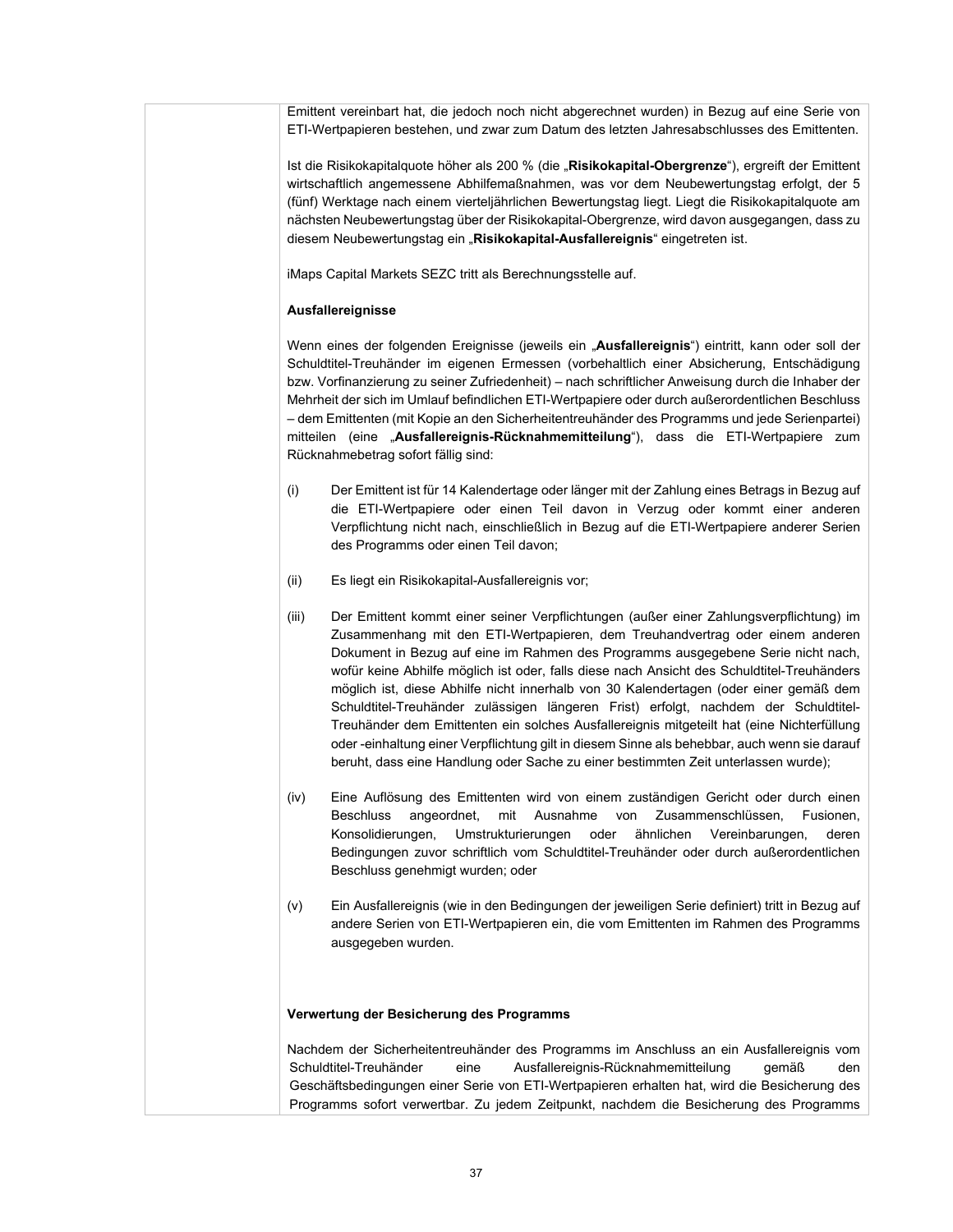|                                                                                                                            | verwertbar geworden ist, kann der Schuldtitel-Treuhänder im eigenen Ermessen den<br>Sicherheitentreuhänder des Programms anordnen, die Besicherung des Programms zu verwerten<br>bzw. muss dies nach schriftlicher Anweisung durch die Inhaber der Mehrheit der sich im Umlauf<br>befindlichen ETI-Wertpapiere einer Serie oder durch außerordentlichen Beschluss der ETI-<br>Wertpapierinhaber einer Serie (mit Kopie an den Schuldtitel-Treuhänder) tun. Dies setzt voraus,<br>dass gemäß dem Treuhandvertrag eine von ihm als angemessen erachtete Vorfinanzierung,<br>Absicherung oder Entschädigung durch die ETI-Wertpapierinhaber erfolgt ist. |
|----------------------------------------------------------------------------------------------------------------------------|-------------------------------------------------------------------------------------------------------------------------------------------------------------------------------------------------------------------------------------------------------------------------------------------------------------------------------------------------------------------------------------------------------------------------------------------------------------------------------------------------------------------------------------------------------------------------------------------------------------------------------------------------------|
|                                                                                                                            | Versammlungen der Wertpapierinhaber                                                                                                                                                                                                                                                                                                                                                                                                                                                                                                                                                                                                                   |
|                                                                                                                            | Die Bedingungen enthalten Bestimmungen für die Einberufung von Versammlungen von ETI-<br>Wertpapierinhabern, bei denen Angelegenheiten behandelt werden, die im Allgemeinen ihre<br>Interessen betreffen. Diese Bestimmungen sehen bestimmte Mehrheitsbeschlüsse vor. Diese sind<br>für alle ETI-Wertpapierinhaber bindend, auch für die ETI-Wertpapierinhaber, die an der<br>betreffenden Versammlung nicht teilgenommen und abgestimmt haben, und die ETI-<br>Wertpapierinhaber, die anderweitig abgestimmt haben.                                                                                                                                  |
|                                                                                                                            | <b>Ersetzung</b>                                                                                                                                                                                                                                                                                                                                                                                                                                                                                                                                                                                                                                      |
|                                                                                                                            | Der Schuldtitel-Treuhänder kann mit Zustimmung der ETI-Wertpapierinhaber, die per<br>außerordentlichen Beschluss erfolgt, vereinbaren, den Emittenten durch eine andere Gesellschaft<br>(mit Sitz in einem beliebigen Land) zu ersetzen. Dies setzt voraus, dass die Bedingungen dieser<br>Ersetzung von den ETI-Wertpapierinhabern im außerordentlichen Beschluss genehmigt werden.                                                                                                                                                                                                                                                                  |
|                                                                                                                            | <b>Besteuerung</b>                                                                                                                                                                                                                                                                                                                                                                                                                                                                                                                                                                                                                                    |
|                                                                                                                            | Alle Zahlungen in Bezug auf die ETI-Wertpapiere erfolgen frei von Quellensteuern, Abzügen oder<br>sonstigen Steuern. Bei Quellensteuern, Abzügen oder sonstigen Steuern im Zusammenhang mit<br>Zahlungen in Bezug auf die ETI-Wertpapiere unterliegen die ETI-Wertpapierinhaber diesen Steuern<br>und sind nicht berechtigt, einen Ausgleich für Steuern oder Abzüge zu erhalten, die gemäß den<br>Bedingungen erhoben werden.                                                                                                                                                                                                                        |
|                                                                                                                            | <b>Anwendbares Recht</b>                                                                                                                                                                                                                                                                                                                                                                                                                                                                                                                                                                                                                              |
|                                                                                                                            | Die ETI-Wertpapiere unterliegen irischem Recht.                                                                                                                                                                                                                                                                                                                                                                                                                                                                                                                                                                                                       |
| Beschreibung,<br>wie<br>der Wert der Anlage<br>durch den Wert des<br>zugrundeliegenden<br>Instruments<br>beeinflusst wird. | Die ETI-Wertpapiere sind an den Preis der Wertpapiere gekoppelt, die in den jeweiligen endgültigen<br>Bedingungen aufgeführt sind und nachstehend genannt werden (die "zugrundeliegenden<br>Wertpapiere"). Der Emittent der zugrundeliegenden Wertpapiere (der "zugrundeliegende<br>Emittent") wird ebenfalls in den endgültigen Bedingungen spezifiziert und nachstehend genannt.<br>Im Allgemeinen erhöht oder verringert sich der für die ETI-Wertpapiere zu zahlende<br>Rücknahmebetrag mit dem Wert der zugrundeliegenden Wertpapiere.                                                                                                           |
|                                                                                                                            | Aufgrund des Margenfaktors, der bei der Berechnung des Rücknahmebetrags berücksichtigt wird,<br>kann der für die ETI-Wertpapiere zu zahlende Rücknahmebetrag vom Preis der zugrundeliegenden<br>Wertpapiere abweichen. Auf ETI-Wertpapiere fallen keine Zinsen an.                                                                                                                                                                                                                                                                                                                                                                                    |
|                                                                                                                            | Anleger sollten beachten, dass der Emittent den Erlös aus den ETI-Wertpapieren für den Erwerb<br>der jeweiligen zugrundeliegenden Wertpapiere verwenden kann, dazu aber nicht verpflichtet ist.<br>Wie im obigen Unterabschnitt "Beschreibung der mit den Wertpapieren verbundenen Rechte,<br>einschließlich Rangfolge und Einschränkungen dieser Rechte" beschrieben, muss der Emittent<br>jedoch eine maximale Risikokapitalquote einhalten, die den Umfang beschränkt, in dem der<br>Emittent in Vermögenswerte investieren kann, die nicht der direkten Absicherung der<br>Verpflichtungen des Emittenten im Rahmen der ETI-Wertpapiere dienen.   |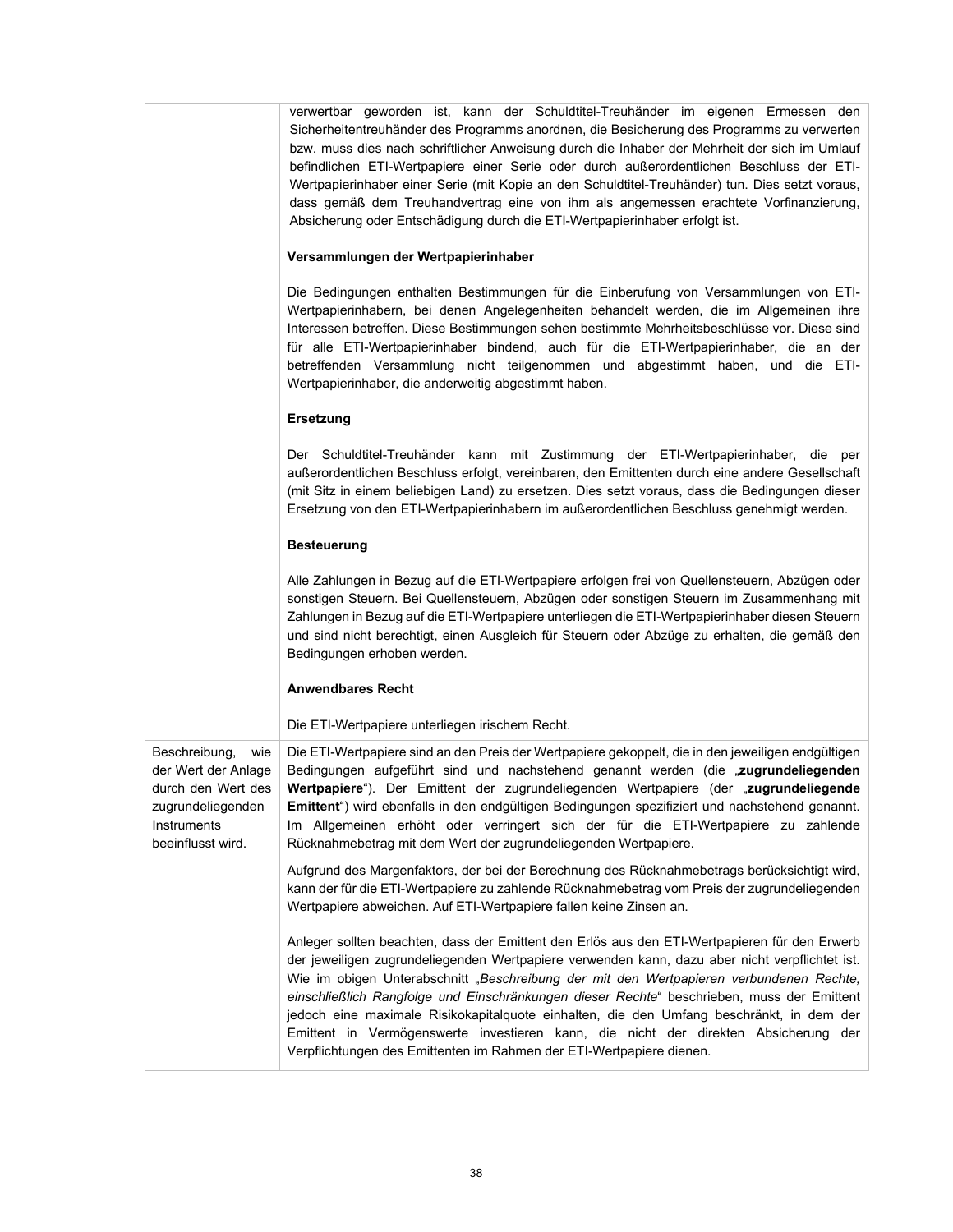| Verfalls-<br>oder<br>Fälligkeitsdatum der<br>Wertpapiere | Es gibt kein bestimmtes Fälligkeitsdatum für die ETI-Wertpapiere.                                                                                                                                                                                                                                                                                                                                                                                                                                                                                                                                                                                                                                          |
|----------------------------------------------------------|------------------------------------------------------------------------------------------------------------------------------------------------------------------------------------------------------------------------------------------------------------------------------------------------------------------------------------------------------------------------------------------------------------------------------------------------------------------------------------------------------------------------------------------------------------------------------------------------------------------------------------------------------------------------------------------------------------|
| Abrechnungs-<br>verfahren                                | Ein ETI-Wertpapierinhaber, der auch ein autorisierter Teilnehmer ist, kann ETI-Wertpapiere in bar<br>oder physisch abwickeln. Die physische Abwicklung findet Anwendung, wenn der Emittent mit<br>einem autorisierten Teilnehmer die Lieferung der zugrundeliegenden Wertpapiere an den<br>Emittenten oder an die Order des Emittenten vereinbart, für die die Berechnungsstelle feststellt,<br>dass sie am Tag der Zeichnung einen Wert haben, der dem Zeichnungsbetrag entspricht oder höher<br>ist, wovon die vom Emittenten zu tragenden Transfer- oder Lieferkosten abgezogen werden.<br>Ein ETI-Wertpapierinhaber, der kein autorisierter Teilnehmer ist, kann ETI-Wertpapiere in bar<br>begleichen. |
| Rendite<br>auf<br>Wertpapiere                            | Die ETI-Wertpapiere sind an den Preis der zugrundeliegenden Wertpapiere gekoppelt, die in den<br>jeweiligen endgültigen Bedingungen spezifiziert werden. Auf ETI-Wertpapiere fallen keine Zinsen<br>an.<br>Bitte beziehen Sie sich auf den obigen Unterabschnitt "Beschreibung der mit den Wertpapieren                                                                                                                                                                                                                                                                                                                                                                                                    |
|                                                          | verbundenen Rechte, einschließlich Rangfolge und Einschränkungen dieser Rechte", in dem<br>beschrieben wird, wie der Rücknahmebetrag der ETI-Wertpapiere berechnet wird und wie er an<br>den Wert der zugrundeliegenden Wertpapiere gekoppelt ist.                                                                                                                                                                                                                                                                                                                                                                                                                                                         |
| Ausübungspreis<br>endgültiger<br>oder                    | Berechnungen zur Ermittlung der Zahlungen für die ETI-Wertpapiere und zur Ermittlung des Werts<br>der zugrundeliegenden Wertpapiere erfolgen durch die Berechnungsstelle.                                                                                                                                                                                                                                                                                                                                                                                                                                                                                                                                  |
| Referenzpreis<br>des<br>zugrundeliegenden<br>Wertpapiers | Bitte beziehen Sie sich auf den obigen Unterabschnitt "Beschreibung der mit den Wertpapieren<br>verbundenen Rechte, einschließlich Rangfolge und Einschränkungen dieser Rechte", in dem der<br>Wert der zugrundeliegenden Wertpapiere aufgeführt wird, der zur Berechnung des<br>Rücknahmebetrags dient.                                                                                                                                                                                                                                                                                                                                                                                                   |
| Art<br>des<br>zugrundeliegenden                          | Wie zuvor beschrieben, sind die ETI-Wertpapiere an den Preis eines von einem zugrundeliegenden<br>Emittenten ausgegebenen zugrundeliegenden Wertpapiers gekoppelt.                                                                                                                                                                                                                                                                                                                                                                                                                                                                                                                                         |
| Wertpapiers                                              | Emissionsspezifische Zusammenfassung:                                                                                                                                                                                                                                                                                                                                                                                                                                                                                                                                                                                                                                                                      |
|                                                          | Für die ETI-Wertpapiere, auf die sich diese endgültigen Bedingungen beziehen:                                                                                                                                                                                                                                                                                                                                                                                                                                                                                                                                                                                                                              |
|                                                          | ist das zugrundeliegende Wertpapier Jolly Ledger Digital Assets Arbitrage PLN (ISIN-CODE:<br>KYG6974MBJ15); und                                                                                                                                                                                                                                                                                                                                                                                                                                                                                                                                                                                            |
|                                                          | der zugrundeliegende Emittent ist Pecunia SPC.                                                                                                                                                                                                                                                                                                                                                                                                                                                                                                                                                                                                                                                             |
|                                                          | Informationen über die bisherige und zukünftige Performance des zugrundeliegenden Wertpapiers<br>und dessen Volatilität befinden sich auf der Website des Arrangeurs unter https://imaps-capital.com.                                                                                                                                                                                                                                                                                                                                                                                                                                                                                                      |
| Wo werden die Wertpapiere gehandelt?                     |                                                                                                                                                                                                                                                                                                                                                                                                                                                                                                                                                                                                                                                                                                            |
| Hinweis,<br>die<br>ob<br>angebotenen<br>Wertpapiere      | Die Zulassung der ETI-Wertpapiere zum Handel am Vienna MTF sowie Freiverkehr der Börse<br>Stuttgart kann beantragt werden. Es gibt keine Garantie dafür, dass ein solcher Antrag erfolgreich<br>sein wird oder, falls erfolgreich, dass eine solche Handelszulassung aufrechterhalten wird.                                                                                                                                                                                                                                                                                                                                                                                                                |
| Gegenstand<br>eines<br>Antrags<br>auf                    | Emissionsspezifische Zusammenfassung:                                                                                                                                                                                                                                                                                                                                                                                                                                                                                                                                                                                                                                                                      |
| Zulassung<br>zum<br>Handel sind<br>oder<br>sein werden.  | Bei der Börse Stuttgart wurde ein Antrag für die Serie von ETI-Wertpapieren gestellt, für die diese<br>endgültigen Bedingungen gelten, um zur zum Handel zugelassen zu werden. Es gibt keine Garantie<br>dafür, dass ein solcher Antrag erfolgreich sein wird oder, falls erfolgreich, dass eine solche<br>Handelszulassung aufrechterhalten wird.                                                                                                                                                                                                                                                                                                                                                         |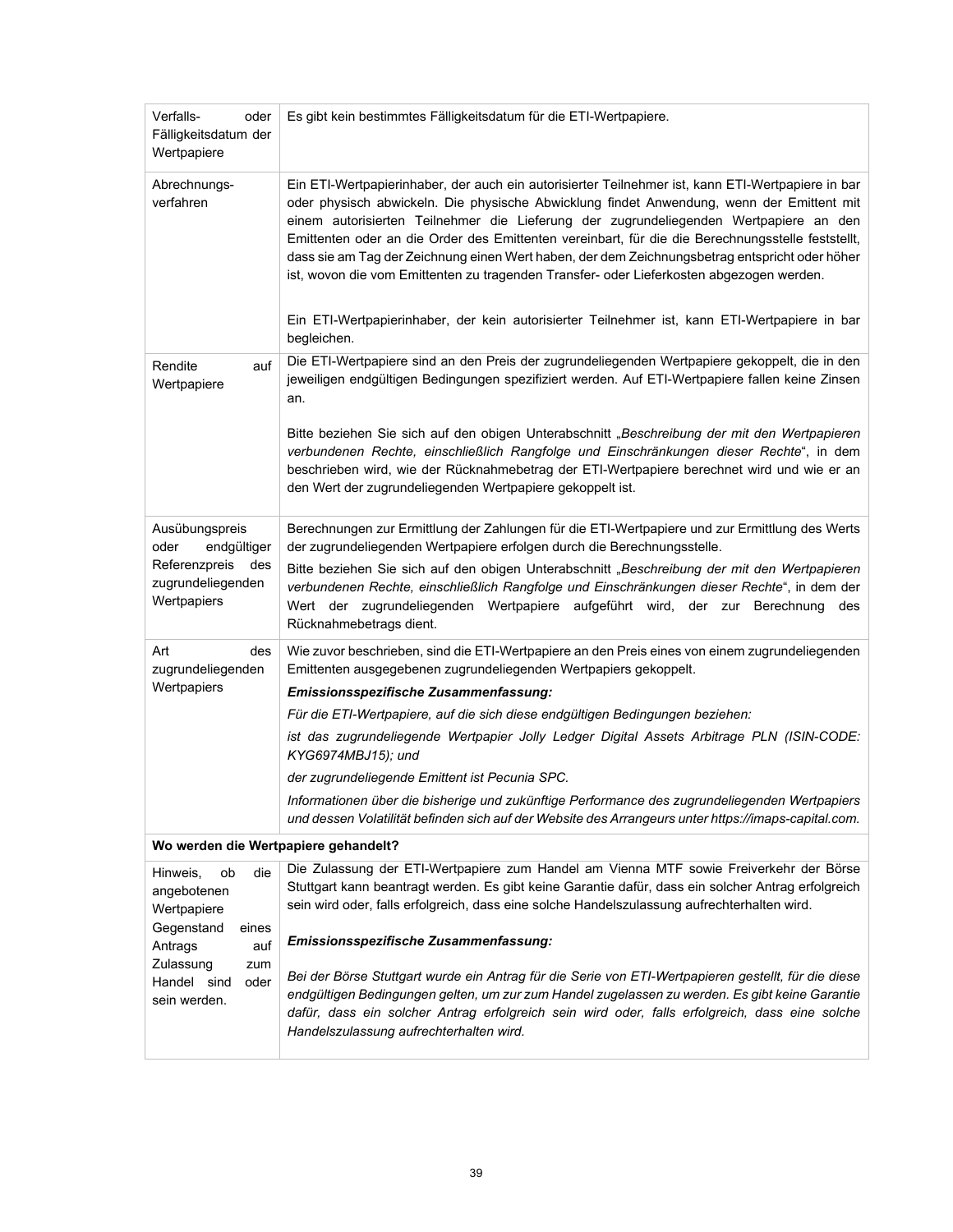# **Welche sind die Hauptrisiken der Wertpapiere?**

| Wesentliche                                                              | Anlagen in die ETI-Wertpapiere eignen sich nur für Anleger, die über die erforderlichen Kenntnisse                                                                                                                                                                                                                                                                                                                                                                                                                                                                                                                                                                                                                                                                                                                                                                                                                                                                                                                                                                                                                                                                                                                                                                                                                                                                                                                                                                                                                                                                                                                                                                                                                                                                                                                                                         |
|--------------------------------------------------------------------------|------------------------------------------------------------------------------------------------------------------------------------------------------------------------------------------------------------------------------------------------------------------------------------------------------------------------------------------------------------------------------------------------------------------------------------------------------------------------------------------------------------------------------------------------------------------------------------------------------------------------------------------------------------------------------------------------------------------------------------------------------------------------------------------------------------------------------------------------------------------------------------------------------------------------------------------------------------------------------------------------------------------------------------------------------------------------------------------------------------------------------------------------------------------------------------------------------------------------------------------------------------------------------------------------------------------------------------------------------------------------------------------------------------------------------------------------------------------------------------------------------------------------------------------------------------------------------------------------------------------------------------------------------------------------------------------------------------------------------------------------------------------------------------------------------------------------------------------------------------|
| wertpapierbezogene<br>Risiken<br>und<br>Risikowarnung<br>für<br>Anleger. | und Erfahrungen in Finanz- und Geschäftsangelegenheiten verfügen, um die in diesem<br>Basisprospekt und in den geltenden endgültigen Bedingungen enthaltenen Informationen sowie die<br>Vorzüge und Risiken einer Anlage in die ETI-Wertpapiere im Kontext der finanziellen, steuerlichen<br>und regulatorischen Umstände und Anlageziele des Anlegers zu beurteilen.                                                                                                                                                                                                                                                                                                                                                                                                                                                                                                                                                                                                                                                                                                                                                                                                                                                                                                                                                                                                                                                                                                                                                                                                                                                                                                                                                                                                                                                                                      |
|                                                                          | Anlagen in die ETI-Wertpapiere (oder eine Beteiligung daran) eignen sich nur für Anleger, die:                                                                                                                                                                                                                                                                                                                                                                                                                                                                                                                                                                                                                                                                                                                                                                                                                                                                                                                                                                                                                                                                                                                                                                                                                                                                                                                                                                                                                                                                                                                                                                                                                                                                                                                                                             |
|                                                                          | das wirtschaftliche Risiko von Anlagen in die ETI-Wertpapiere (oder einer Beteiligung daran)<br>(c)<br>auf unbestimmte Zeit tragen können; und                                                                                                                                                                                                                                                                                                                                                                                                                                                                                                                                                                                                                                                                                                                                                                                                                                                                                                                                                                                                                                                                                                                                                                                                                                                                                                                                                                                                                                                                                                                                                                                                                                                                                                             |
|                                                                          | anerkennen, dass eine Übertragung der ETI-Wertpapiere (oder einer Beteiligung daran) für<br>(d)<br>längere Zeit oder überhaupt nicht möglich ist.                                                                                                                                                                                                                                                                                                                                                                                                                                                                                                                                                                                                                                                                                                                                                                                                                                                                                                                                                                                                                                                                                                                                                                                                                                                                                                                                                                                                                                                                                                                                                                                                                                                                                                          |
|                                                                          | Die ETI-Wertpapiere sind nicht kapitalgeschützt und stellen risikoreiche Anlagen in Form von<br>Schuldtiteln dar. Den ETI-Wertpapierinhabern wird weder die Rückzahlung des angelegten Kapitals<br>noch die Zahlung von Renditen zugesichert.                                                                                                                                                                                                                                                                                                                                                                                                                                                                                                                                                                                                                                                                                                                                                                                                                                                                                                                                                                                                                                                                                                                                                                                                                                                                                                                                                                                                                                                                                                                                                                                                              |
|                                                                          | Inhaber der ETI-Wertpapiere sind dem Risiko ausgesetzt, dass der Emittent bei einer<br>Rücknahme der ETI-Wertpapiere nicht über hinlängliche Vermögenswerte zur Erfüllung<br>seiner Verpflichtungen verfügt. Für die vom Emittenten für die ETI-Wertpapiere jeder Serie<br>zu zahlende Rendite ist die Wertentwicklung der zugrundeliegenden Wertpapiere dieser<br>Serie maßgeblich. Es besteht jedoch keine Garantie, dass der Emittent über hinlängliche<br>Vermögenswerte zur Zahlung dieses Betrages verfügt. Der Emittent verfügt über keine<br>wesentlichen Vermögenswerte außer den Erlösen aus den ETI-Wertpapieren. Daher hängt<br>die Fähigkeit des Emittenten zur Erfüllung seiner Verpflichtungen aus den ETI-Wertpapieren<br>von der Performance der vom Emittenten mit den Erlösen aus den ETI-Wertpapieren<br>erworbenen Anlagen ab. Der Emittent entscheidet, wie die Erlöse der einzelnen Serien von<br>ETI-Wertpapieren verwendet werden, und wenn er in Vermögenswerte investiert, die sich<br>nicht so gut entwickeln wie die zugrundeliegenden Wertpapiere, ist es wahrscheinlich, dass<br>er nicht über hinlängliche Vermögenswerte zur Erfüllung seiner Verpflichtungen in Bezug<br>auf die ETI-Wertpapiere verfügt. Zur Minderung dieses Risikos ist der Emittent verpflichtet,<br>eine maximale Risikokapitalquote einzuhalten, die die Fähigkeit des Emittenten einschränkt,<br>in andere Vermögenswerte als die zugrundeliegenden Wertpapiere zu investieren.                                                                                                                                                                                                                                                                                                                                                                   |
|                                                                          | Jede<br>Serie<br>der<br>gemäß<br>Programm<br>ausgegebenen<br>dem<br>ETI-Wertpapiere<br>sind<br>Schuldverschreibungen des Emittenten mit eingeschränktem Rückgriffsrecht und<br>keine<br>(garantierten) Schuldverschreibungen oder Verpflichtungen anderer Personen oder Gesellschaften.<br>Bei Ansprüchen gegen den Emittenten im Zusammenhang mit den ETI-Wertpapieren haben die<br>Serienparteien (außer die Emissions- und Hauptzahlstelle) und die ETI-Wertpapierinhaber nur<br>bezüglich der Vermögenswerte des Emittenten ein Rückgriffsrecht, immer unter Maßgabe der<br>Besicherung des Programms. Nach deren Verwertung haben sie auch Anspruch auf den Erlös aus<br>solchen Vermögenswerten. Ansprüche bezüglich der ETI-Wertpapiere, die nicht vollständig aus der<br>Verwertung der Besicherung des Programms befriedigt werden, und Ansprüche anderer Gläubiger<br>des Emittenten, die sich bereit erklärt haben, ihr Rückgriffsrecht in Bezug auf diese Ansprüche auf<br>die Vermögenswerte des Emittenten zu beschränken (einschließlich der Ansprüche bezüglich<br>anderer Serien von ETI-Wertpapieren, aber ausschließlich der Ansprüche der Emissions- und<br>Hauptzahlstelle) (alle diese Ansprüche gemeinschaftlich "Pari Passu-Ansprüche"), werden anteilig<br>(wie von der Berechnungsstelle festgelegt) reduziert, sodass der Gesamtwert aller Pari Passu-<br>Ansprüche und aller anderen ungesicherten Ansprüche gegenüber dem Emittenten nach der<br>Verwertung der Besicherung des Programms nicht den Gesamtwert aller verbleibenden<br>Vermögenswerte des Emittenten übersteigt (die "verbleibenden Vermögenswerte"). Haben die<br>Serienparteien (außer die Emissions- und Hauptzahlstelle) und die ETI-Wertpapierinhaber nach<br>vollständiger Verwertung der Besicherung des Programms und der verbleibenden Vermögenswerte |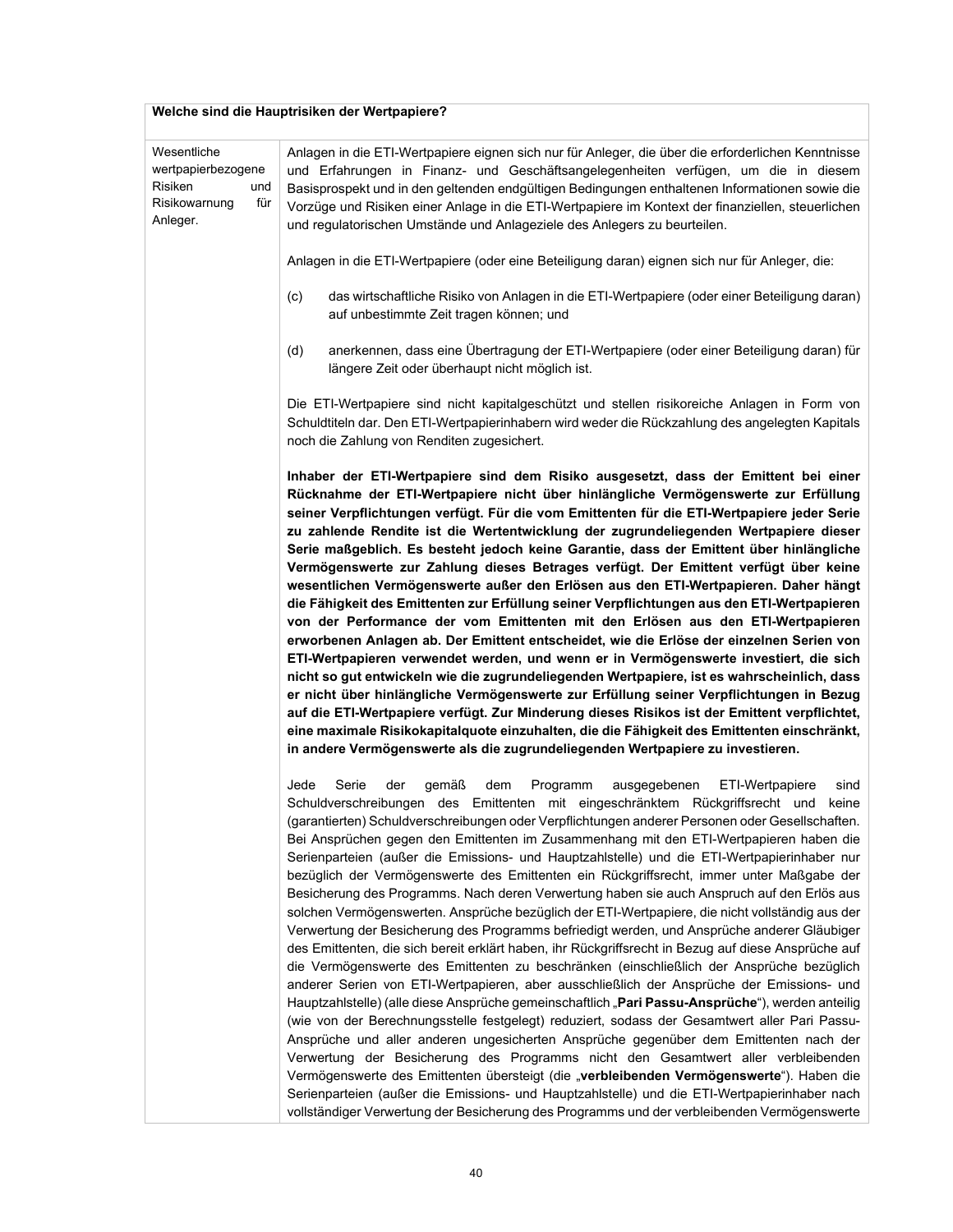(durch Liquidation, Zwangsvollstreckung oder anderweitig) und nach der gemäß dem Treuhandvertrag für die Besicherung des Programms vorgesehenen Verwendung der verfügbaren Barmittel noch ausstehende Ansprüche gegenüber dem Emittenten, erlöschen diese, sodass der Emittent diesbezüglich keine weiteren Zahlungen schuldet. Nach dem Erlöschen solcher Ansprüche ist keine(r) der Serienparteien (außer die Emissions- und Hauptzahlstelle), der ETI-Wertpapierinhaber oder eine andere in ihrem Namen handelnde Person berechtigt, weitere Schritte gegen den Emittenten oder seine leitenden Angestellten, Aktionäre, Dienstleister oder Direktors einzuleiten, um weitere Beträge in Bezug auf die erloschenen Ansprüche einzufordern, und der Emittent schuldet solchen Personen diesbezüglich keine weiteren Beträge. Zur Klarstellung: Die Emissions- und Hauptzahlstelle hat keiner Einschränkung ihres Rückgriffsrechts im Zusammenhang mit dem Emittenten oder den Vermögenswerten des Emittenten, keinem Erlöschen ihrer Ansprüche im Zusammenhang mit dem Emittenten oder den Vermögenswerten des Emittenten oder keinen Rechtsmitteln zugestimmt, die sie gegenüber dem Emittenten geltend machen kann.

Der für die ETI-Wertpapiere zu zahlende Rücknahmebetrag ist abhängig vom Preis oder von den Preisänderungen der zugrundeliegenden Wertpapiere und vom jeweiligen Margenfaktor. Eine Anlage in die ETI-Wertpapiere kann daher ähnliche Marktrisiken aufweisen wie eine direkte Aktienanlage, und im schlimmsten Fall kann der Rücknahmewert der ETI-Wertpapiere bei Null liegen. Auf ETI-Wertpapiere fallen keine Zinsen an.

ETI-Wertpapierinhaber haben keine eigentumsrechtlichen Ansprüche an den zugrundeliegenden Wertpapieren und keine Stimmrechte oder sonstigen Rechte in Bezug auf die zugrundeliegenden Wertpapiere, auf die sich ihre ETI-Wertpapiere beziehen.

Der jeweilige zugrundeliegende Emittent ernennt Investmentmanager, die die zugrundeliegenden Vermögenswertportfolios verwalten, an die die einzelnen Arten von zugrundeliegenden Wertpapiere gekoppelt sind. Ein Investmentmanager investiert das jeweilige zugrundeliegende Vermögenswertportfolio gemäß den zulässigen Anlagen und Anlagebeschränkungen, die im jeweiligen Anlageverwaltungsvertrag festgelegt sind, gemäß dem er vom jeweiligen zugrundeliegenden Emittenten ernannt wird. Die von verschiedenen Investmentmanagern verfolgte Anlagestrategie kann unterschiedliche Risikostufen beinhalten und bestimmt die tatsächliche Zusammensetzung des jeweiligen zugrundeliegenden Vermögenswertportfolios, was im Rahmen der zulässigen Anlagen und Anlagebeschränkungen erfolgt. Anleger sollten sicherstellen, dass sie die Anlagestrategie und die damit verbundenen Risiken genau kennen, bevor sie sich für eine Anlage entscheiden.

Die ETI-Wertpapiere haben zum Zeitpunkt der Ausgabe möglicherweise keinen etablierten Handelsmarkt, und es kann sein, dass sie zu keiner Zeit Liquidität generieren. Ein Mangel an Liquidität kann den Marktwert der ETI-Wertpapiere erheblich beeinträchtigen, was bedeutet, dass ETI-Wertpapierinhaber ihre ETI-Wertpapiere möglicherweise nicht ohne Weiteres oder nicht zu Preisen verkaufen können, die ihnen eine Rendite in Höhe ihrer Anlage oder eine vergleichbare Rendite bieten wie Anlagen, für die ein etablierter oder entwickelter Sekundärmarkt existiert.

Die Fähigkeit des Emittenten, seinen Verpflichtungen aus den ETI-Wertpapieren nachzukommen, hängt davon ab, ob die Emissions- und Hauptzahlstelle die entsprechenden Zahlungen zum Zeitpunkt des Geldeingangs leisten und alle Parteien der Seriendokumente ihren jeweiligen Verpflichtungen nachkommen, wodurch die ETI-Wertpapierinhaber von der Bonität der Emissionsund Hauptzahlstelle sowie der anderen Parteien der Seriendokumente abhängig sind.

ETI-Wertpapierinhaber müssen sich bei Überweisungen, Zahlungen und Kommunikationen im Zusammenhang mit dem Emittenten auf das jeweilige Clearingsystem verlassen.

Während eine oder mehrere unabhängige Ratingagentur(en) den ETI-Wertpapieren Ratings zuweisen kann/können, spiegeln diese möglicherweise nicht die potenziellen Auswirkungen aller mit den ETI-Wertpapieren verbundenen Risiken wider. Ratings sind keine Empfehlung zum Kauf,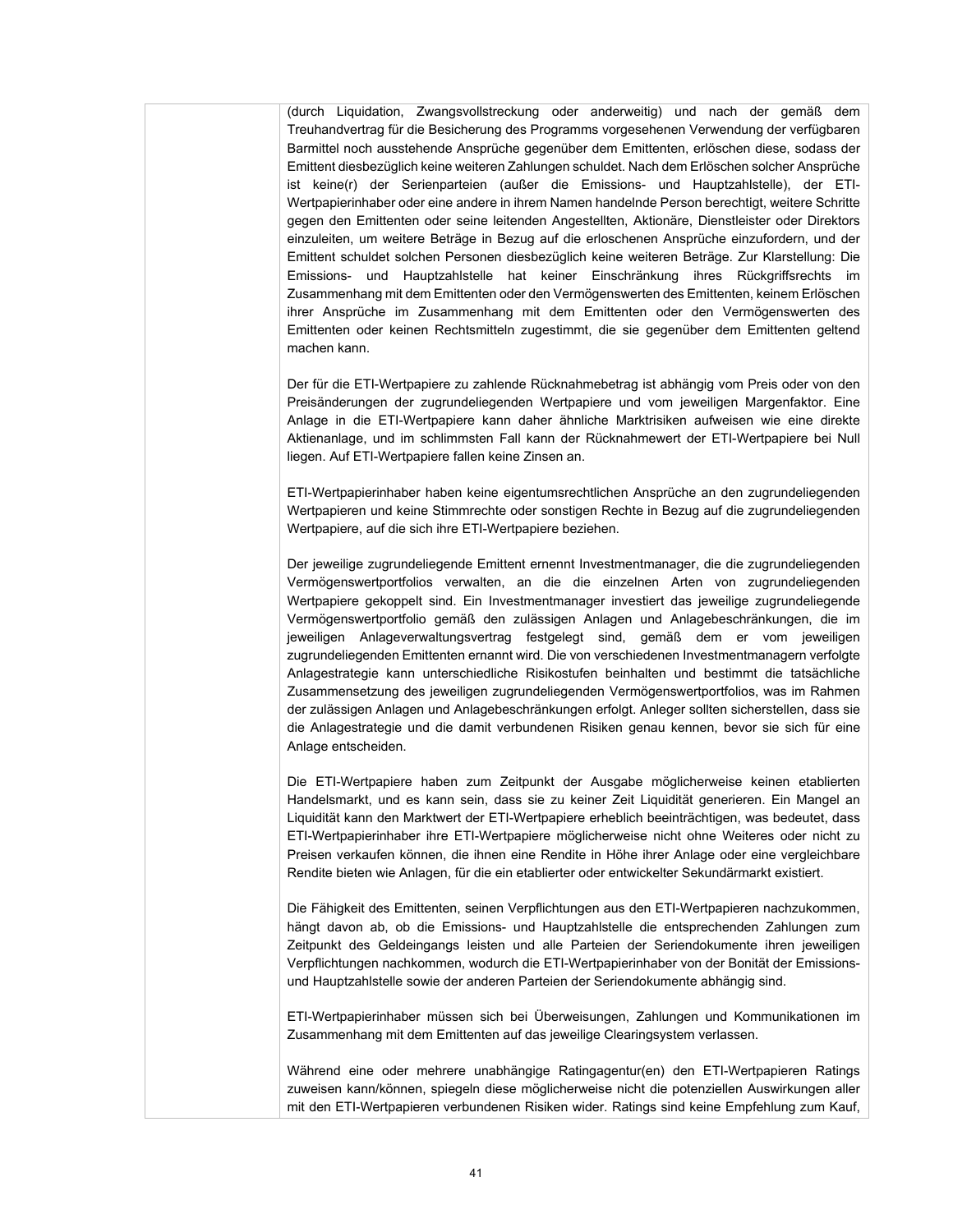Verkauf oder Halten der ETI-Wertpapiere und können jederzeit von der Ratingagentur überarbeitet oder widerrufen werden.

Die zugrundeliegenden Wertpapiere können auf eine andere Währung als die Währung der ETI-Wertpapiere lauten oder in dieser abgerechnet werden. Der Wert der Währung, auf die die zugrundeliegenden Wertpapiere lauten, könnte fallen, was zu einer geringeren Rendite der ETI-Wertpapiere führen kann, selbst wenn der Nennwert der zugrundeliegenden Wertpapiere in der lokalen Währung nicht abnimmt. Wenn die wichtigsten Finanzaktivitäten eines Anlegers auf eine andere Währung als die für die ETI-Wertpapiere festgelegte Währung lauten, ist dieser Anleger dem Risiko ausgesetzt, dass sich die Wechselkurse erheblich ändern können, was möglicherweise die Rendite bzw. den Marktwert der ETI-Wertpapiere verringert.

# **Abschnitt D – Angebot**

| Beschreibung<br>der<br>Angebots-<br>bedingungen.                                                                                                  | Die ETI-Wertpapiere werden vom Emittenten nur autorisierten Teilnehmern zur Zeichnung zur<br>Verfügung gestellt, die dem Emittenten einen gültigen Zeichnungsauftrag übermittelt haben. ETI-<br>Wertpapiere werden den Anlegern gemäß den zwischen den autorisierten Teilnehmern und diesen<br>Anlegern getroffenen Vereinbarungen ausgegeben, einschließlich des Antragsverfahrens, der<br>Zuteilung, des Preises, der Kosten und der Abrechnungsvereinbarungen.<br>Emissionsspezifische Zusammenfassung:<br>Der Ausgabepreis pro ETI-Wertpapier beträgt Euro 1.000.00. |
|---------------------------------------------------------------------------------------------------------------------------------------------------|--------------------------------------------------------------------------------------------------------------------------------------------------------------------------------------------------------------------------------------------------------------------------------------------------------------------------------------------------------------------------------------------------------------------------------------------------------------------------------------------------------------------------------------------------------------------------|
| Schätzung<br>der<br>Kosten, die<br>dem<br>Anleger<br>vom<br>Emittenten<br>oder<br>Anbieter<br><i>in</i><br>vom<br>Rechnung<br>qestellt<br>werden. | Im Zusammenhang mit der ersten Zeichnung der ETI-Wertpapiere berechnet der Emittent einem<br>Anleger keine Kosten oder Steuern. ETI-Wertpapiere werden den Anlegern gemäß den zwischen<br>den autorisierten Teilnehmern und diesen Anlegern getroffenen Vereinbarungen ausgegeben.<br>einschließlich hinsichtlich der Kosten. Kein autorisierter Teilnehmer ist jedoch berechtigt, eine<br>Platzierungsgebühr von mehr als 6 % (sechs Prozent) zu berechnen.                                                                                                             |

#### **Wer ist der Anbieter bzw. die Person, die die Zulassung zum Handel beantragt?**

| Autorisierter<br>Anbieter |            | Der autorisierte Anbieter ist iMAPS Capital Markets SEZC und Axovision Capital GmbH. Die<br>Kontaktdaten des autorisierten Anbieters sind:<br><b>iMAPS Capital Markets SEZC</b><br>Cayman Enterprise City,<br>PO Box CEC-26.<br>Strathvale House, 90 North Church Street,<br>George Town,<br>Grand Cayman KY1-9012,<br>Cayman Islands. |
|---------------------------|------------|----------------------------------------------------------------------------------------------------------------------------------------------------------------------------------------------------------------------------------------------------------------------------------------------------------------------------------------|
|                           |            | und                                                                                                                                                                                                                                                                                                                                    |
|                           |            | <b>Axovision Capital GmbH</b><br>Walderseestraße 7<br>30163 Hanover<br>Deutschland                                                                                                                                                                                                                                                     |
|                           |            | iMAPS Capital Markets SEZC ist gemäß den Gesetzen von die Cayman-Inseln als Special<br>Economic Zone Company gegründet. Axovision Capital GmbH ist gemäß den Gesetzen von<br>Deutschland als Gesellschaft mit beschränkter Haftung gegründet.                                                                                          |
|                           |            | Warum wird dieser Prospekt erstellt?                                                                                                                                                                                                                                                                                                   |
| Gründe<br>für<br>Angebot  | das<br>und | Der Emittent kann im eigenen Ermessen festlegen, wie die Nettoerlöse aus jeder Ausgabe von ETI-<br>Wertpapieren verwendet werden.                                                                                                                                                                                                      |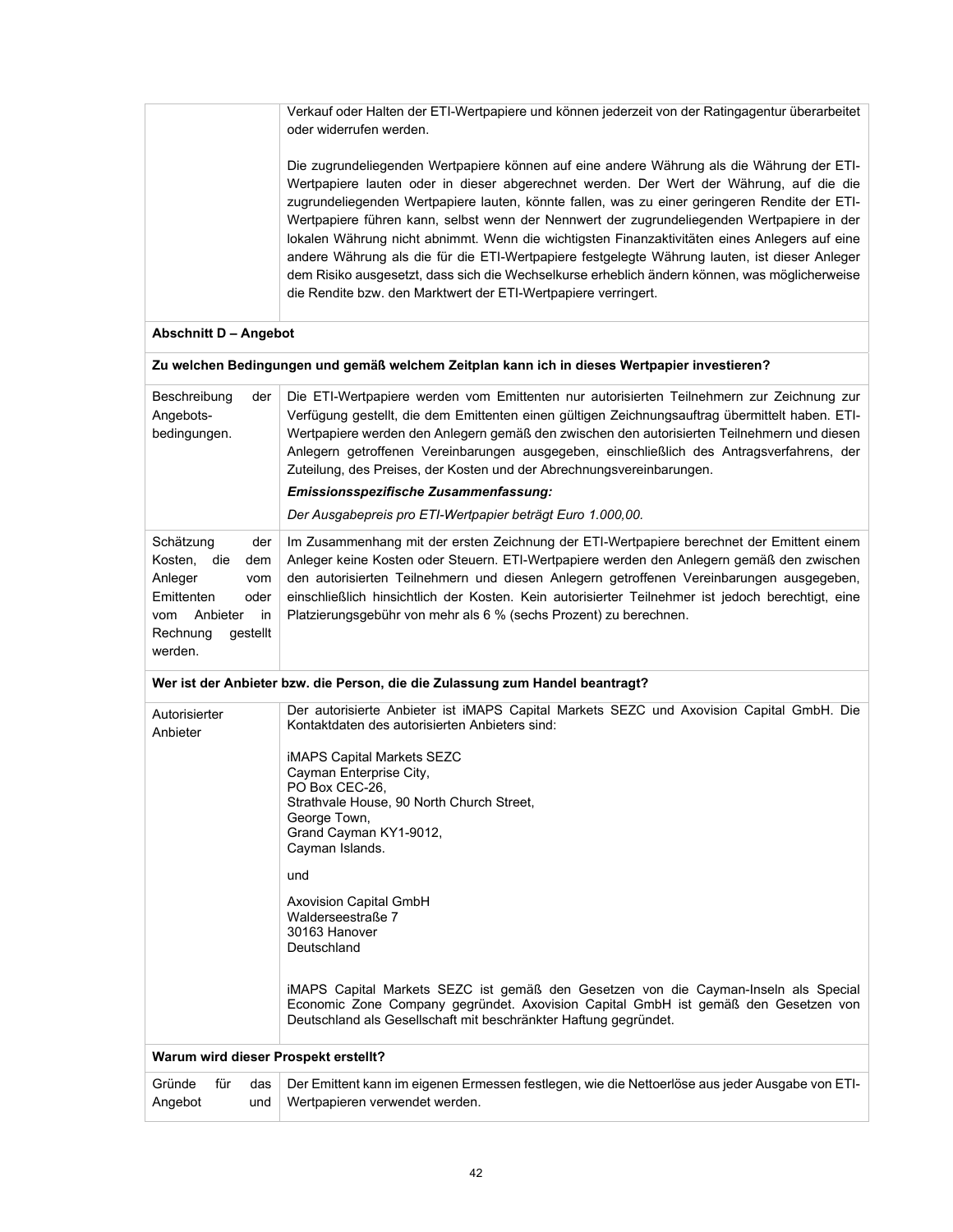| Verwendung<br>der<br>Erlöse.                                                             | Der Emittent kann, ist jedoch nicht verpflichtet, die Nettoerlöse aus jeder Ausgabe von ETI-<br>Wertpapieren zum Erwerb zugrundeliegender Wertpapiere verwenden. Der Emittent kann auch in<br>andere Vermögenswerte als die zugrundeliegenden Wertpapiere investieren.                                                                                                                                                                                                                                                                                                                                                                                                                                                                                                                                                                                                                 |
|------------------------------------------------------------------------------------------|----------------------------------------------------------------------------------------------------------------------------------------------------------------------------------------------------------------------------------------------------------------------------------------------------------------------------------------------------------------------------------------------------------------------------------------------------------------------------------------------------------------------------------------------------------------------------------------------------------------------------------------------------------------------------------------------------------------------------------------------------------------------------------------------------------------------------------------------------------------------------------------|
| Beschreibung aller<br>Interessen, die für                                                | Soweit der Emittent weiß, hat keine Person, die am Angebot der ETI-Wertpapiere beteiligt ist, ein<br>anderes wesentliches Interesse am Angebot als das nachstehend offengelegte Interesse.                                                                                                                                                                                                                                                                                                                                                                                                                                                                                                                                                                                                                                                                                             |
| die<br>Ausgabe/das<br>Angebot wesentlich<br>sind, einschließlich<br>Interessenskonflikte | 1 (eine) oder mehrere natürliche Personen können Aktien des Emittenten, eines zugrundeliegenden<br>Emittenten, des Arrangeurs, der Berechnungsstelle bzw. eines autorisierten Teilnehmers halten<br>bzw. in dessen/deren Board of Direktors (ob mit oder ohne Führungsaufgaben) berufen werden.<br>Solche Personen können ein Interesse daran haben, den größtmöglichen Gewinn für die<br>Unternehmen zu erzielen, an denen sie beteiligt sind oder deren Direktor sie sind, was ein Nachteil<br>für den Emittenten und die ETI-Wertpapierinhaber sein kann.                                                                                                                                                                                                                                                                                                                           |
|                                                                                          | iMaps Capital Markets SEZC übernimmt eine Reihe von Funktionen im Rahmen des Programms.<br>In Bezug auf den Emittenten handelt iMaps Capital Markets SEZC als Arrangeur, autorisierter<br>Teilnehmer und Berechnungsstelle. Außerdem agiert iMaps Capital Markets SEZC in Bezug auf die<br>zugrundeliegenden Emittenten auch als Arrangeur. iMaps Capital Markets SEZC hat nur die<br>Pflichten und Verantwortlichkeiten, denen sie in den Seriendokumenten ausdrücklich zugestimmt<br>hat. Sie übernimmt – weder selbst noch über ihre möglicherweise andere Funktionen bekleidenden<br>Tochtergesellschaften - keine anderen Pflichten oder Verantwortlichkeiten oder garantiert<br>Sorgfaltsstandards, wenn nicht ausdrücklich in diesen Seriendokumenten vereinbart. Andreas Wölfl<br>ist sowohl ein Direktor von iMaps Capital Markets SEZC als auch ein Direktor des Emittenten. |
|                                                                                          | iMaps Capital Markets SEZC wird alleiniger Inhaber der Management-Anteile jedes<br>zugrundeliegenden Emittenten sein. Die (in Liechtenstein gegründete) Aeternitas Imperium<br>Privatstiftung ist Mehrheitsgesellschafter von iMaps Capital Markets SEZC und hält 100 % ihrer<br>ausgegebenen Anteile. Die einzigen zwei Direktors von iMaps Capital Markets SEZC sind auch die<br>einzigen zwei Direktors jedes zugrundeliegenden Emittenten.                                                                                                                                                                                                                                                                                                                                                                                                                                         |
|                                                                                          | iMaps Capital Markets SEZC kann auch berechtigt sein, eine Reihe von Gebühren für die<br>die<br>verschiedenen<br>Funktionen<br>zu<br>erhalten,<br>sie<br>ausübt.<br>Die<br>jeweilige<br>Berechnungsstellenvereinbarung kann vorsehen, dass der Emittent an die Berechnungsstelle die<br>Gebühren zahlt, die jeweils gesondert zwischen ihnen vereinbart werden. iMaps Capital Markets<br>SEZC kann auch berechtigt sein, eine Gebühr vom jeweiligen zugrundeliegenden Emittenten und<br>anderen Dienstleistern wie Prime Brokers zu erhalten, die vom zugrundeliegenden Emittenten<br>verwendet werden.                                                                                                                                                                                                                                                                                |
|                                                                                          | Andreas Wölfl ist ein Direktor und indirekter wirtschaftlicher Eigentümer des Emittenten, des<br>Arrangeurs, des autorisierten Teilnehmers, der Berechnungsstelle und des zugrundeliegenden<br>Emittenten und kann daher ein Interesse an deren Gewinnmaximierung haben, was sich als<br>Nachteil für die ETI-Wertpapierinhaber erweisen kann.                                                                                                                                                                                                                                                                                                                                                                                                                                                                                                                                         |